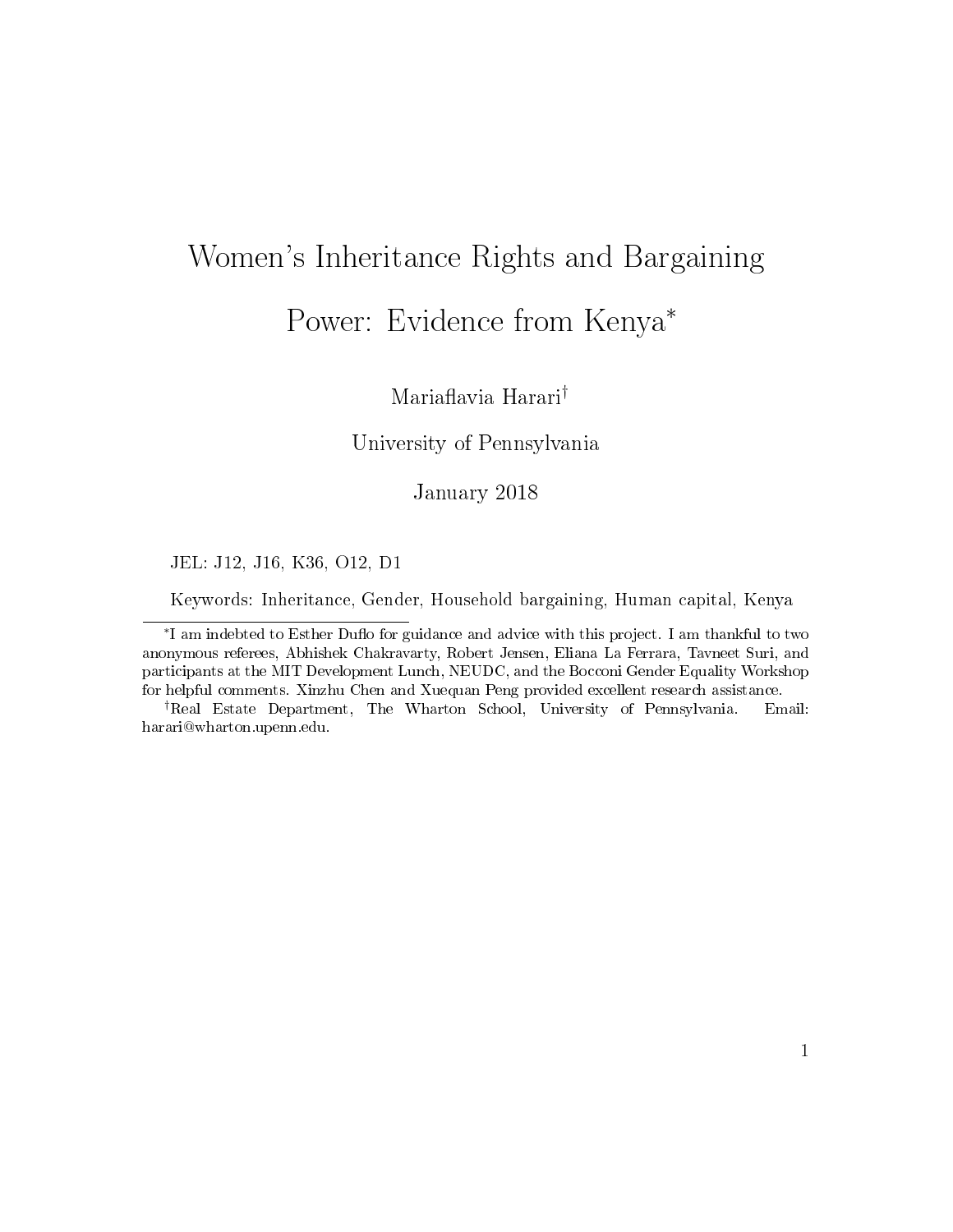#### Abstract

This paper investigates the human capital effects of a legal reform granting Kenyan women equal inheritance rights. I employ a difference-in-differences strategy, exploiting variation in pre-reform inheritance rights across religious groups. I find that women exposed to the reform are more educated, less likely to undergo genital mutilation, more likely to receive prenatal care, and that they delay marriage and childbearing. They also tend to participate more in family decisions, suggesting improved bargaining power as the main channel. These findings suggest that legal recognition of women's inheritance rights can be beneficial for women even in contexts of poor enforcement.

JEL: J12, J16, K36, O12, D1

Keywords: Inheritance, Gender, Household bargaining, Human capital, Kenya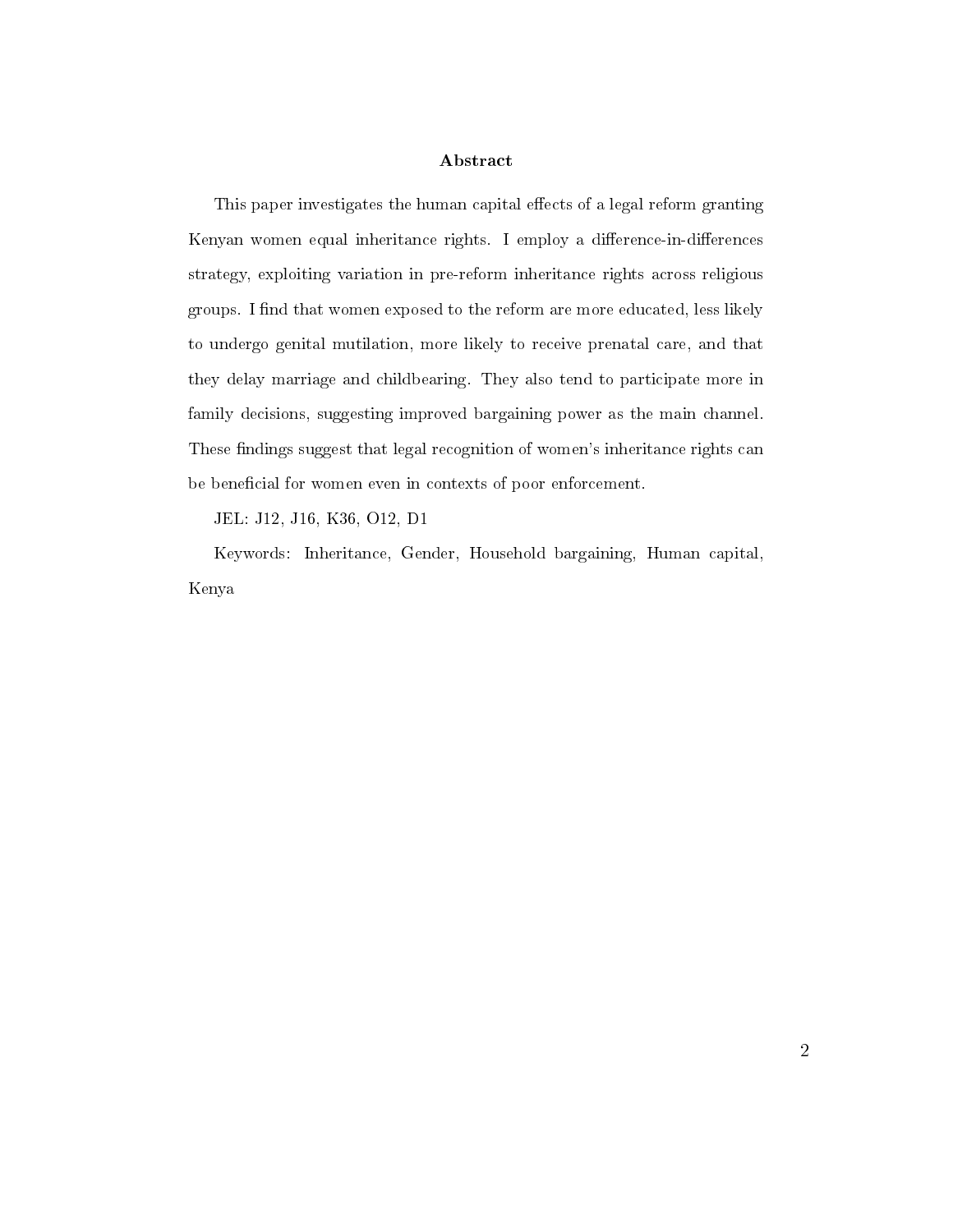# 1 Introduction

In numerous countries across the developing world, particularly in Sub-Saharan Africa, gender discrimination takes the form of unequal inheritance and property rights. As inheritance is one of the main ways for women to acquire and control property, women's legal inability to inherit property can signicantly undermine their economic security and independence, as well as their access to economic opportunities (World Bank, 2011, 2012). Among initiatives aimed at remedying such discrimination, development practitioners and international organizations have been advocating legal reforms establishing equal de jure rights in matters of inheritance and family law. This view is illustrated in the 2012 World Bank Gender Equality and Development Report, according to which "the most promising policies to increase women's voice in households center on reforming the legal framework (...): land laws and aspects of family law that govern marriage, divorce, and disposal of property are particularly important" (World Bank, 2012). Legal reforms are further claimed to have the potential to "improve economic outcomes" and "strengthen women's economic empowerment" (World Bank, 2011). Quantitative evidence on the effects of reforms of this type remains, however, scant, particularly in Sub-Saharan Africa.<sup>1</sup> A priori, it is not obvious that such policy initiatives benefit women: first, legal reform alone may do little to change women's de facto rights, particularly in contexts where legal enforcement is poor and social norms strongly oppose women holding property (UN-HABITAT, 2006; Human Rights Watch, 2003; USAID, 2003). Second, if women are granted improved property rights on physical assets, other household members may respond by engaging in compensatory behavior, putting women in a disadvantage with respect to other margins. For instance, Quisumbing et al.  $(2003)$  as well as Rosenblum  $(2015)$  find evidence that parents substitute land inheritance and human capital investments, the two major forms of

<sup>&</sup>lt;sup>1</sup>As discussed below, existing evidence on gender-neutral inheritance rules is mostly based on the Hindu Succession Act in India.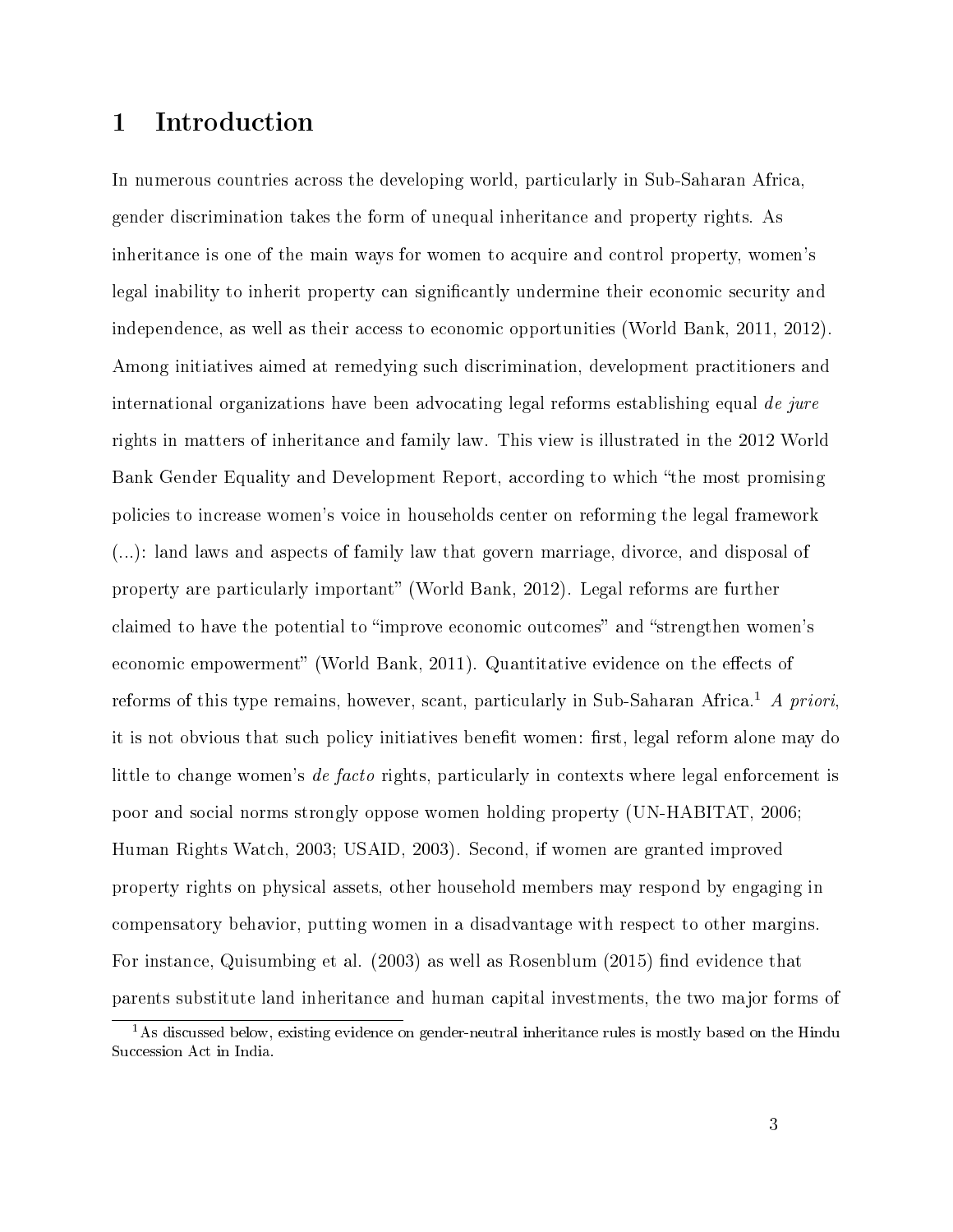intergenerational wealth transfer in developing countries.

This paper studies the human capital effects of a statutory law reform granting Kenyan women equal inheritance rights, exploiting variation in pre-reform inheritance rights across religious groups. Before the 1981 Law of Succession Act, inheritance in Kenya was determined by the customary law of the ethnic group of the deceased, and, in the case of Muslims, by Koranic law. The customary law of virtually all ethnic groups in Kenya denies women any right of inheritance, whereas Islamic law entitles women to half of the inheritance share that goes to each of their brothers. The 1981 reform made inheritance a matter of statutory law, and formally established equal inheritance rights for men and women, regardless of religious affiliation. In 1990 an exemption was established for Muslims, who were allowed to revert to Koranic succession law. I exploit the timing of the 1981 reform and subsequent 1990 amendment, as well as cross-sectional variation in religious affiliation, in order to estimate the causal impact of the reform on a variety of outcomes related to human capital and household decision making, in a difference-in-differences framework. An interesting feature of this setting is that the reform was amended for one of the two groups, creating three distinct regimes throughout the period of study. This allows me to estimate two effects: the impact of the "full reform" increasing women's inheritance share relative to men's from 0 to 1 - and the impact of the "incremental reform" - increasing this share from  $0.5$  to  $1$ .

Drawing upon a rich set of outcomes from the Kenyan Demographic and Health Surveys, I find significant improvements along several dimensions, particularly in women's education and health. Women exposed to the reform are more educated, both in absolute terms and relative to males. Switching from a regime with no inheritance rights to equal inheritance rights (i.e. the "full" reform) is associated with a 19 percentage point increase in primary school completion rates for females, and with a 14 percentage point decrease in the same outcome for males. Women exposed to the "full" reform are also 20 percentage points less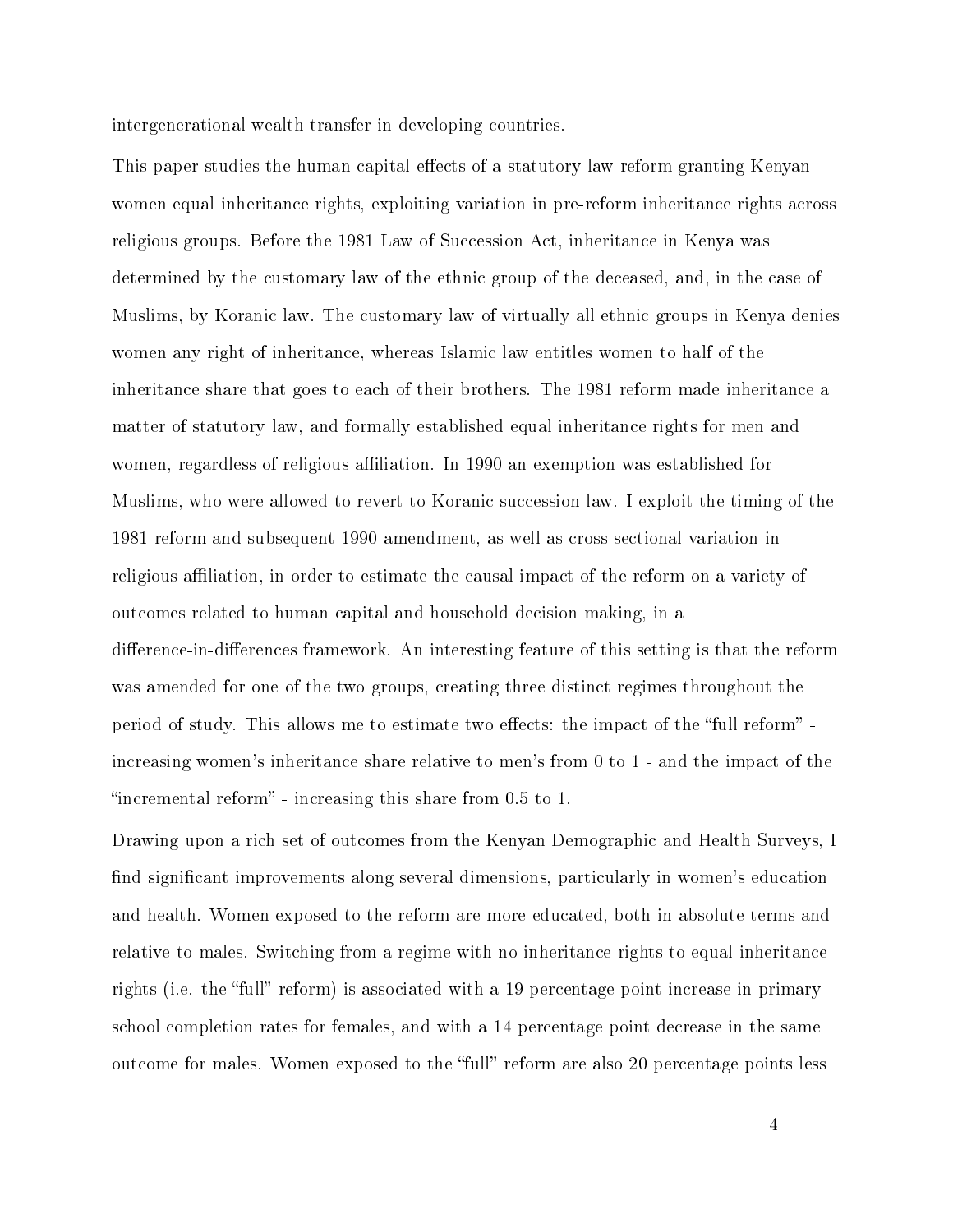likely to undergo genital mutilation, and 7 percentage points more likely to receive medical assistance during pregnancy and childbirth. Moreover, they tend to delay marriage and childbearing.

These findings are compatible with both an investment and a bargaining power mechanism: on the one hand, as women have the ability to inherit physical capital, parents might decide to invest more in their human capital, if they view human and physical capital as complementary. On the other hand, the ability to inherit improves women's bargaining power and shifts human capital investment choices towards their preferences. This latter interpretation is supported by the finding that female genital mutilation rates are reduced for exposed women, since this particular practice does not have any obvious complementarities with the inheritance of physical assets. While I cannot fully disentangle the investment and bargaining power mechanism, I attempt to examine the latter channel explicitly by considering more direct proxies for women's household bargaining power, based on survey questions on decision making and attitudes. I find suggestive evidence that the reform makes women more likely to participate in family decisions, supporting the interpretation that women's bargaining power is indeed enhanced.

My identification strategy is complemented by several additional checks. When available, I exploit information on number of siblings as a source of treatment heterogeneity, showing that the effects of the reform are less pronounced when a woman has a large number of siblings - and hence a smaller potential inheritance. I also estimate the impacts of "placebo" reforms on non-exposed cohorts, finding zero effects. Finally, I show that the impacts of the reform tend to occur across most ethnic groups.

This work relates to two strands of the literature: that on intra-household decision making and that on intergenerational transfers. In a non-unitary household, the allocation of resources between spouses will affect intra-household bargaining and associated socio-economic outcomes. Women's ability to control resources has been shown to translate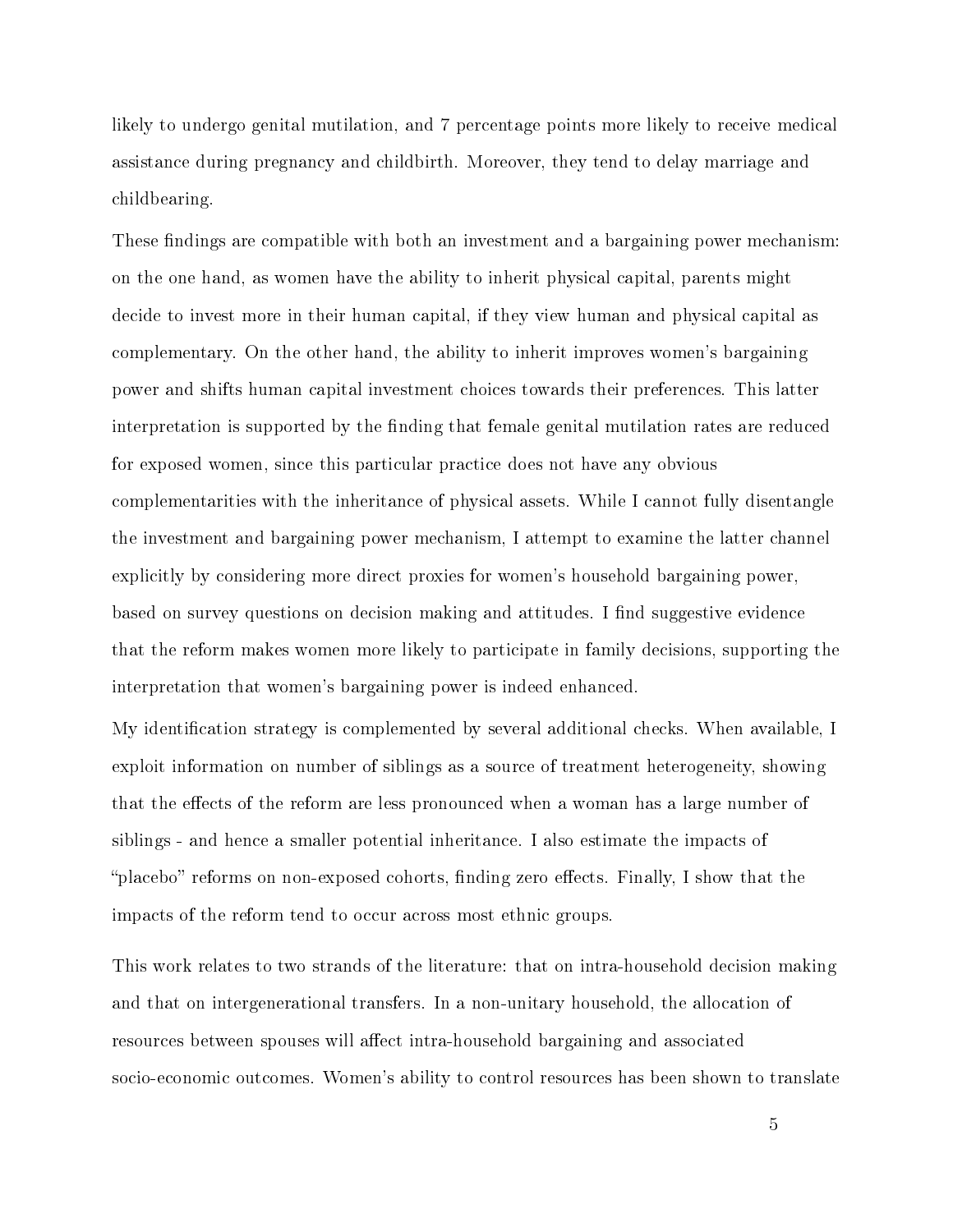into larger investments in children's education, health and nutrition in a variety of contexts (Duflo, 2003; Qian, 2008; Luke and Munshi,  $2011$ ).<sup>2</sup>

The importance of family law for household bargaining has been emphasized by Chiappori et al.  $(2002)$ , who view the intra-household distribution of power as affected by outside opportunities, including legislation on the assignment of property rights in case of divorce. A number of empirical papers have examined the impact of family law in developing contexts. Ambrus et al. (2010) study the link between the value of dowry and prenuptial agreements and changes in family laws concerning polygamy and divorce. Carranza (2014) studies how changes in Islamic family and inheritance law in Indonesia have affected fertility behavior and son preference.

Several recent papers have considered specifically gender-progressive changes in inheritance laws, by focusing on the Indian Hindu Succession Act. Most papers in this literature exploit variation in the timing of the reform across states in conjunction with the timing of the death of a woman's male family members.<sup>3</sup> This reform has been found to be associated with an increase in female education (Goyal et al., 2013; Roy, 2015), increased autonomy and labor supply (Heath and Tan, 2015), and greater bargaining power (Mookerjee, 2015). However, other studies find that women were made worse off under other dimensions: Anderson and Genicot (2015) show that the reform led to more suicides and wife beating, and interpret this as resulting from greater conflict over property within the household; Rosenblum (2015) finds evidence of higher female mortality, as parents substitute investments in human capital and land bequests. Overall, it is unclear whether women benefited in net terms from the reform and how this would generalize to other contexts.

<sup>&</sup>lt;sup>2</sup>A number of papers focus specifically on women's physical asset ownership, documenting how this correlates with better health and education outcomes for their children (Katz and Chamorro, 2003; Quisumbing and Maluccio, 2003). In the context of urban China, Wang (2014) shows that transferring ownership rights to women leads to less consumption of male goods in the household.

<sup>&</sup>lt;sup>3</sup>Although the Hindu Succession Act affected Muslims and non-Muslims differently, much like the Kenyan Law of Succession Act examined in this paper, the identification strategy in the papers discussed below is mostly based on variation within Hindus.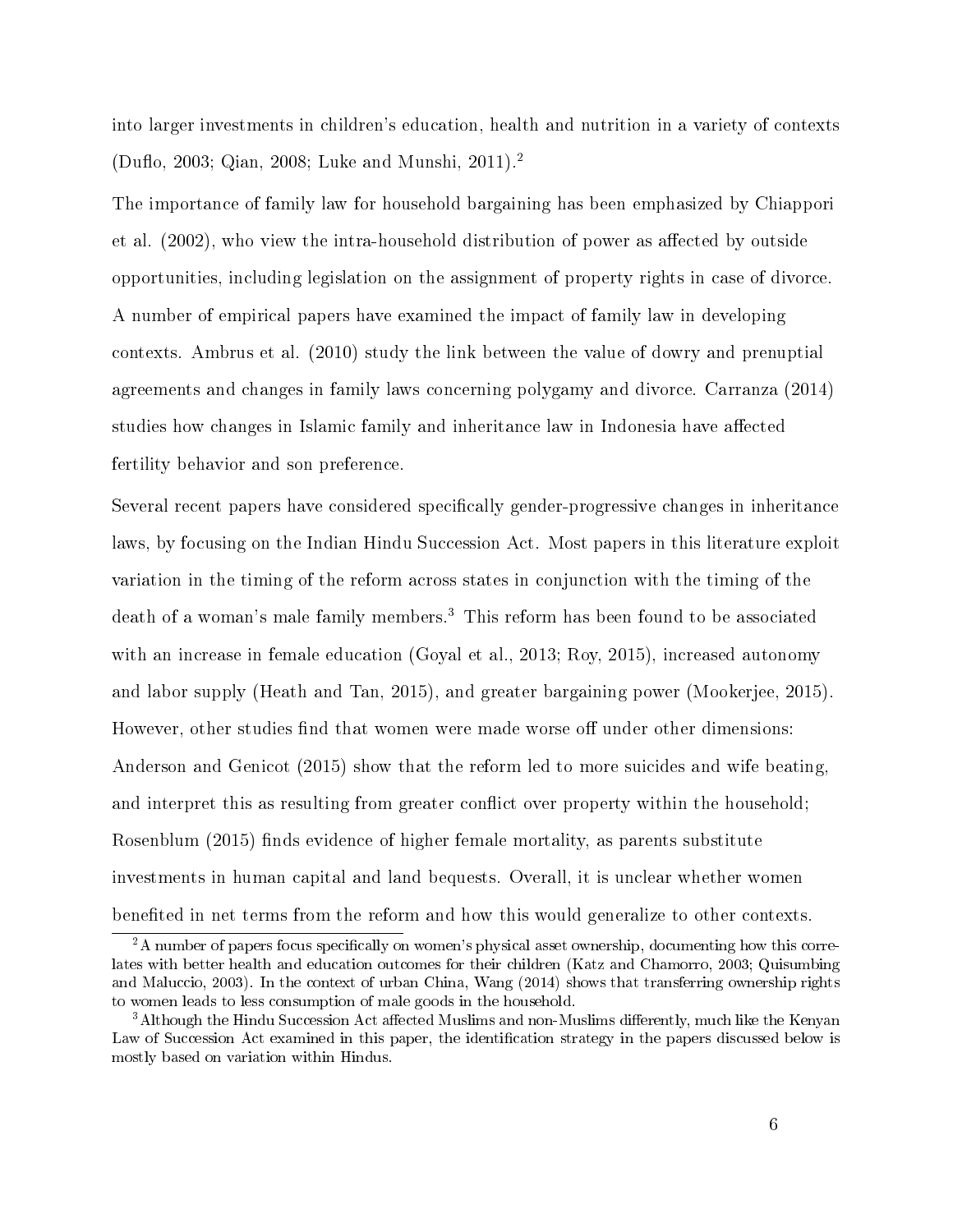Inter-generational transfers have been viewed mostly through the lens of the wealth model (Becker and Tomes, 1979) or the strategic bequest model (Bernheim et al., 1985). In the context of developing countries, a number of empirical papers have examined the interaction between traditional kinship systems and inheritance rules (Goetghebuer and Platteau, 2010; La Ferrara, 2007; Mobarak et al. 2013; Platteau and Baland, 2001). Employing an empirical strategy similar to mine, La Ferrara and Milazzo (2017) examine the strategic responses of matrilineal and patrilineal ethnic groups to an amendment to Ghana's Intestate Succession law, finding that parents substitute bequests with education investments.<sup>4</sup>

The rest of the paper is organized as follows. Section 2 describes the 1981 Kenyan Law of Succession and subsequent amendment, and provides additional background information on the Kenyan context. Section 3 outlines a conceptual framework for interpreting the effects of the reform under study. In sections 4 and 5 I present my data sources and empirical strategy. In section 6 I discuss my results. Section 7 concludes.

# 2 Background

Kenya is a fractionalized country in which ethnic and religious cleavages are salient. According to the 2009 Census, Kenya has a population of 38 million, subdivided in as many as 133 ethnic affiliations, according to the Census disaggregation. The 2009 Census reports that 83% of Kenya's inhabitants are Christians - of which 23% Catholics and 57% Protestants - and  $11\%$  Muslims. The remaining  $6\%$  is divided among traditional religions no religion and Hinduism (Kenya National Bureau of Statistics, 2010). These figures have been widely disputed by the Muslim community, who has claimed to be selectively

<sup>&</sup>lt;sup>4</sup>A similar finding is that of Quisumbing et al. (2001) and Quisumbing and Otsuka (2001), who study the effects of the evolution of land tenure institutions and matrilineal inheritance practices on agricultural and schooling investments in Ghana and Indonesia.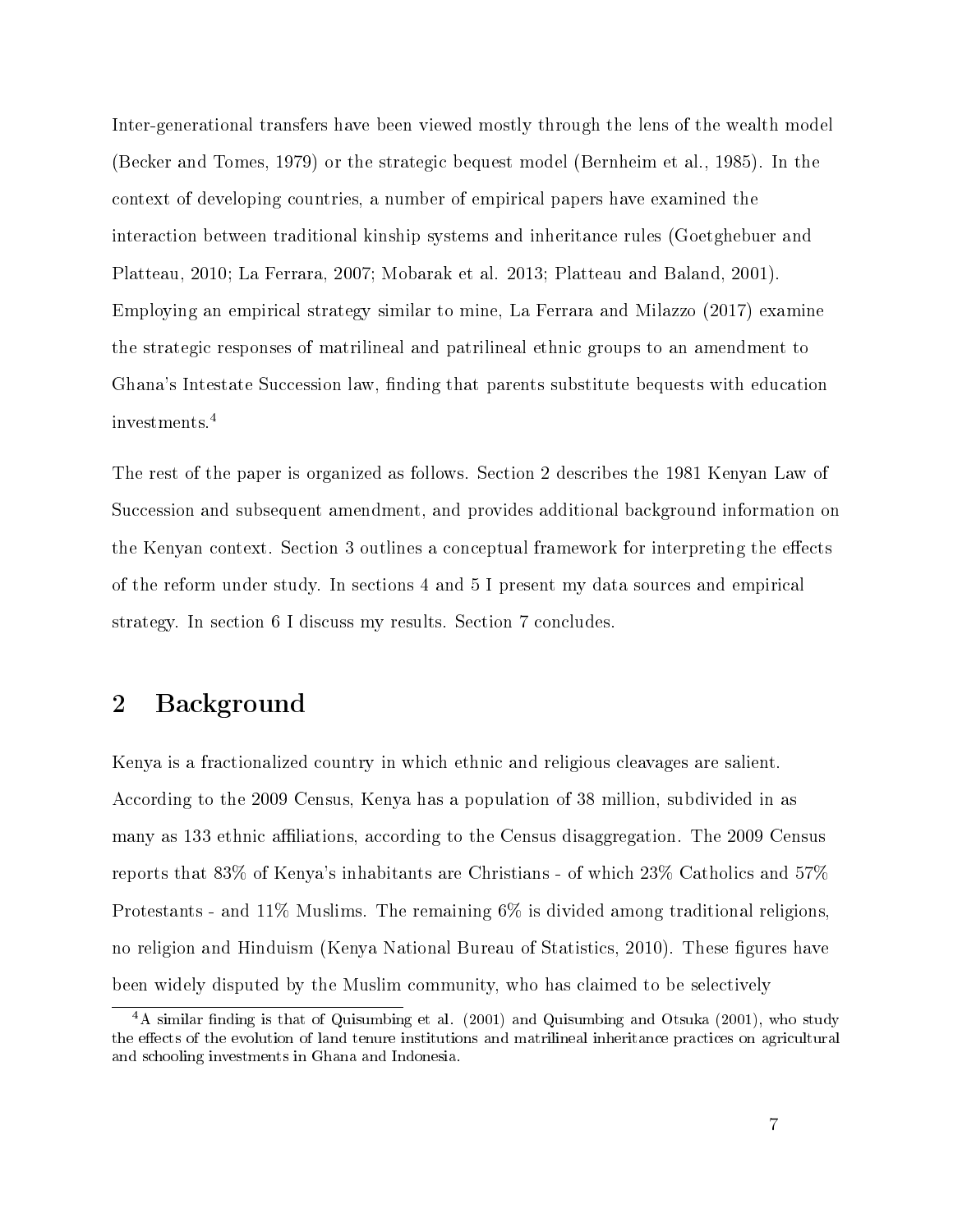under-reported by the government. A more plausible figure for the Muslim population has been suggested to lie between 20 and 30% (The Daily Nation, 2010). Kenya's Muslims are not a homogeneous group, as they comprise converts from different ethnic groupings, among which notably Somalis and some other nomadic groups, Arabs and people of mixed Arab-African descent. Most Muslims live in the Coastal Province, where their sense of common identity is strongest (Oded, 2000).

Sub-Saharan Africa represents a unique setting for studying women's property rights, as land and family rights are governed by multiple and overlapping legal domains. In Kenya, property rights are defined by a complex interplay of customary law, statutory law and Islamic law. The 1969 Constitution, which is the reference one for the time period considered in this study, embraced legal pluralism recognizing the application of customary law and Islamic law in specific instances. Section  $82(4)$  stated that the customary law of an individual's particular tribe could to be applied in cases of "adoption, marriage, divorce, burial, devolution of property on death or other matters of personal law", an exception with the statutory principle of non-discrimination (Cooper, 2011). In those matters listed under Section 82(4), Islamic law has been applied to Muslims and enforced by Kadhi Courts.<sup>5</sup> Throughout the history of post-colonial Kenya, until the recent constitutional review process, a tension has persisted between the Muslim community, who sought to reinforce and expand the role of Kadhi courts, and Christian leaders, claiming that Islam should not be afforded special rights (Oded, 2000; Cooper, 2011).

Before the 1981 Law of Succession Act became operational, there were four separate systems of inheritance for Africans, Europeans, Muslims and Hindus. Since the 1897 Orderin-Council, African customary law in matters of succession was to apply to Africans, as long

<sup>5</sup>When the Sultan of Zanzibar allowed the British to administer the coastal province of Kenya as a protectorate in 1895, the British vowed to respect the existing judicial system, including Kadhi Courts. Upon independence in 1963 the governments of Kenya and Zanzibar entered an agreement that guaranteed the preservation of Kadhi Courts in exchange for annexion of Muslim territories to independent Kenya. In compliance with such agreement, the existence of Kadhi courts was established in the Constitution upon independence and the Kadhi Courts Act was passed in 1967.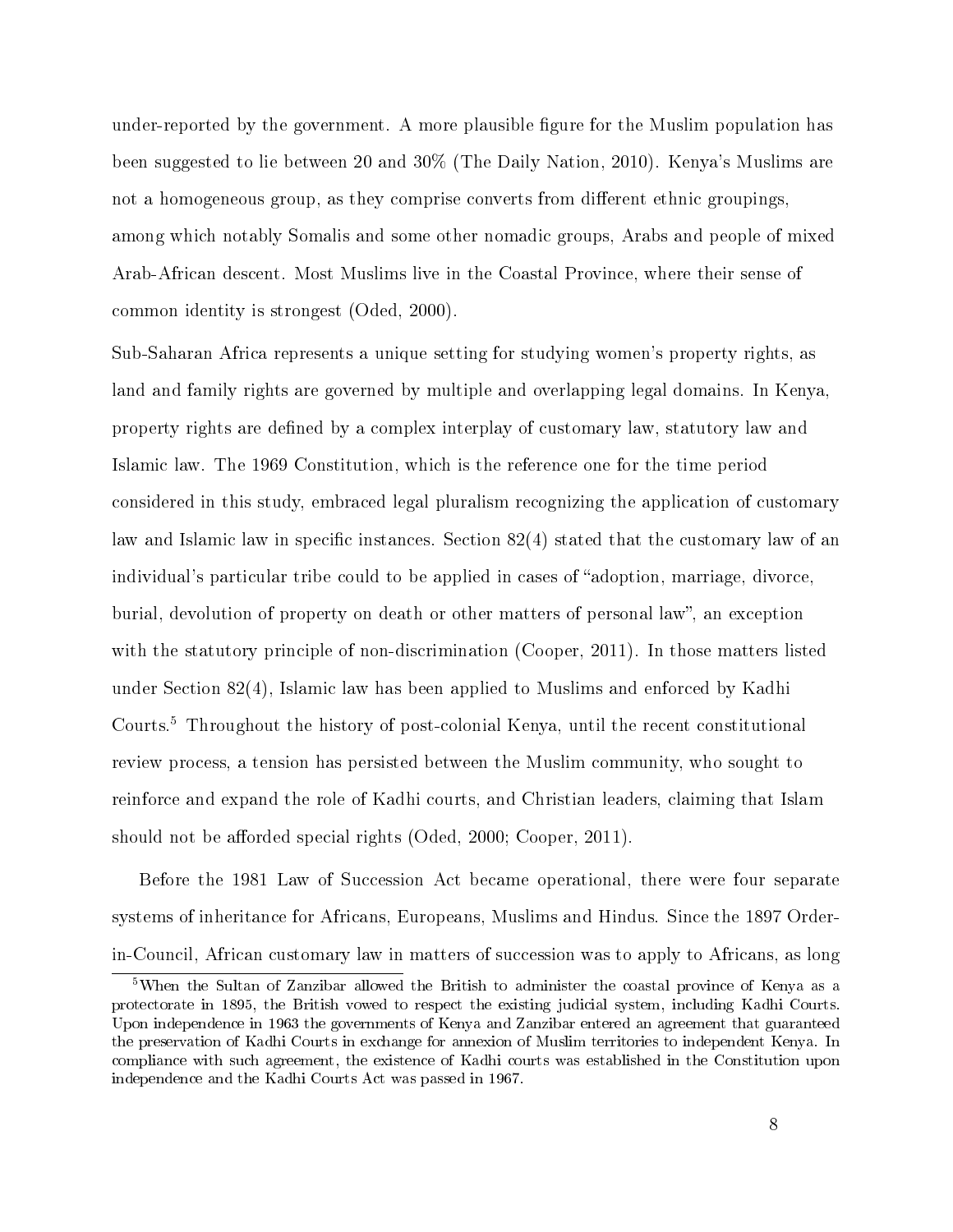as it was not "repugnant to justice or morality", a judgment which courts have typically been unable to make. In 1961, the African Wills Ordinance was passed to enable Africans to make written wills, while intestate succession continued being governed by the respective customary law of the deceased. The 1897 Native Courts Regulations Ordinance proclaimed that the law of succession for Muslims was the law contained in the Quran. This continued to apply until independence when the government reaffirmed the position of the Muslims as part of a constitutional bargain, in order to counter their threat to separate from the rest of Kenya. The government pledged that, under the new constitution, Muslims would be allowed to continue applying Islamic personal law. This guarantee was backed by Section 66 of the Constitution, that established that Kadhi courts would decide matters of personal law for Muslims. Finally, the scant European and Hindu population were ruled by the British Indian Succession Act (1865) and by Hindu customary law, respectively.

In 1967, a commission appointed by the President began looking into marriage, divorce and inheritance law. A Report on the Law of Succession in Kenya was issued in 1968, recommending a uniform code of inheritance. A succession bill eventually passed in 1972 as the Law of Succession Act (Cap 160), but only came into force in 1981. The process of drafting and approving the bill was lengthy and highly contentious (Oded, 2000) for both political and substantial reasons. First, depriving local authorities and courts of legal competence in matters of inheritance was perceived as a threat to the independence of individual ethnic groups, thus altering the already precarious political equilibrium in a highly fractionalized country. The most common reason cited in opposition to the reform was the fear that daughters would be allowed to "inherit too much land", which may enable their husbands, potentially from other clans, to control the traditional land of the wife's family. This argument has recently been made again in the occasion of the debate on the new constitution (Cooper, 2011). The 1967 Report on Marriage was ignored, and to date the Married Women's Property Act of 1882, a remnant of British colonial rule, remains the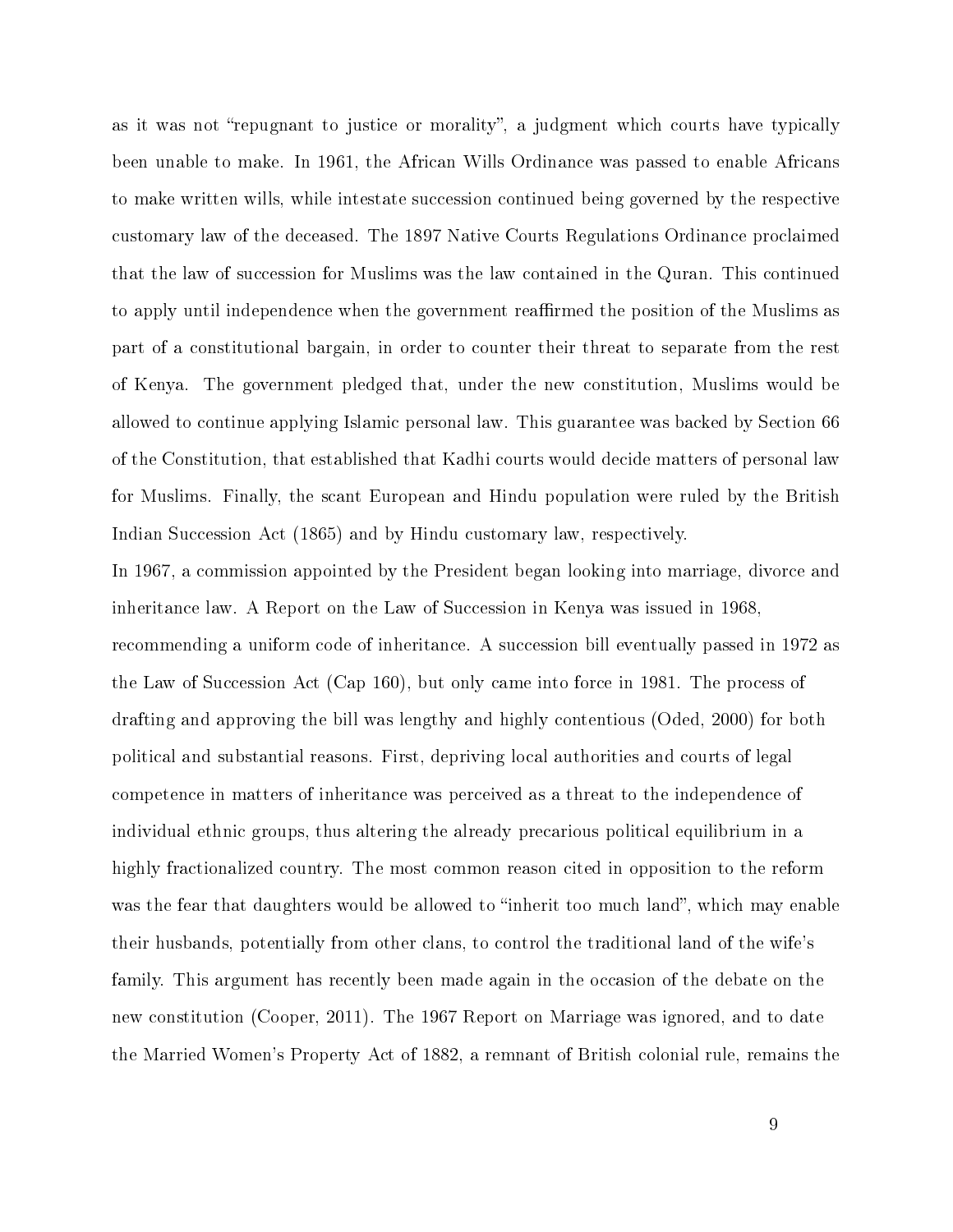only statute to govern married women's right to property acquired during a marriage, applying to all Kenyan marriages.

The Law of Succession Act, operational since July 1st 1981, was passed with the intention of merging and consolidating all the four systems of inheritance law into one uniform statute, applicable to all Kenyans. The Law of Succession Act outlines a Western-style type of succession based on bilateral descent, establishing equal inheritance rights for female and male children, regardless of whether married or unmarried, on their parent's property (Section 38). It is applied automatically in case of intestate succession or by the court, in case there is a will but not reasonable support for any dependents. Most people in Kenya die intestate (Mutongi, 2007).

If there is one surviving spouse and a child or children, the spouse is entitled to an absolute interest in the deceased's personal and household effects, and a life interest in the rest of the estate (e.g. land or businesses), although this cannot be disposed of without a court's permission (Sections 35 and 36). The latter provision was meant to protect widows from eviction or property grabbing. Although non-discriminatory in the treatment of the children of the deceased, there are still the vestiges of discriminatory customs in the provisions concerning spouses: when the surviving spouse is a woman, her interest in the property is invalidated if she remarries, whereas a surviving husband maintains his interest also upon remarriage. Children inherit the estate when a surviving spouse dies and, in a woman's case, remarries. If the deceased did not have a spouse or offspring, the estate is assigned first to the father, then to the mother, in case the father is deceased. If the parents are both deceased, it is assigned to the brothers and sisters if there are any, then to their children. In cases of polygamous unions, the estate is divided among the households according to the number of children in each.

Finally, Section 32 exempts from intestacy provisions of the Act "agricultural land, crops" on such land and livestock" in ten specific districts specified by gazette notice: Marsabit,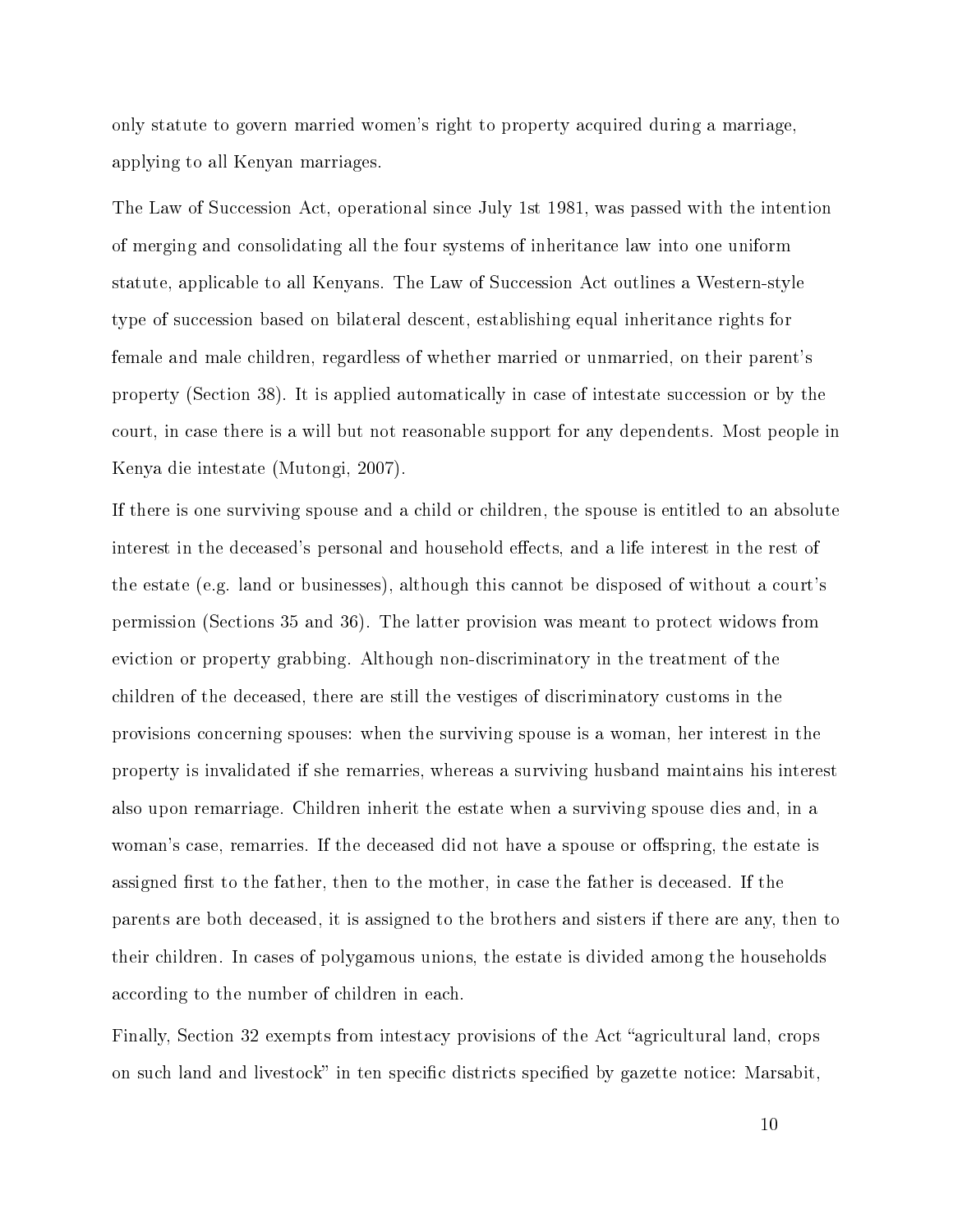Narok, Tana River, Samburu, West Pokot, Turkana, Isiolo, Mandera, Wajir and Kajiado. According to Section  $3(1)$  "agricultural land" means land used for agricultural purposes which is not within a municipality or a township or a market, but does not include land registered under the provisions of any written law (UN-HABITAT, 2002). These so-called "gazetted" districts (henceforth: exempt districts) comprise the semi-desertic part of the country, scantly populated and inhabited by nomadic and semi-nomadic pastoral communities. Exempt districts encompass roughly 60% of the territory of Kenya but include only about 15% of the total population according to the 2009 Census (Kenya National Bureau of Statistics, 2010). The reason for exemption is that these are areas where land was owned communally, and as such difficult to attribute to individuals (UN-HABITAT, 2002).

Between 1981 and 1990, there was intense agitation by the Muslims who regarded the passing of the Law of Succession Act as a repudiation of the assurance given at independence. This debate culminated in one of the moments of maximum tension between the Muslim and Christian community in the post-colonial history of Kenya. The Kenyan Muslim community protested through newspaper editorials, petitions and heated public demonstrations in Mombasa (Oded, 2000). The government gave in to the pressure mounted by the Muslims in 1990, as it was keen to have their support in view of the transition to multi-partyism. Section 2 of the Succession Act was ultimately amended by Statute Law (Misc. Amendment) Act No. 2 of 1990 to specifically exclude application to Muslims. The Amendment disapplied the Act to persons who at the time of their death were Muslims, and the Kadhi Courts regained jurisdiction to determine questions relating to Muslim succession (Kenya Law Resource Center, 2011).

Islamic inheritance is clearly pinned down by the Quran. A widow receives 1/4 of her husband's estate; women in polygamous marriages receive 1/8 if they are childless. What is left is divided among sons and daughters in such a way that sons receive twice as much as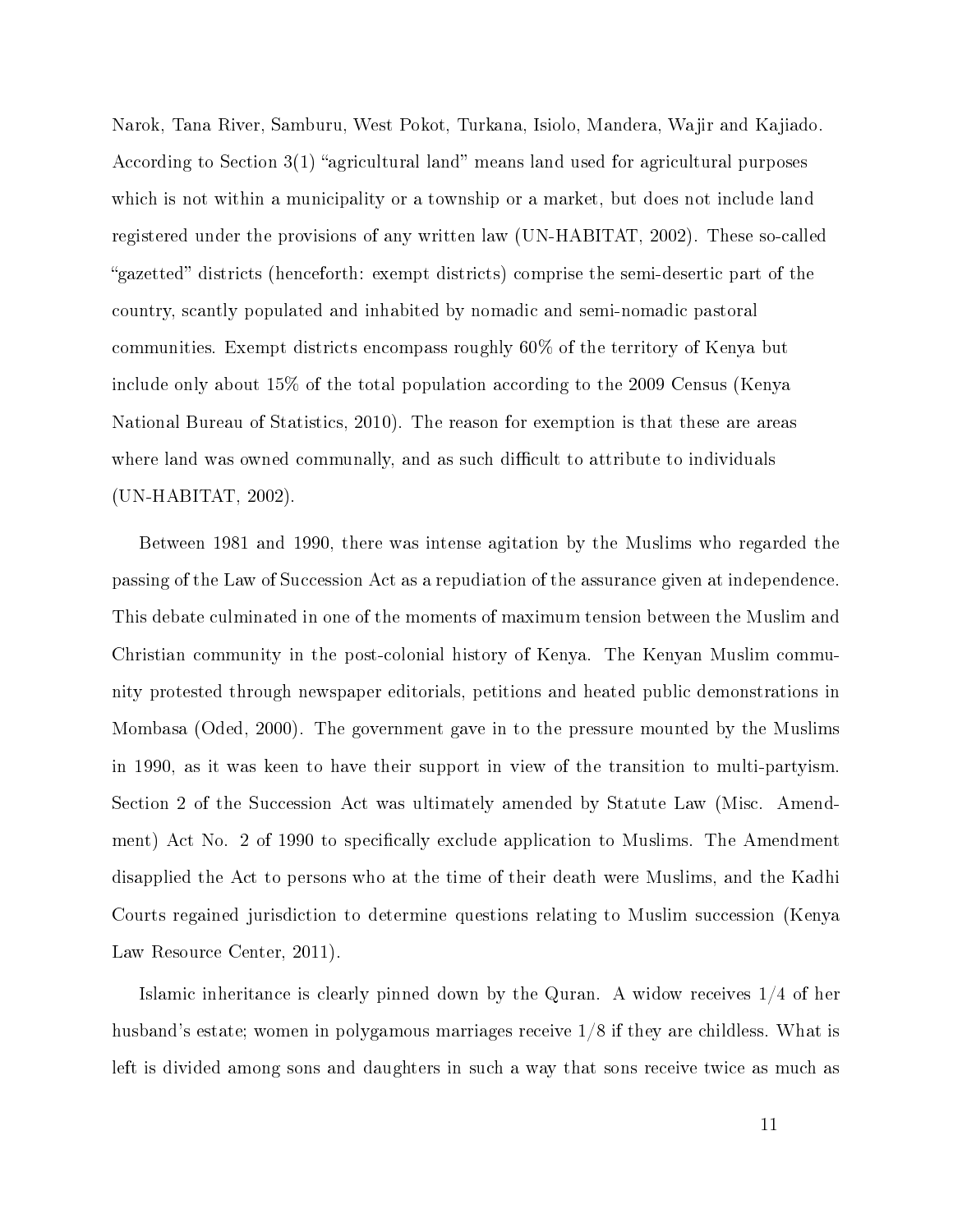daughters of their father's property. Even if there is no obligation to provide for dependents, only  $1/3$  of the Muslim's estate can be disposed of by will; at least  $2/3$  should be dealt with according to Koranic principles i.e. with fixed shares for specific heirs (UN-HABITAT, 2005; Kenya Law Resource Center, 2011).

A comprehensive source for the customary law of Kenya's various ethnic groups is the Restatement of African Law (Cotran, 1968). Virtually all ethnic groups covered do not allow women to inherit land from their parents nor their deceased husbands. The vast majority of Kenyan ethnic groups are patrilineal.

That of inheritance has been perceived as a sensitive and contentious issue from Kenyan independence until the recent constitutional review, and the debate on women's inheritance rights has received over the years considerable attention. For instance, in 2008 the Kenya Law Reform Commission issued a memorandum to civil society organizations to invite feedback on the existing provisions of the Succession Act. This suggests that knowledge of the law is reasonably widespread.

Unfortunately, there are no official or systematic reports on the enforcement of the Succession Law nor quantitative evidence on the evolution of women asset ownership following the reform. According to UN-HABITAT (2005) "while in the majority of cases, the rights enjoyed by women under this Act have been upheld, some incorrect interpretations have also been made" and "courts have on occasion ruled to disinherit married daughters". An ambiguity arises from the fact that legal pluralism formally persisted during the period of analysis in the 1969 Constitution's Section 82(4), which recognized customary law to be applicable in matters of personal law. While no systematic data exists on actual asset ownership by Kenyan women before and after the reform, the qualitative human rights literature reports enforcement problems and emphasizes how local custom strongly opposes women's inheritance (Kameri Mbote, 1995; Cooper, 2011).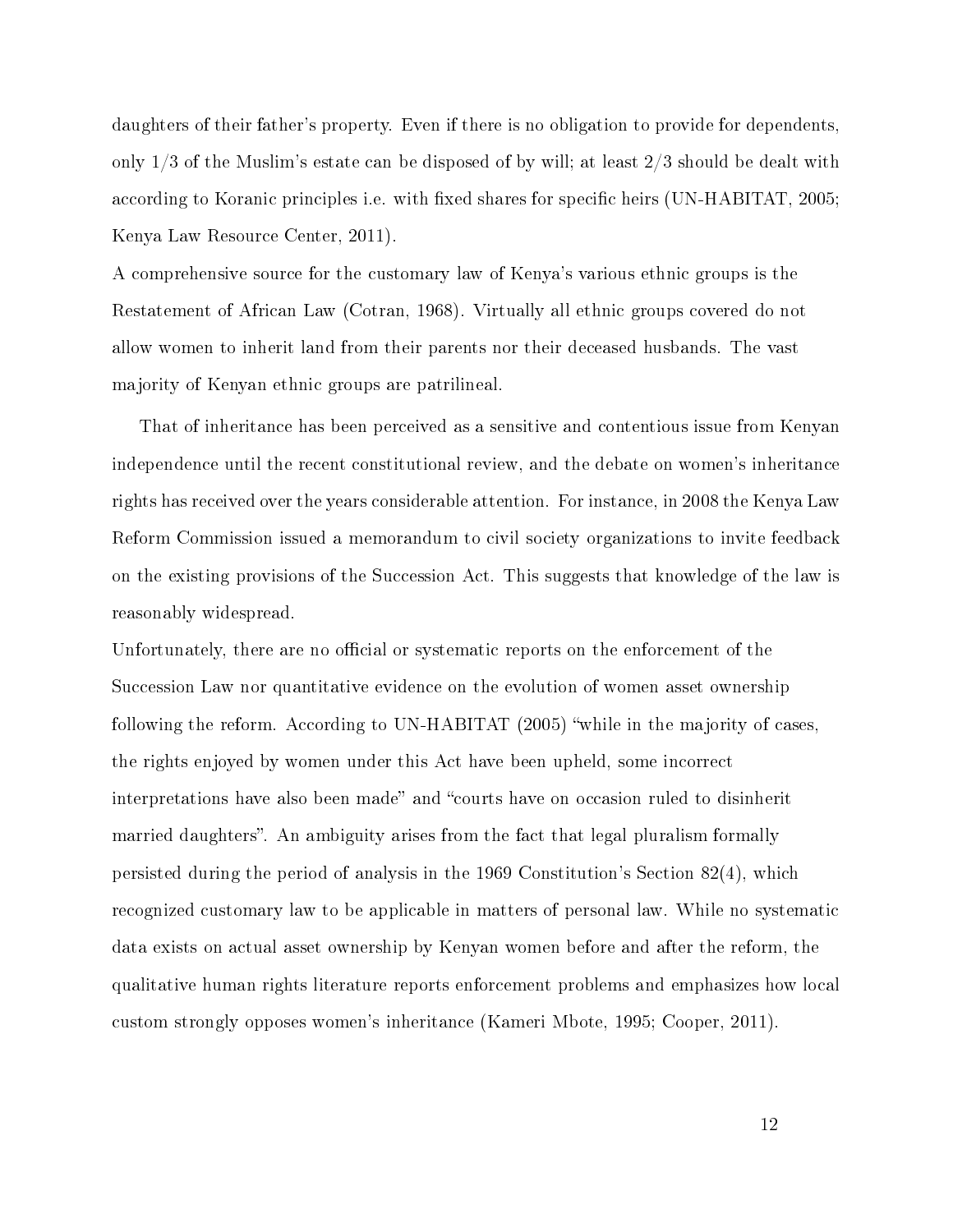# 3 Conceptual Framework

In this paper I focus on the human capital consequences of allowing women to inherit parental property.<sup>6</sup> There are primarily two channels through which such a legal change can impact investments in human capital: a bargaining power channel and an "optimal" bequest" or investment channel.

First, allowing women to inherit represents a positive shock to wives' potential asset ownership, that affects the intra-household bargaining process. As property rights, especially on land, are intimately related to an individual's ability to fulll subsistence needs outside the family, in the context of a non-unitary household inheritance rights constitute an example of those "distribution factors" (Chiappori et al., 2002) or "extra-marital environmental parameters... that shift the threat point" but that, at least in the short run and to first order, "do not affect prices and non-wage income faced by married individuals." (McElroy, 1990). Human capital investment choices are affected insofar as the relative bargaining weight of wives increases following the reform. It is worth emphasizing that this bargaining power hypothesis does not rely on women actually realizing their inheritance rights following the reform, but merely on women having the option to claim such rights in a court, based on a codified law. I view inheritance rules as Chiappori et al.  $(2002)$  view divorce laws: as "distribution factors that can influence the intra-household balance of power ... even when the marriage does not actually dissolve". By the same line of reasoning, it is possible to detect a bargaining power effect of inheritance rights and yet observe no realized inheritance in equilibrium.<sup>7</sup>

<sup>&</sup>lt;sup>6</sup>The Law of Succession also included provisions concerning the ability of widows to inherit from their deceased husbands, but I do not focus on this aspect. First, it is not clear that these provisions should affect the bargaining power of the wife while the husband is still alive. Moreover, these norms should not alter signicantly the terms of parents' bequest decision problem since the assets inherited by the widow will eventually pass onto the children.

<sup>&</sup>lt;sup>7</sup>In the case of the Indian Hindu Succession Law, Roy (2015) finds that women do not inherit more land following gender-progressive inheritance reform. However, both Roy (2015) and Goyal et al. (2013) find large positive effects on the education of girls.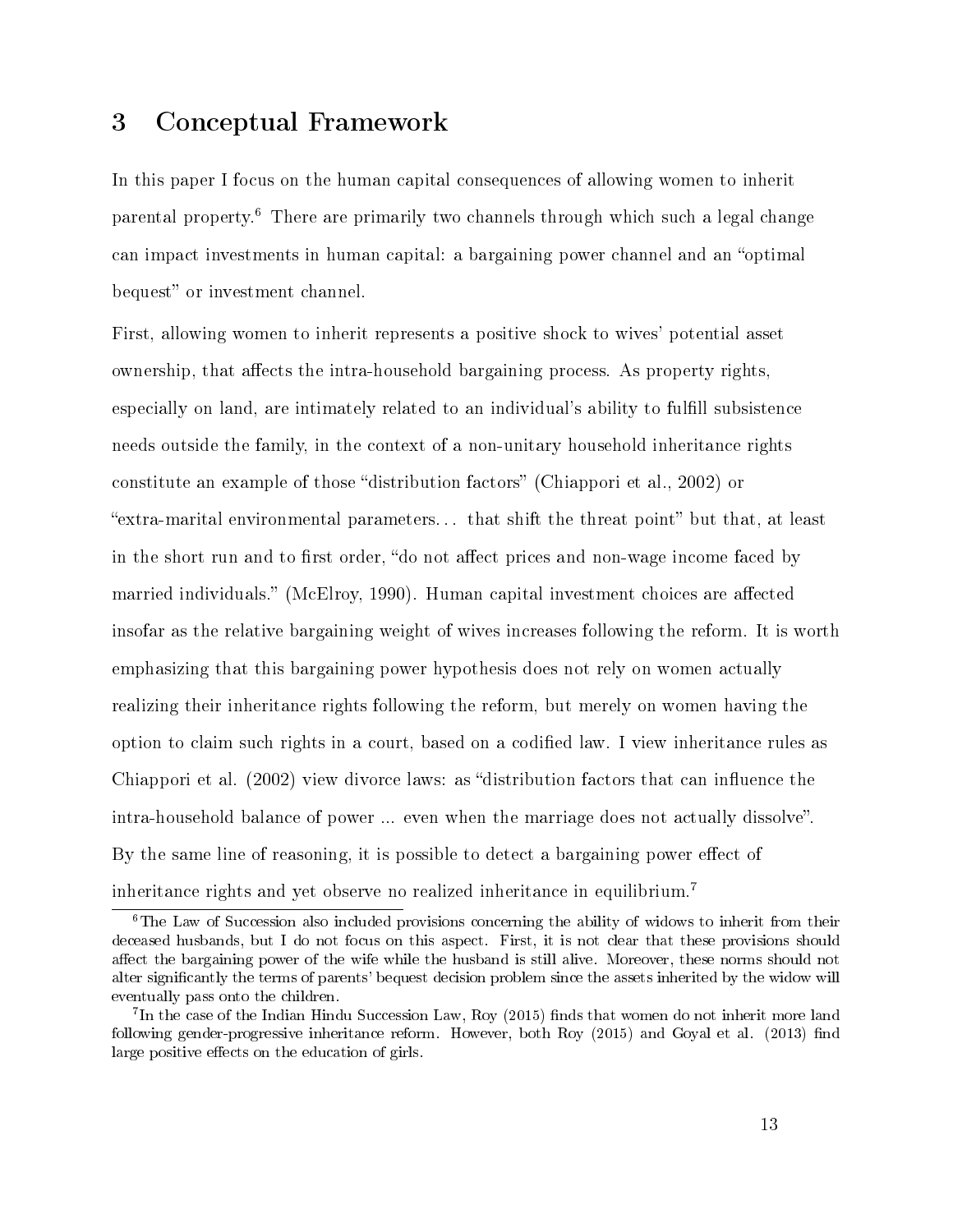Holding constant the relative bargaining weights of spouses, the provision of equal inheritance shares for sons and daughters also affects the optimal bequest problem faced by parents. In the context of a wealth model of transfers  $\ddot{i}$ ;  $\alpha$  la Becker (1974) and Becker and Tomes (1979), altruistic parents maximize a collective utility function, which includes their children's future incomes as well as their own consumption. The income-generating process of children depends on the stock of human capital (health and education) and physical capital (assets) inherited, and could be different for sons and daughters. The model predicts that parents will choose the optimal mix of human and physical capital to bequeath to sons and daughters, given their relative comparative advantages in income-generating activities. The inheritance reform adds an additional constraint to this problem, by introducing a lower bound on the amount of physical capital that should be bequeathed to daughters. The optimal amount of human capital bequeathed to sons and daughters will change, in a direction which depends on whether human and physical capital are complements or substitutes in the income-generating process. For example, human capital in the form of education could be a complement for physical capital in the form of a family business, if more education increases the returns to running such business. Human capital in the form of health and nutrition could be a complement to physical capital in the form of family land, if healthier farmers reap higher returns from agricultural land. In both cases, forcing parents to increase the amount of physical capital bequeathed to daughters would also make them increase the amount of human capital invested in them. Alternatively, human and physical capital could be substitutes. This would yield the opposite prediction: as parents are forced to bequeath more assets to daughters, they substitute human capital for physical capital and disinvest in their daughters' education and/or health.

As this discussion highlights, the effects of improved inheritance rights on human capital are *a priori* ambiguous. Education, for instance, could be affected by the inheritance reform in at least three ways. The first channel is mothers' bargaining power: as mothers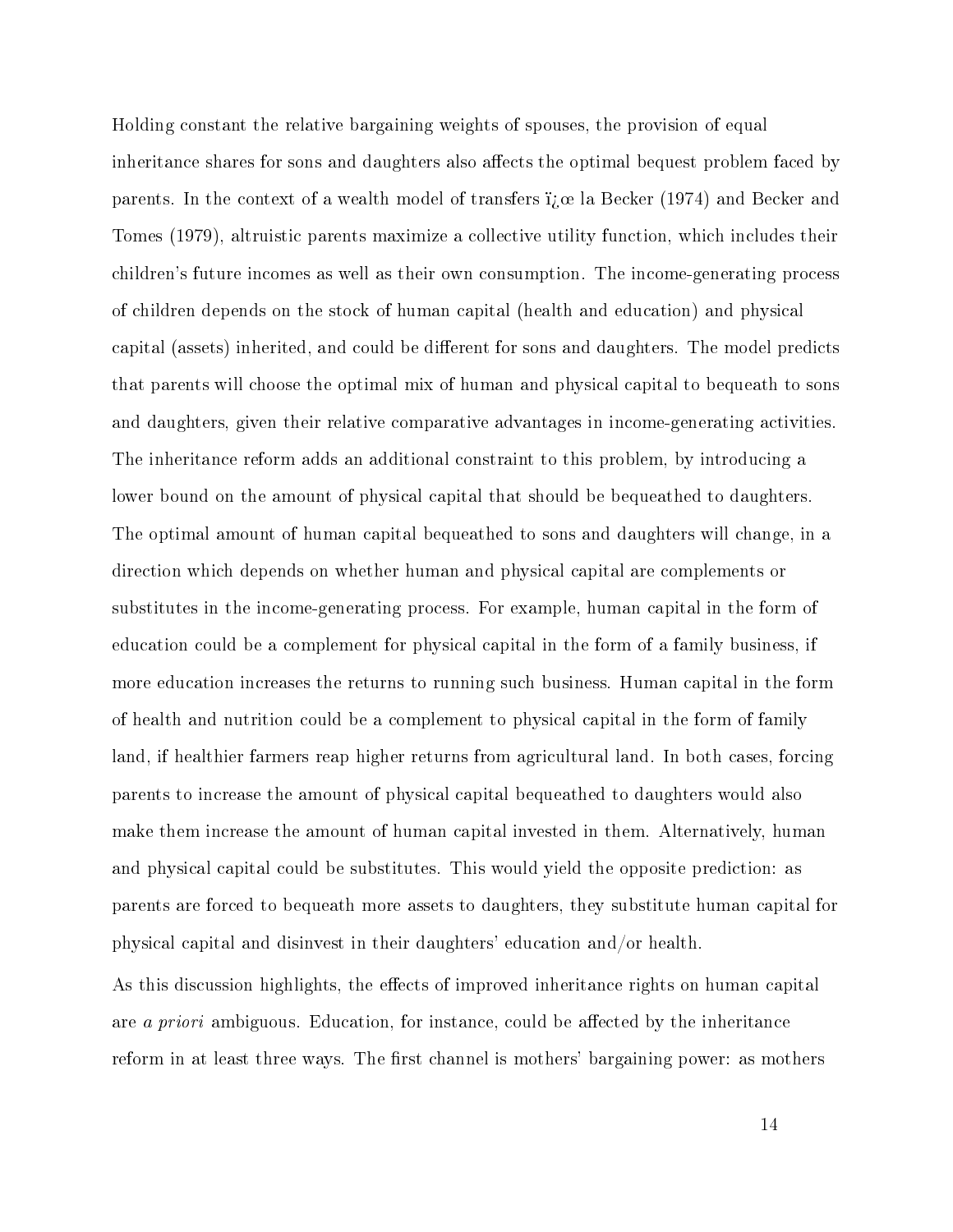have a greater bargaining weight, intra-household decisions concerning human capital investments will reflect to a larger extent the preferences of women. Since it is well documented that these preferences tend to be tilted towards the well being of children, and especially girls, we should expect outcomes such as health and education to unambiguously improve for girls and possibly boys as well. The second channel is the complementarity of education and physical assets: if education increases the returns to physical capital for daughters, once parents are forced to assign to daughters a larger share of physical capital they will also want to provide daughters with more education. Conversely, as boys receive a smaller share of assets, their education should decrease. A third channel is substitution between human and physical capital: parents might decide to invest less in the human capital of girls and more in that of boys, to compensate the fact that law now forces them to bequeath the same amount of physical capital to both.<sup>8</sup> How human capital outcomes respond to changes in inheritance rules is thus ultimately an empirical question, which I attempt to address in the next sections.

# 4 Data sources

All the data used in this study is drawn from the different rounds of Kenyan Demographic and Health Surveys (DHS): 1989 (DHS-I), 1993 (DHS-II), 1998 (DHS-III), 2003 (DHS-IV), and 2008-2009 (DHS-V). DHS are household surveys with large sample sizes (usually between 5,000 and 10,000 households) that provide data for a wide range of monitoring

 $8A$  priori there is another potential mechanism, besides bargaining and bequests, through which the reform affects human capital: one mediated by marriage markets. All else being equal, the ability to inherit physical assets makes a woman a more attractive bride, which would lead her to change her pre-marital investments. For instance, relative to a woman who does not inherit, she may afford investing more in education and postponing marriage. While plausible at the individual level, this mechanism is unlikely to play a major role in the case of an inheritance reform that affects all women of a certain religion and cohort. Given that marriage occurs within religious groups, in this context "treated" women compete on marriage markets primarily with women who are also "treated". Empirically, the marriage market implications of the reform are difficult to explore with my identification strategy, as I rely on comparisons across religious groups, that do not inter-marry. For these reasons, I choose not to focus on the marriage market channel.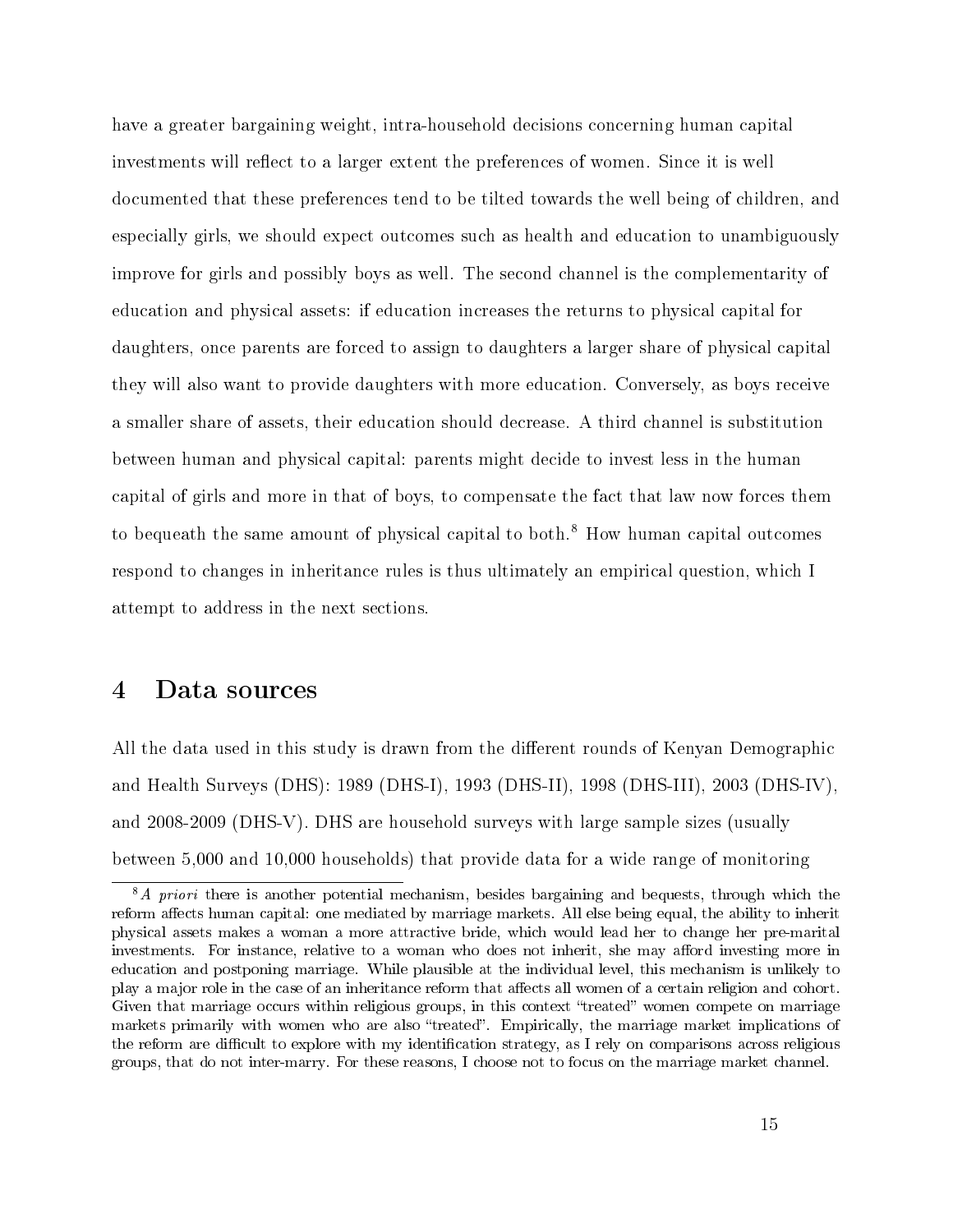and impact evaluation indicators in the areas of health and demography, with a specific focus on female household members. The core DHS questionnaire is administered to all women aged 15 to 49 in each selected household and contains detailed questions on reproductive and maternal health as well as on the health of the respondent's youngest children. Basic demographic data and information on educational attainment is collected for all other household members as well. In each round, a small sub-sample of households is selected for an additional questionnaire to be administered to males 15-49. Waves IV and V also include a module on gender, with specific questions about household decision making, whereas wave IV includes an additional siblings questionnaire. While waves IV and V are nationally representative, earlier waves exclude the North Eastern province - a semi-desertic area scantly inhabited by nomadic populations, predominantly of Muslim religion. For consistency as well as to avoid potential confounding effects, I exclude households from the North Eastern province from my analysis.<sup>9</sup>

The advantages of DHS data are manifold. First, the relatively large sample size allows me to obtain fairly precise estimates even if the variation I rely on comes from a minority in the population. Second, the high degree of comparability across waves mitigates measurement error problems associated with pooling together different waves. Finally, DHS surveys are among the very few surveys administered in Kenya which report detailed data on religious and ethnic affiliation, information which the National Statistical Office is typically not willing to disclose, given its political sensitivity.

One of the limitations of the data is that all waves are administered post-reform, with the exception of the 1989 wave, which is administered shortly before the 1990 amendment. As a result, I focus on cumulative or past outcomes - such as the accumulated stock of education or the timing of fertility onset - rather than on outcomes measured at the time of

<sup>&</sup>lt;sup>9</sup>A natural concern is that more recent Muslim cohorts would not be comparable to earlier ones, as they include nomadic and arguably more traditional households. My results are qualitatively unchanged if the North Eastern province is included (results available upon request).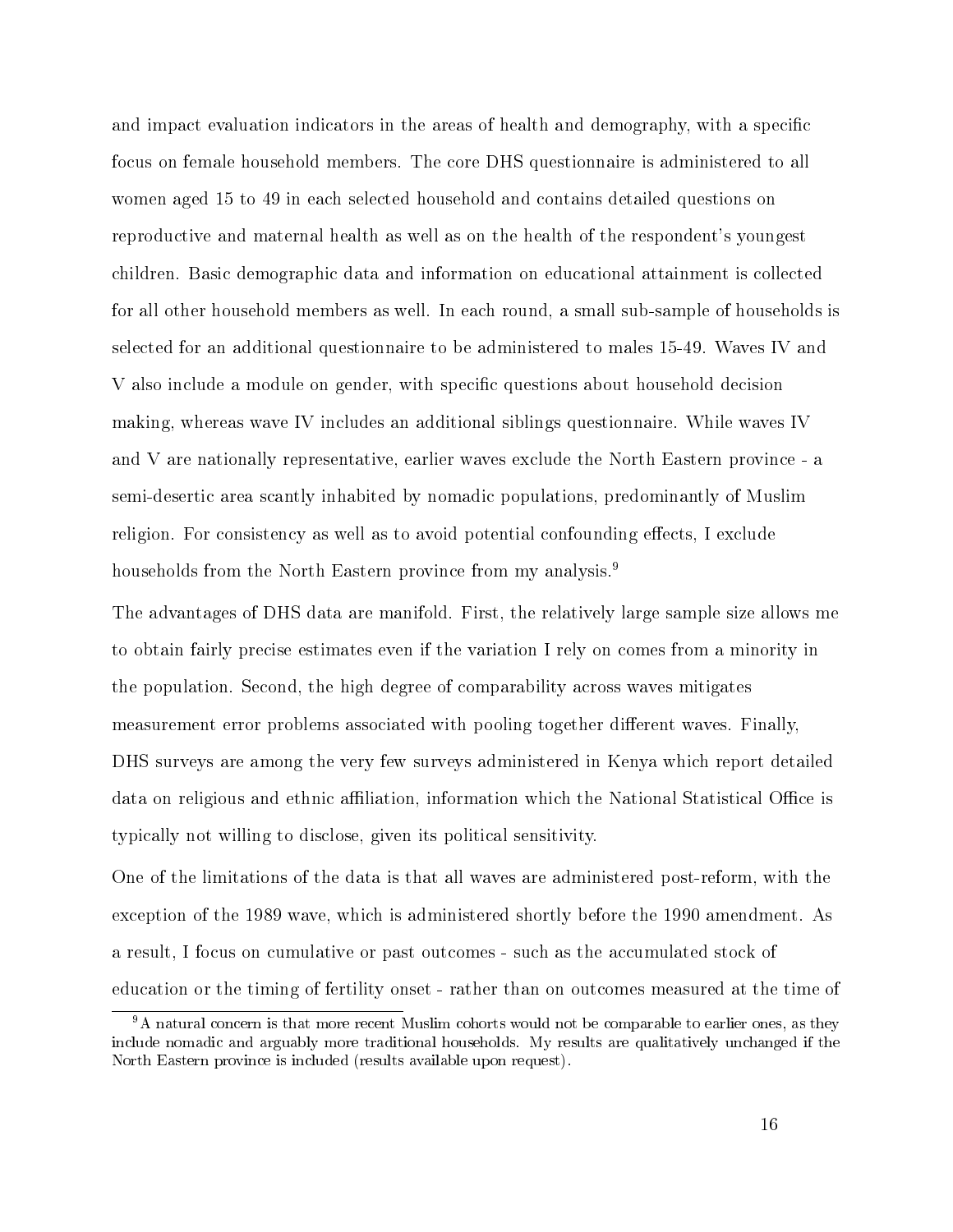the survey - such as current health measures.<sup>10</sup> Furthermore, I will typically not be able to include any pre-reform household characteristics as controls.

# 5 Empirical Strategy

My identication strategy exploits within-country variation in pre-reform customary inheritance law across different religious groups. Following Duflo (2001), Bleakley (2010) and, specifically in the case of inheritance, La Ferrara and Milazzo  $(2017)$ , my benchmark specification relies on a difference-in-differences between cohorts exposed and not exposed to the reform, across Muslims and non-Muslims. The identifying assumption is that, absent the change in inheritance rules, the outcomes of interest would have evolved over time following the same time trend across religious groups. Such a strategy is thus robust to differences in time-invariant characteristics of different religious and ethnic groups.<sup>11</sup> The reform under study includes two subsequent legal changes: the 1981 Law of Succession, granting all women a share of parental inheritance equal to that of their brothers, and the 1990 Amendment, exempting Muslims from the rule. This generates three different inheritance regimes, as summarized by Table 1.

#### [Insert Table 1]

In the pre-1981 regime, non-Muslim women inherit a 0 share of assets, while Muslim women inherit half the share which is entitled to their brothers. In the "post  $1$ " regime, between 1981 and 1990, the Law of Succession applies to both Muslims and non-Muslims

<sup>&</sup>lt;sup>10</sup>One could in principle compare short-term outcomes from the 1989 survey with those in subsequent waves and attempt to estimate the impacts of the reform's amendment. However, it would not be possible to control for pre-trends having only one cross-section of pre-reform observations. Moreover, given that the 1989 survey was administered shortly before the reform, there could be anticipatory behavior.

 $11$ It should be noted that a woman whose parents have died before the reform will not experience any increased bargaining power by changes in inheritance rules, as her potential inheritance has been already realized. Unfortunately, in my data I do not have any information on the timing of parents' death and I will necessarily consider as "treated" also women who are not affected by the reform given that their parents have already died. This should attenuate my estimates, but not invalidate my identification strategy, to the extent that the timing of parents' death is not systematically different for Muslims and non-Muslims.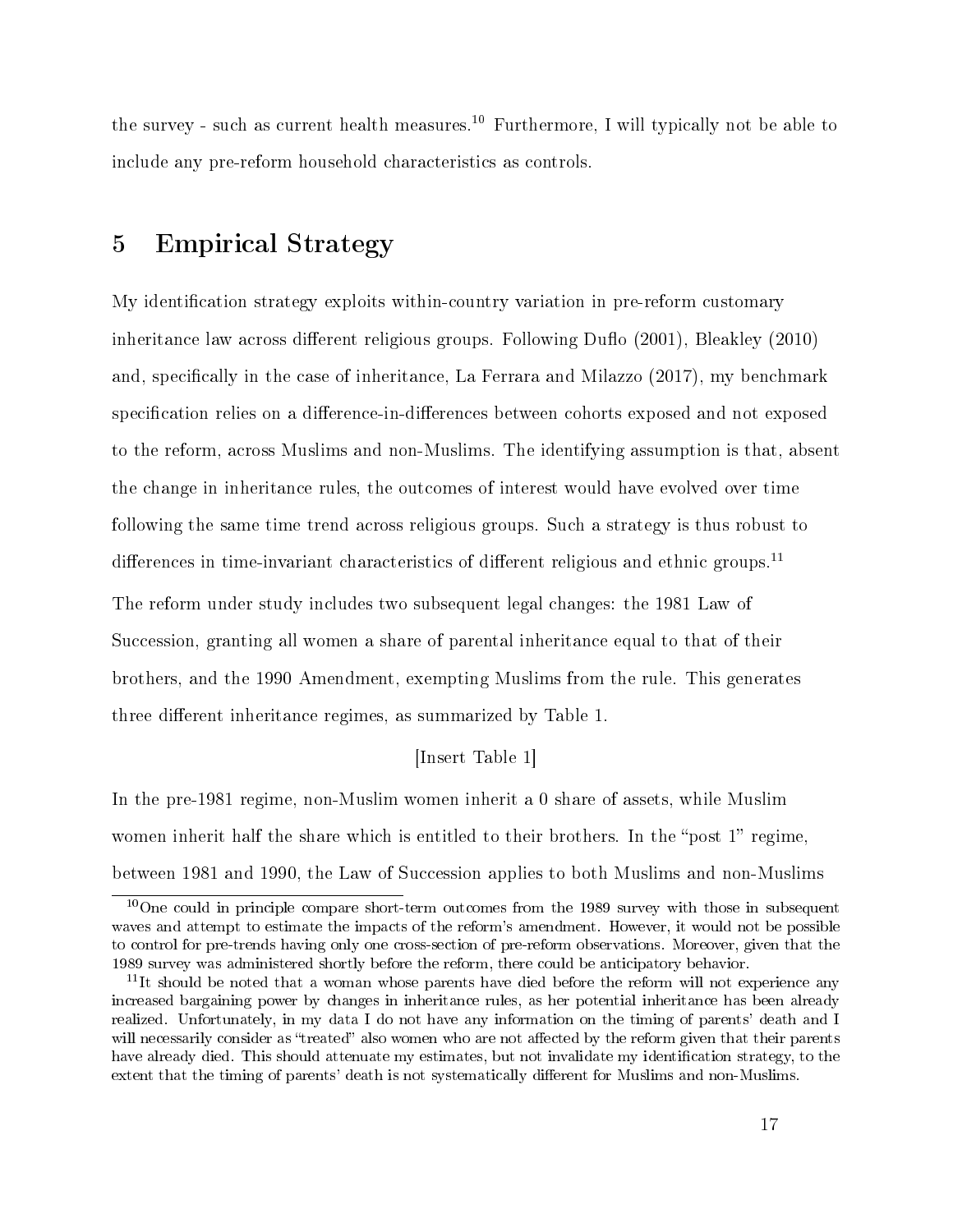alike and grants women the same inheritance share as their brothers. In the "post  $2$ " regime, after 1990, the Law of Succession continues to apply to non-Muslims, for whom the same share is granted to sons and daughters, but no longer applies to Muslims, who revert to the pre-1981 rule that grants daughters half the share entitled to their brothers. My empirical specification thus includes two different "post" periods: one for the regime in place between 1981 and 1990 ("post 1" or first regime) and one for the post-1990 one ("post  $2"$  or second regime).

I define a cohort's exposure to the reform and subsequent amendment based on the outcome of interest, depending on how old a cohort would have to be at the time of the reform in order to be affected in that specific outcome. For instance, when considering education, a cohort is considered "treated" when part of the school-going age range overlaps with one of the post-reform regimes. A problem then arises in how to assign treatment status to cohorts that were partially exposed to the first reform and partially to the amendment, for instance because of school-going age in 1990. In my benchmark specification I consider three possible treatment statuses, that are mutually exclusive: exposed to the first regime (1981-1990) only, exposed to both the first and the second regime (post 1990), and exposed to the second regime only, where treatment status is binary (0 or 1) and the omitted group encompasses those too old to be exposed to any of the two reforms.

Consider human capital outcome y of individual i born in year t, belonging to ethnicity  $e$ , surveyed in wave w and living in province r, district d at the time of the survey. My benchmark difference-in-differences specification is:

$$
y_{iterdw} = \alpha + \beta_0 \cdot nonMuslim_i ++ \beta_1 \cdot post1_t \cdot nonMuslim_i + \beta_{12} \cdot post12_t \cdot nonMuslim_i + \beta_2 \cdot post2_t \cdot nonMuslim_i+ \lambda \cdot X_{iterdw} + \theta_e + \alpha_r + \eta_w + \mu_t + \varphi_r \cdot t + ASAL_d \cdot t + \varepsilon_{iterdw}
$$
\n(1)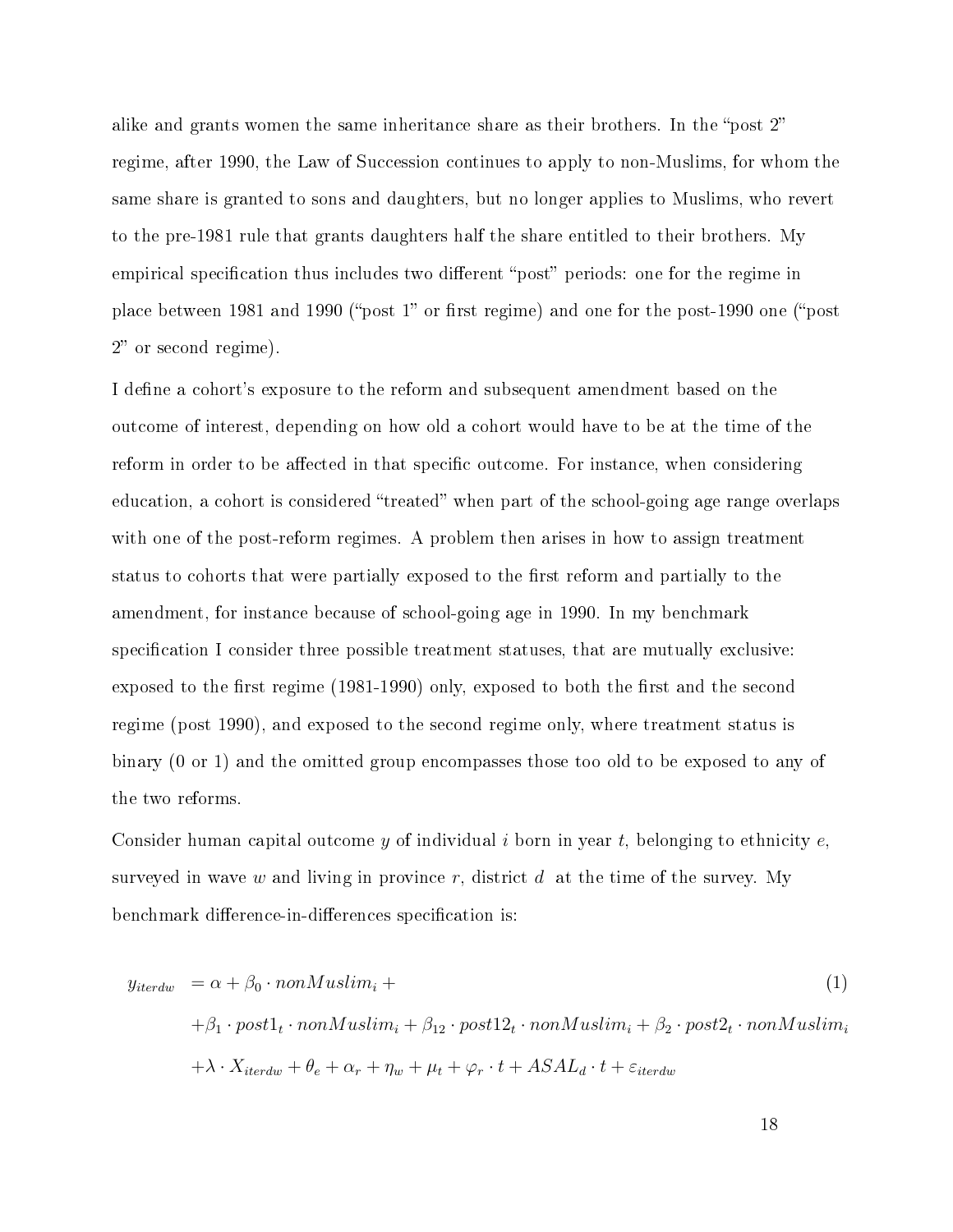where  $X_{iterdw}$  is a vector of controls observed in wave w - for instance, urban residence;  $\theta_e$ ,  $\alpha_r$ ,  $\eta_w$ ,  $\mu_t$  are respectively ethnicity, province, wave and cohort fixed effects;  $\varphi_r \cdot t$  is a province-specific time trend, and  $ASAL_d \cdot t$  is a time trend specific to Arid and Semi-Arid Lands  $(ASAL).<sup>12</sup>$  The key regressors of interest are the interactions between the non-Muslim dummy and the  $post1_t$ ,  $post12_t$  and  $post2_t$  dummies, corresponding to the three mutually exclusive treatment indicators described above. These dummies are constructed based on birth year and will vary based on the specific dependent variable considered, as detailed in the next sub-sections. Province fixed effects as well as a province-specic linear time trend are included in order to capture region and cohort-specific effects that may be correlated with the error term, for instance variation across regions and over time in the supply of education.<sup>13</sup> Ethnicity dummies capture time-invariant characteristics of each ethnic group, controlling for different traditions and customs concerning family, marriage and inheritance. Since ethnic boundaries in Kenya are typically coterminous with political and administrative boundaries (Ferré, 2009), ethnic groups can also serve as good proxies for areas of birth. DHS data provide quite detailed information on ethnic affiliation - respondents can choose among 10 different options in earlier waves, 15 in more recent ones.<sup>14</sup> I estimate all my specifications by OLS and cluster standard errors at the religious group times birth cohort level, following La Ferrara and Milazzo (2017).<sup>15</sup>

The coefficients of interest are those on the interaction terms  $\beta_1$ ,  $\beta_{12}$  and  $\beta_2$ . Coefficient  $\beta_1$ 

 $12$ ASAL comprise the poorest areas in the country, which the government has identified as needing specific attention and has occasionally targeted with specific policies. For instance, in 1971 school fees were abolished up to the 4th year of primary school in ASAL districts; this policy was extended to the rest of the country in 1973 (Ferré, 2009).

 $13$ It is in principle also possible to control for household district of residence. Kenya, however, has almost doubled the number of districts between the first DHS wave (1989) and the last one (2008-09), making it sometimes hard to match new districts with the older, coarser definitions. My results are only marginally altered by including district fixed effects (results available upon request).

 $14$ In order to make ethnicity definitions comparable across DHS waves, I draw on ethnic people trees from the Joshua Project, (http://www.joshuaproject.net/joshua-project.php).

<sup>&</sup>lt;sup>15</sup>Results are robust to clustering at the DHS cluster level (available upon request).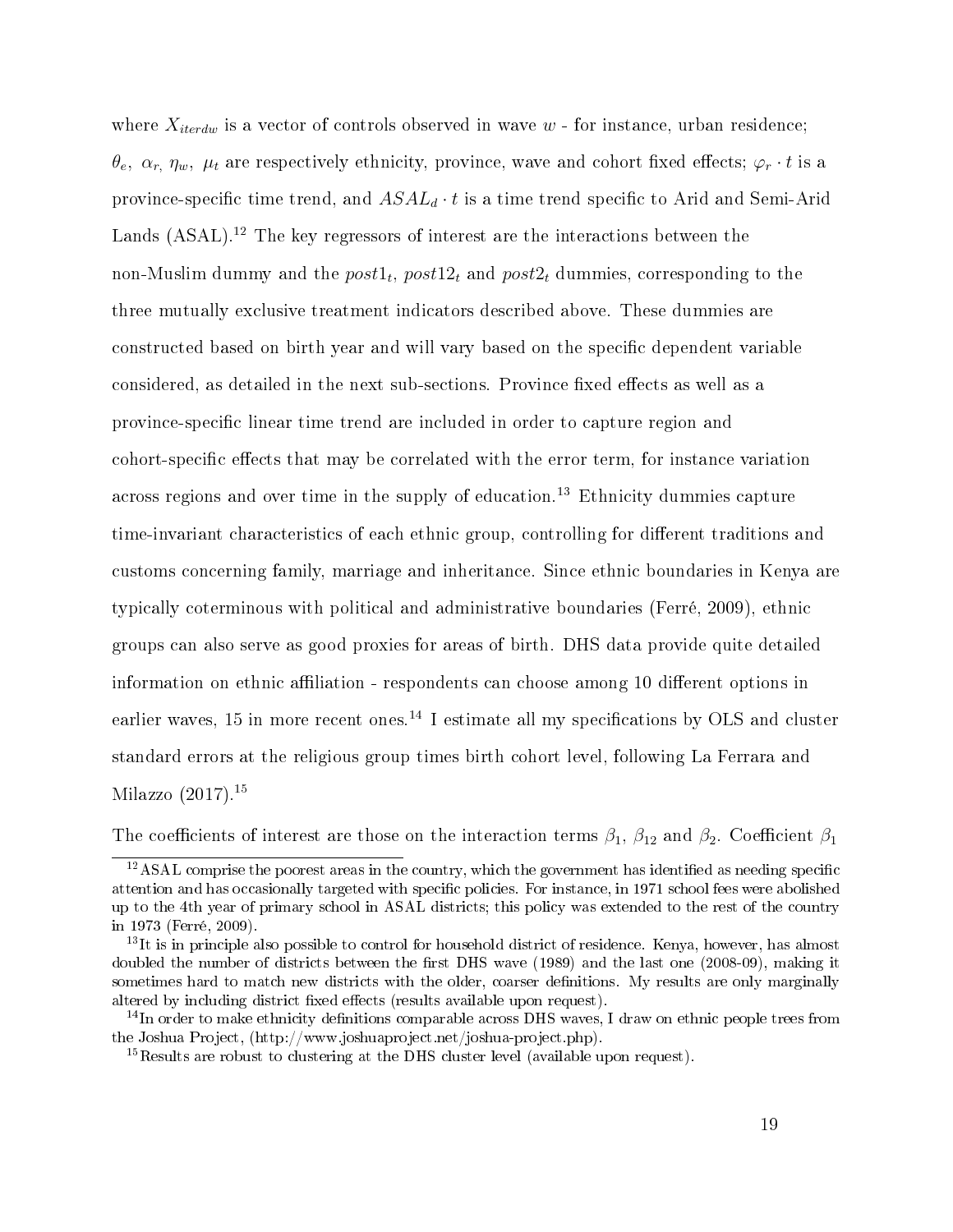captures the difference between Muslims and non-Muslims in differences between those exposed to the first reform and those exposed to no reform; thus, it estimates the impact of the following experiment: allowing women who used to inherit half the share of their brothers to inherit the same share - which can be denoted as the "incremental" reform. Coefficient  $\beta_2$  captures the difference between Muslims and non-Muslims in differences between those exposed to the second, "full" reform and the control group; therefore, it estimates the impact of the following experiment: allowing women who used to inherit a 0 share to inherit the same share as their brothers. Unless there are strong non-linearities in the effects of inheritance rights, one expects  $\beta_1$  and  $\beta_2$  to have the same sign, and  $\beta_2$  to be larger in magnitude than  $\beta_1$ . Coefficient  $\beta_{12}$  captures the effects of partial exposure to the first and to the second reform. In practice, a complication arises in the interpretation of coefficient  $\beta_2$ : cohorts exposed to the "full" reform are in some cases so young, that the previous generation has also been exposed to the reform - specifically, to the "incremental" reform. Given that I typically do not know the year of birth of the mothers of respondents, I cannot exclude these young cohorts from my sample. Thus, for a number of outcomes, the coefficient  $\beta_2$  will effectively capture a cumulative effect: that of being exposed to the full reform as well as the effect of having parents exposed to the incremental reform.

One of the disadvantages of employing a binary treatment indicator is that an individual who spent only one year under the reform is assigned the same treatment status of an individual whose entire relevant age range - say, school-going age - is spent under the new regime. For robustness, I also consider measures of exposure to the reforms that are continuous as opposed to binary. The intensity of exposure to each reform can be dened as the number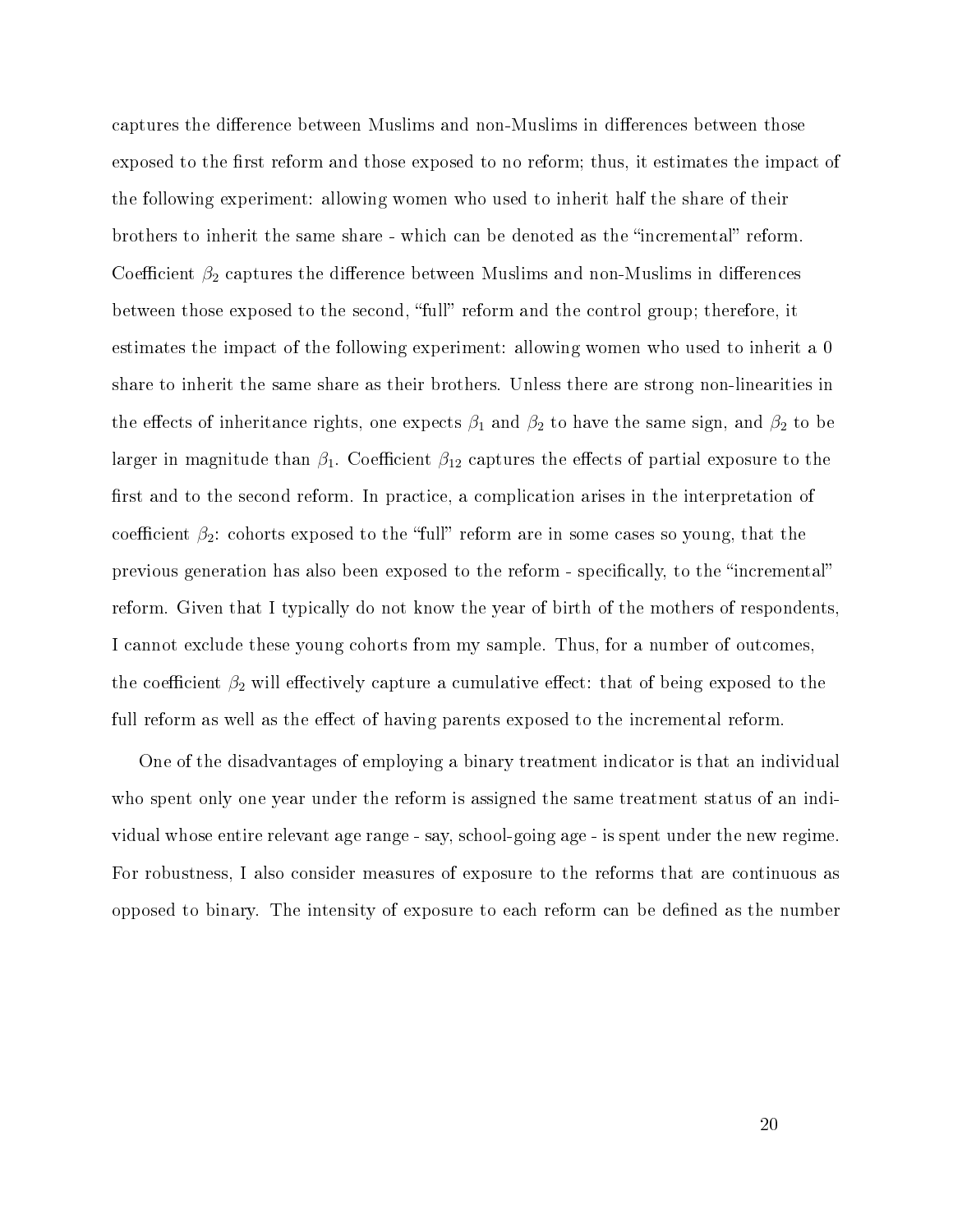of years spent under each regime. This leads to the following alternative specification:

$$
y_{iterdw} = \alpha + \beta_0 \cdot nonMuslim_i ++ \gamma_1 \cdot post1intensity_t \cdot nonMuslim_i + \gamma_2 \cdot post2intensity_t \cdot nonMuslim_i ++ \lambda \cdot X_{iterdw} + \theta_e + \alpha_r + \eta_w + \mu_t + \varphi_r \cdot t + ASAL_d \cdot t + \varepsilon_{iterdw}
$$
\n(2)

where  $postlinesity_t$  and  $post2intensity_t$  indicate the number of years, during the appropriate age range, spent by each cohort under either reform. For a cohort exposed partially to the first and partially to the second reform both variables will thus be positive. The sign of coefficients  $\gamma_1$  and  $\gamma_2$  is expected to be the same as for coefficients  $\beta_1$ ,  $\beta_{12}$  and  $\beta_2$  in the benchmark specification, but the magnitude is to be interpreted as the impact of one additional year under either reform.

The main threat to the identification is related to confounding pre-existing trends across religious groups. In particular, I would be overestimating the positive impacts of the reform on women if non-Muslim women started doing systematically better than Muslims after the reform. In order to address these concerns, I complement my main identification strategy with a number of robustness checks, described in more detail when discussing each specific outcome. First, when sample size allows, I restrict the sample to individuals too old to be affected by the reform and estimate the effects of hypothetical "placebo reforms", typically finding precise zero effects. Second, I re-estimate my benchmark specification focusing on one ethnic group at a time; specifically, I compare Muslims as a group to non-Muslims belonging to a specific ethnic group rather than pooling them all together in a single category.<sup>16</sup> There is significant heterogeneity in pre-reform outcome levels across non-Muslim individuals belonging to different ethnic groups. I show that, in spite of this heterogeneity, the reform had similar effects across most ethnic groups, regardless of how

 $16$ Given that Muslims are a minority in most ethnic groups, I don not have enough power to replicate the analysis within ethnic groups.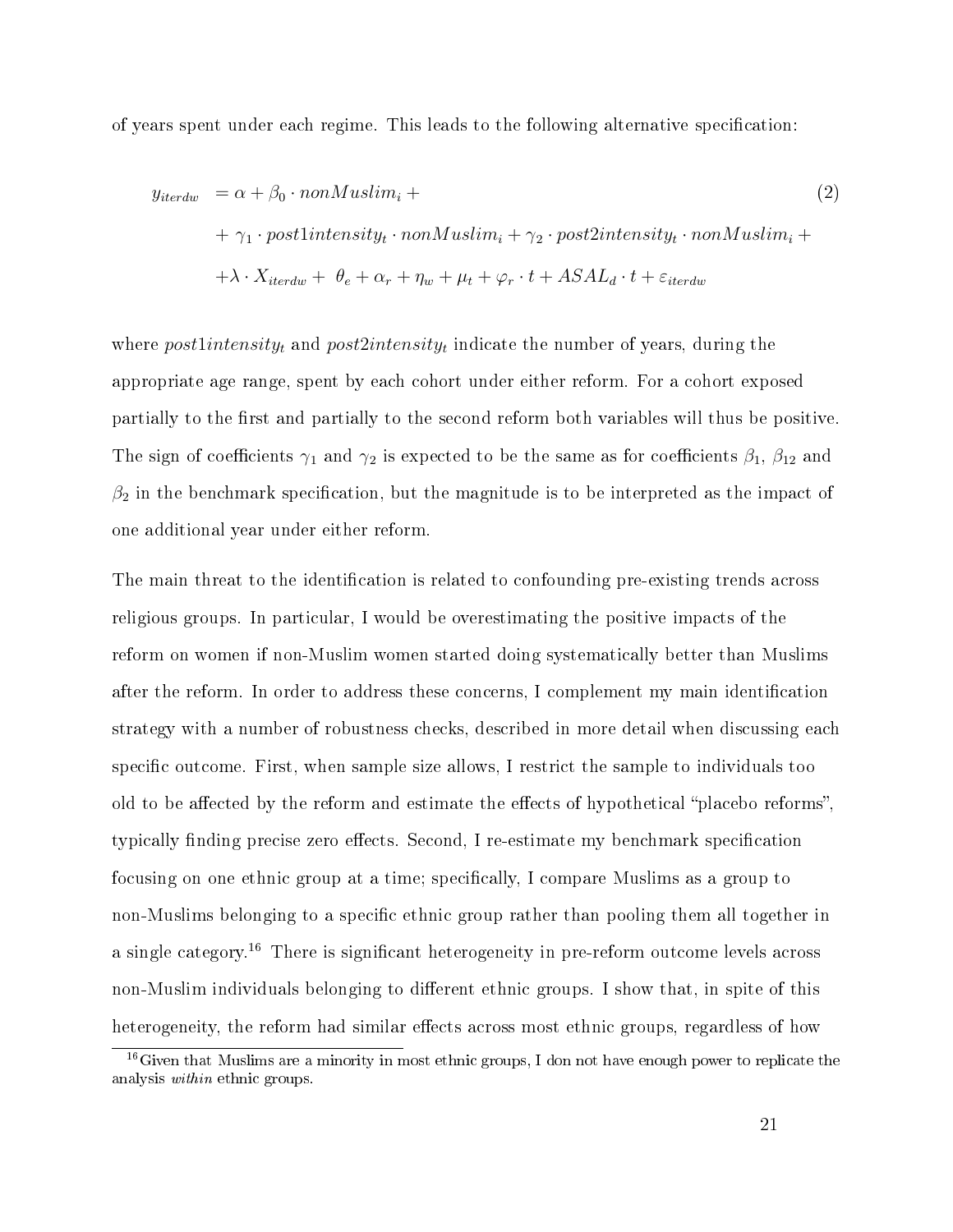their pre-reform outcome levels ranked, relative to those observed among Muslims. Another threat to the identification stems from systematic differences between Muslims and non-Muslims in the prevalence of practices affecting the extent to which they are effectively exposed to the reform. Such practices include writing wills, *inter-vivos* transfers and enforcement of the reform. Through these practices, a group could limit its de facto exposure to the reform, which would change the interpretation of the relevant coefficients. For illustrative purposes, assume that enforcement is systematically laxer among Muslims. If this is the case, then Muslims - my comparison group - are exposed to a "smaller" incremental reform than the one on paper, and through coefficient  $\beta_1$  I would be overestimating the effects of the "true" incremental reform. Differential enforcement would be less of a concern for the interpretation of coefficient  $\beta_2$ , since in 1990 Muslims revert to the pre-1981 legislation and, presumably, enforcement standards. The same kind of bias would manifest itself if Muslims are systematically more likely to circumvent the new inheritance rules by writing wills. Assume now that enforcement were systematically laxer among non-Muslims. Then in the "post 1" and "post 2" period non-Muslims would be exposed to a smaller reform than the full one; since treatment is defined as being non-Muslim interacted with the reform, I would be underestimating the impact of both the incremental and the full reform.<sup>17</sup> The same would hold if non-Muslims are systematically more likely to write wills. This second scenario is less worrisome since this kind of bias would tend to go against my findings. Unfortunately, there is no systematic evidence on enforcement of the law nor on the prevalence of wills and inter-vivos transfers across religious groups.<sup>18</sup> It is therefore important to keep this caveat in mind when interpreting

 $17$ In the extreme case in which non-Muslims are able to perfectly elude inheritance changes and maintain the same de facto inheritance practices throughout the sample period,  $\beta_1$  will capture the effects of a reduction, rather than an improvement, in women's inheritance shares, and  $\beta_2$  should be zero.

<sup>&</sup>lt;sup>18</sup>It should be noted that Koranic law only allows to dispose by will of  $1/3$  of one's estate; the rest should be assigned according to Koranic principles. This limits the Muslims' ability to circumvent the law by writing wills. At the same time, the fact that the Muslim community was strongly opposed to the reform, demanding and ultimately obtaining an exemption, suggests that enforcement of the reform may have been more difficult among Muslims.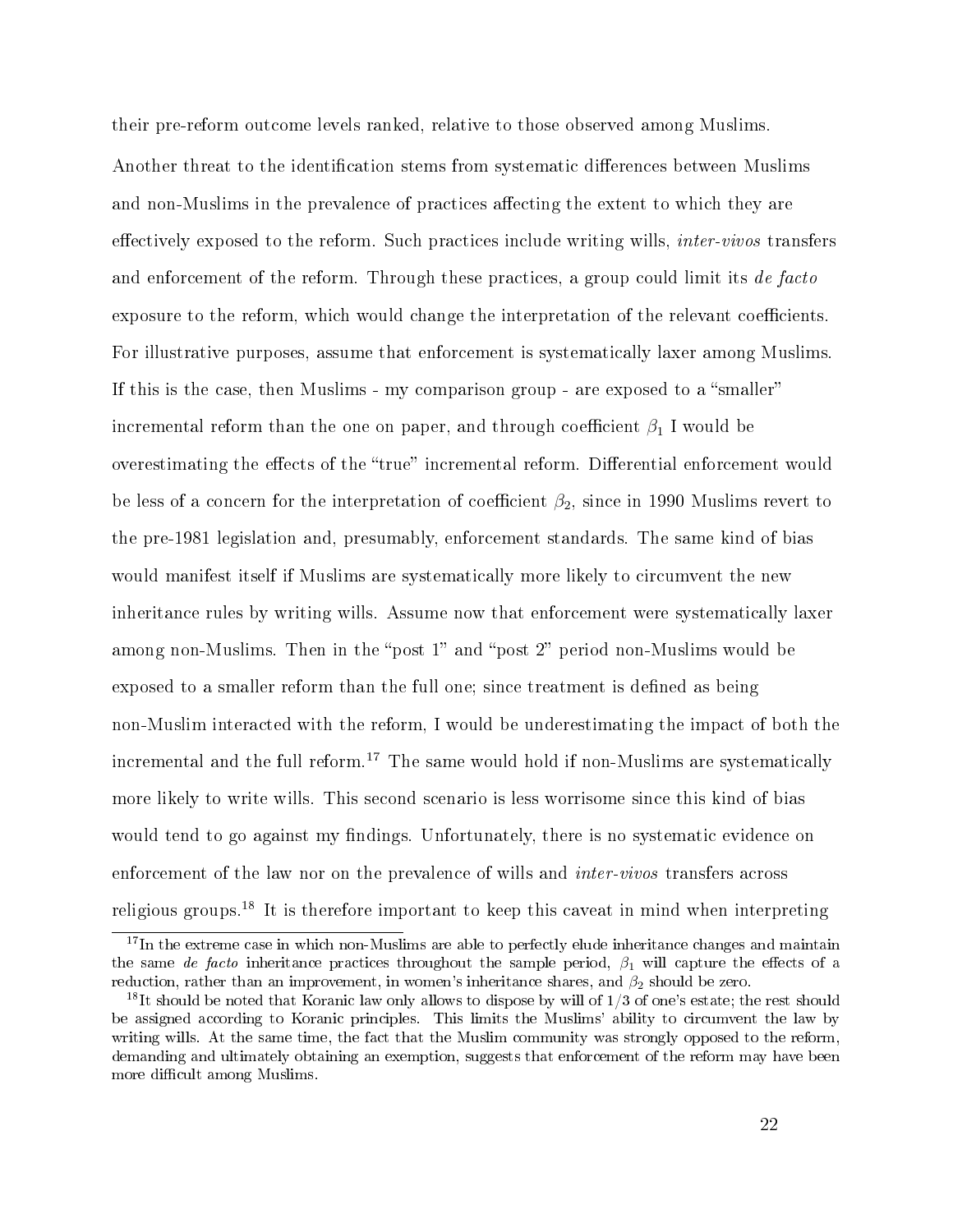the empirical results.

As discussed above, as per Section 32 in the Law of Succession Act, the reform did not apply to particular types of assets, if located in one of a list of "exempt" districts. Given the impossibility to identify the district in which parental assets are located, nor the nature of such assets, it is not possible to identify which individuals are unaffected by the reform due to this exemption. For this reason, information on household district together with the exemption rule cannot *per se* be used as an additional source of identification, and I choose to include observations from all districts, including exempt ones, in my benchmark specifications. However, I also report estimates for households located in exempt districts at the time of the survey, and typically find insignificant treatment effects. Subject to the caveat discussed above, this can be cautiously interpreted as further evidence that I am indeed capturing the effects of the reform.

In the next sub-sections, I describe the construction of my outcome variables from the DHS data and specify the treatment definition for each of those outcomes.

## 5.1 Education

All DHS waves include information on years of education and educational attainment of all household members, both males and females. I consider both education, measured in years, and educational attainment, defined with binary indicators for whether primary or secondary school was completed. I define the treatment as being between age 5 and 13 during the "post 1" or "post 2" period - this corresponds to the age range of primary school.<sup>19</sup> Specifically, in equation (1) the  $post1_t$  dummy is equal to 1 for individuals born

<sup>&</sup>lt;sup>19</sup>From independence in 1964 until 1971, Kenyan children would start school at 6 and graduate from primary school at 13. There would then be 4 years of lower secondary, 2 years of upper secondary and 3 years of university - until the age of 22. In 1985 a new system was created which included 8 years of primary school , graduation from primary school at 14, followed by 4 years of secondary school until age 18, and then 4 years of university. Other relevant changes in the education system include the abolition of school fees up to the 4th year of primary school in ASAL lands in 1971 and its extension to most of the country in 1973 up to the 6th year of primary school (Ferré, 2009).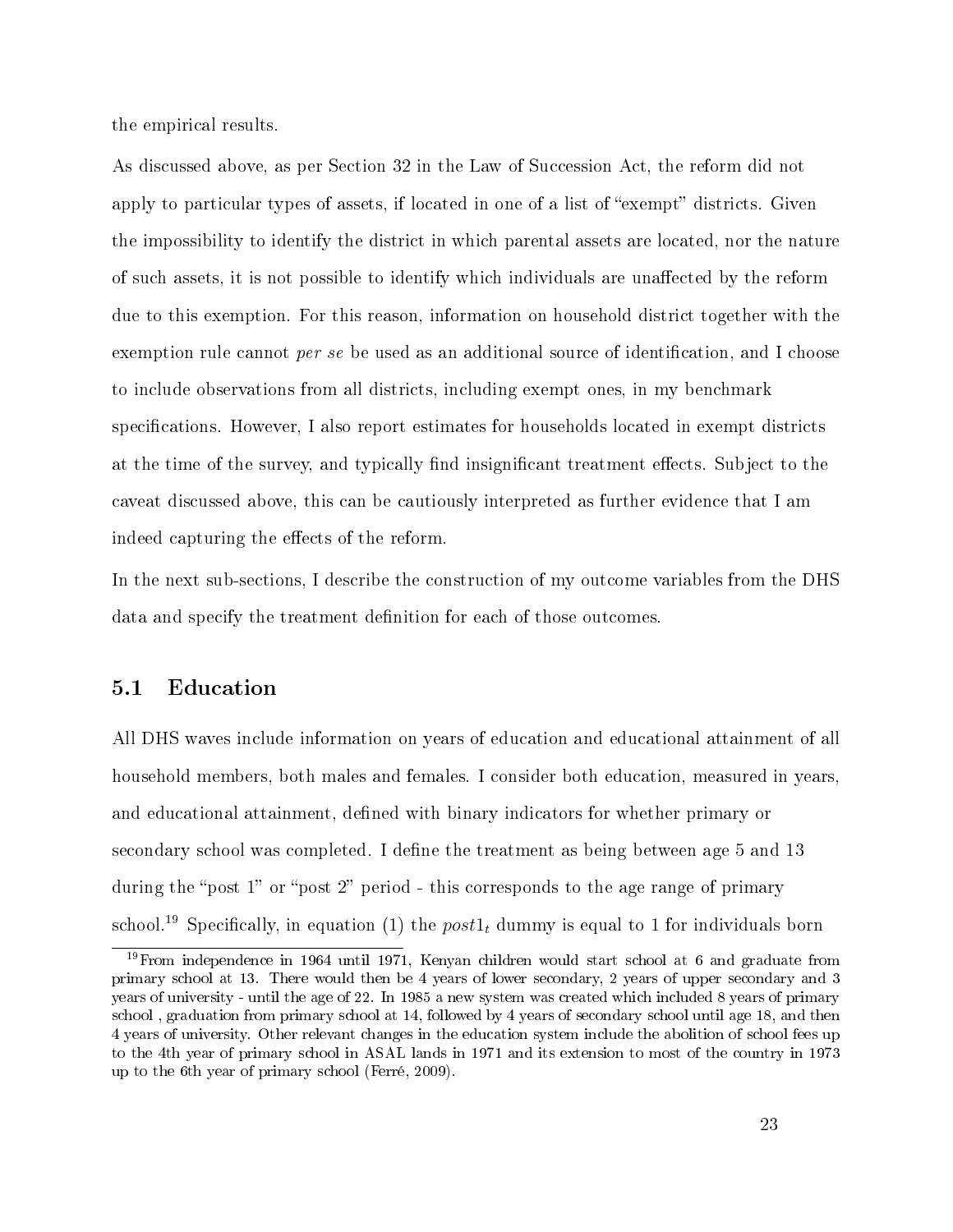between 1968 and 1977 (both years included), who were at a minimum 5 years old and a maximum 13 years old during the period 1981-1990; therefore, they spent at least one year of their school-going age range under the "post 1" regime, an none of their school-going years under the "pre" or "post 2" periods. The  $post2<sub>t</sub>$  dummy is equal to 1 for individuals born in or after 1986, who were 5 years old or older during the post-1990 period; therefore, throughout their school-going age, they were exposed to the "post  $2$ " regime, but not to the "post 1" one. Intermediate cohorts born between 1978 and 1985 (both years included) spent at least one year of their school-going age under the "post 1" regime and at least one year under the "post 2" regime; the dummy  $post12_t$  is equal to 1 for those cohorts. The continuous version of the treatment variables,  $postline isity_t$  and  $post2intensity_t$ , are defined as the number of years in the  $5-13$  range that an individual spent under the "post1" and "post 2" regimes respectively. Exposure thus ranges from 1 to  $9.^{20}$  In one of my robustness checks I also consider an alternative denition of the three treatment dummies based on the 5-18 age range, covering also secondary school. According to this specification, the  $post1_t$ ,  $post12_t$  and  $post2_t$  dummies are equal to 1 for cohorts born, respectively, between 1963 and 1972, between 1973 and 1985, and after 1986. In all of the education specifications I restrict my sample to individuals above age 20, to ensure they have completed their education and to avoid censoring issues. The resulting sample includes individuals born between 1897 and 1988. Religious affiliation is only available for female respondents. As I am not always able to match males to a female relative whose religion is known, the resulting sample of males that I can use in my education specifications is significantly smaller than that of females.

DHS wave IV also includes a siblings questionnaire, which allows me to retrieve the

 $20\,\text{For}$  instance, an individual born in 1968 will be exposed to the first reform for one year; one born in 1977 will be exposed to the first reform for 9 years; one born in 1978 will be exposed to the first reform for 8 years and to the second reform for one year; one born in 1985 will be exposed to the first reform for one year and to the second reform for 8 years; those born after 1986 will be exposed to the second reform for 9 years.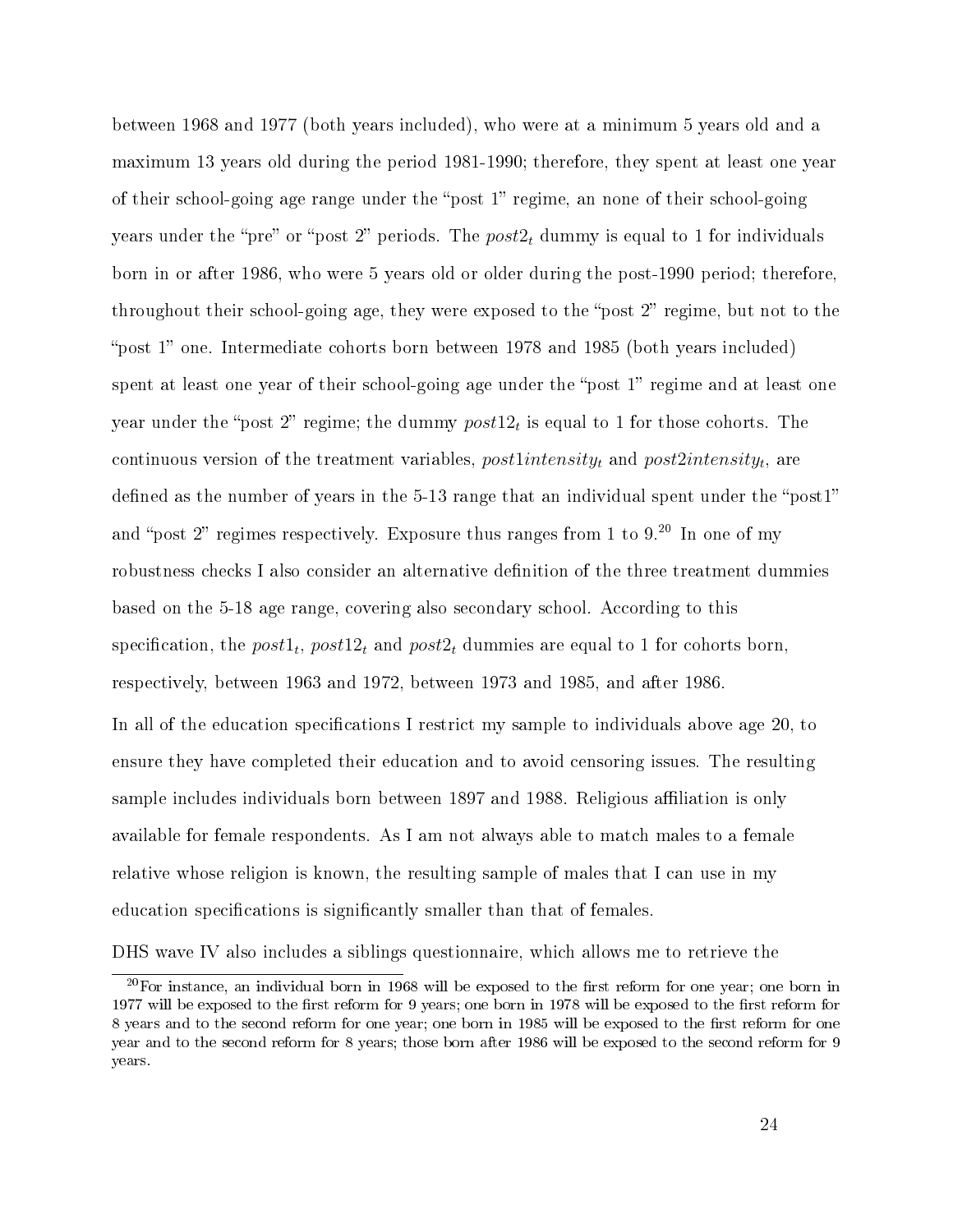number of siblings of each adult female respondent. Information on the number of siblings can then be exploited as an additional source of variation in the intensity of the inheritance treatment: a priori, the effects of obtaining inheritance rights are less pronounced when a woman has a larger number of siblings. The siblings sample includes individuals born between 1906 and 1982, who have limited exposure to the second reform; in fact, the  $post2<sub>t</sub>$ dummy is zero for all individuals in the sample. Given power limitations preventing me from cleanly estimating the effects of the "full" reform, I consider a simpler definition of treatment based on whether an individual spent part of her school-going age after the 1981 reform. The binary treatment indicator, defined as  $post_t$ , is equal to 1 for cohorts born after 1968. The corresponding continuous version,  $postintensity_t$  is defined as number of school-going age years spent after during the post 1981 regime; as such it ranges from 1, for cohorts born in 1968, to 9, for cohorts born after 1976.

In order to test whether the reform differentially affects female education depending on the number of siblings, I estimate a triple differences specification:

$$
y_{iterdw} = \alpha + \delta_0 \cdot nonMuslim_i + \delta_1 \cdot sibling_s + \delta_2 \cdot nonMuslim_i \cdot sibling_s +
$$
  
+  $\delta_3 \cdot post_t \cdot nonMuslim_i + \delta_4 \cdot post_t \cdot sibling_s +$   
+  $\delta_5 \cdot post_t \cdot nonMuslim_i \cdot sibling_s +$   
+  $\lambda \cdot X_{iterdw} + \theta_e + \alpha_r + \eta_w + \mu_t + \varphi_r \cdot t + ASAL_d \cdot t + \varepsilon_{iterdw}$  (3)

where *siblings<sub>i</sub>* represents the number of siblings of respondent  $i^{21}$ . The coefficient of interest is  $\delta_5$ , which captures the differential impact of the reform for those having one additional sibling.

<sup>&</sup>lt;sup>21</sup>Since the treatment age range, at its coarsest definition, is 5 to 18 years of age, I exclude siblings who were born after an individual was 18. Results are similar using all siblings (available upon request).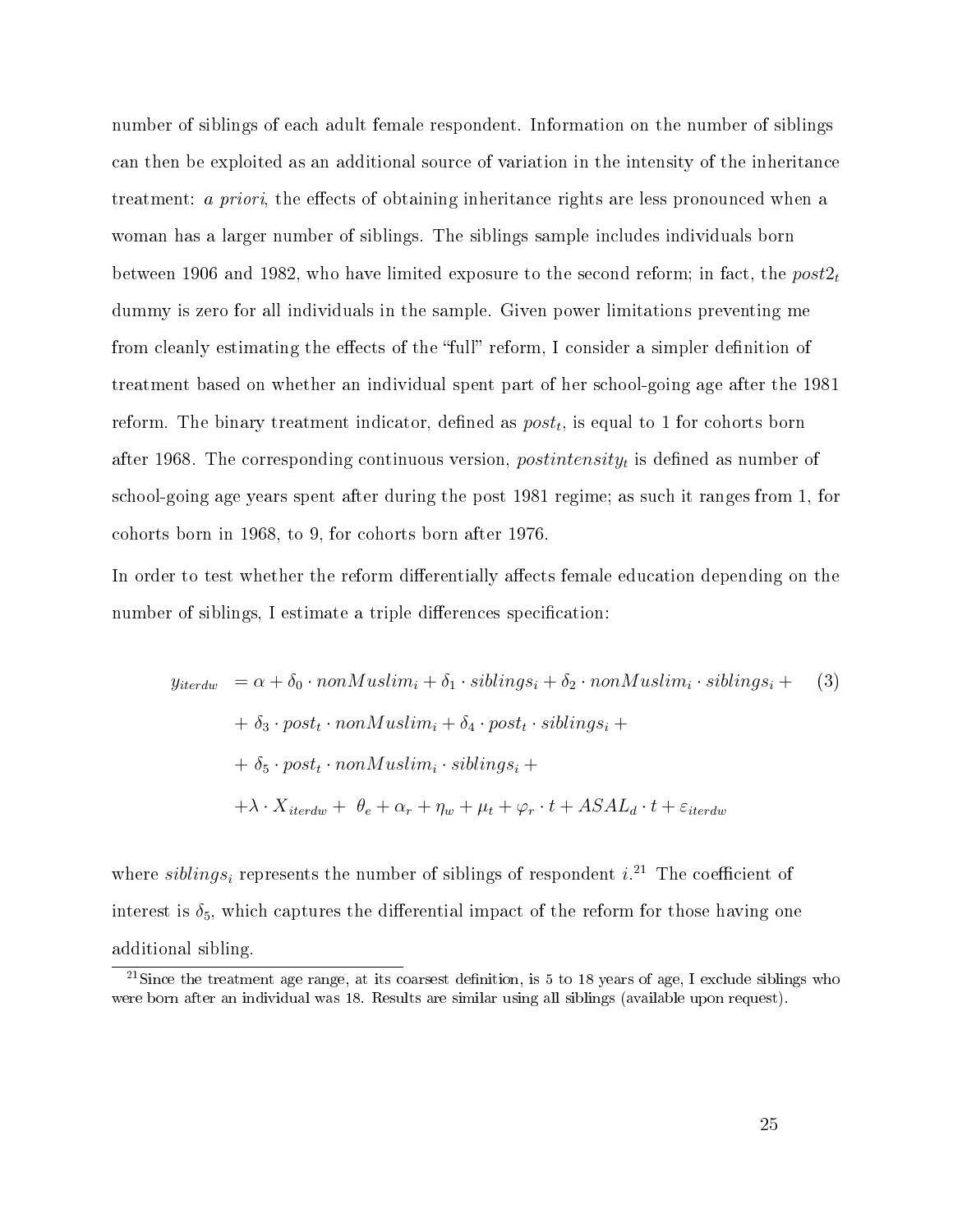## 5.2 Female Genital Mutilation

DHS waves III, IV and V include a module on "female circumcision" or Female Genital Mutilation (FGM). Respondents of the core questionnaire - women between 15 and 49 - are asked whether they are themselves circumcised and, if so, their age at circumcision. The same questions are asked about their oldest daughters. I construct my sample by pooling together respondents and their oldest daughters.<sup>22</sup> About  $96\%$  of circumcised women in the resulting sample underwent FGM between age 2 and age 18. I thus restrict my sample to women above 18 in order to avoid censoring issues. The resulting sample includes females born between 1949 and 1990.

I define the treatment as being between 2 and 18 in a post-reform period and estimate versions of equations (1) and (2). Specifically, the  $post1<sub>t</sub>$  dummy is equal to 1 for individuals born between 1963 and 1972, the  $post12<sub>t</sub>$  dummy is equal to 1 for individuals born between 1973 and 1988 and the  $post2_t$  dummy is equal to 1 for individuals born in or after 1989. The continuous version of the treatment dummies,  $postlinensity_t$  and  $post2intensity_t$ , are defined as the number of years in the 2-18 range that an individual spent under the "post 1" or "post 2" regimes. Exposure thus ranges from 1 to 17 years.

# 5.3 Maternal Health

Drawing upon the detailed birth histories provided by DHS respondents, I construct a maternal health sample, in which the unit of observation is a birth. All DHS waves collect information on the births occurred to each respondent in the previous 5 years. For each recorded birth I define two variables: "prenatal care" is a dummy equal to 1 if the mother received prenatal care by a doctor, nurse or midwife; "birth in hospital" is a dummy equal to 1 if delivery took place in a government, private or mission hospital. Since the earliest DHS wave is from 1989 and the latest DHS wave is from 2008/2009, I

 $^{22}$ I attribute to daughters the same religion, province and ethnicity as their mothers.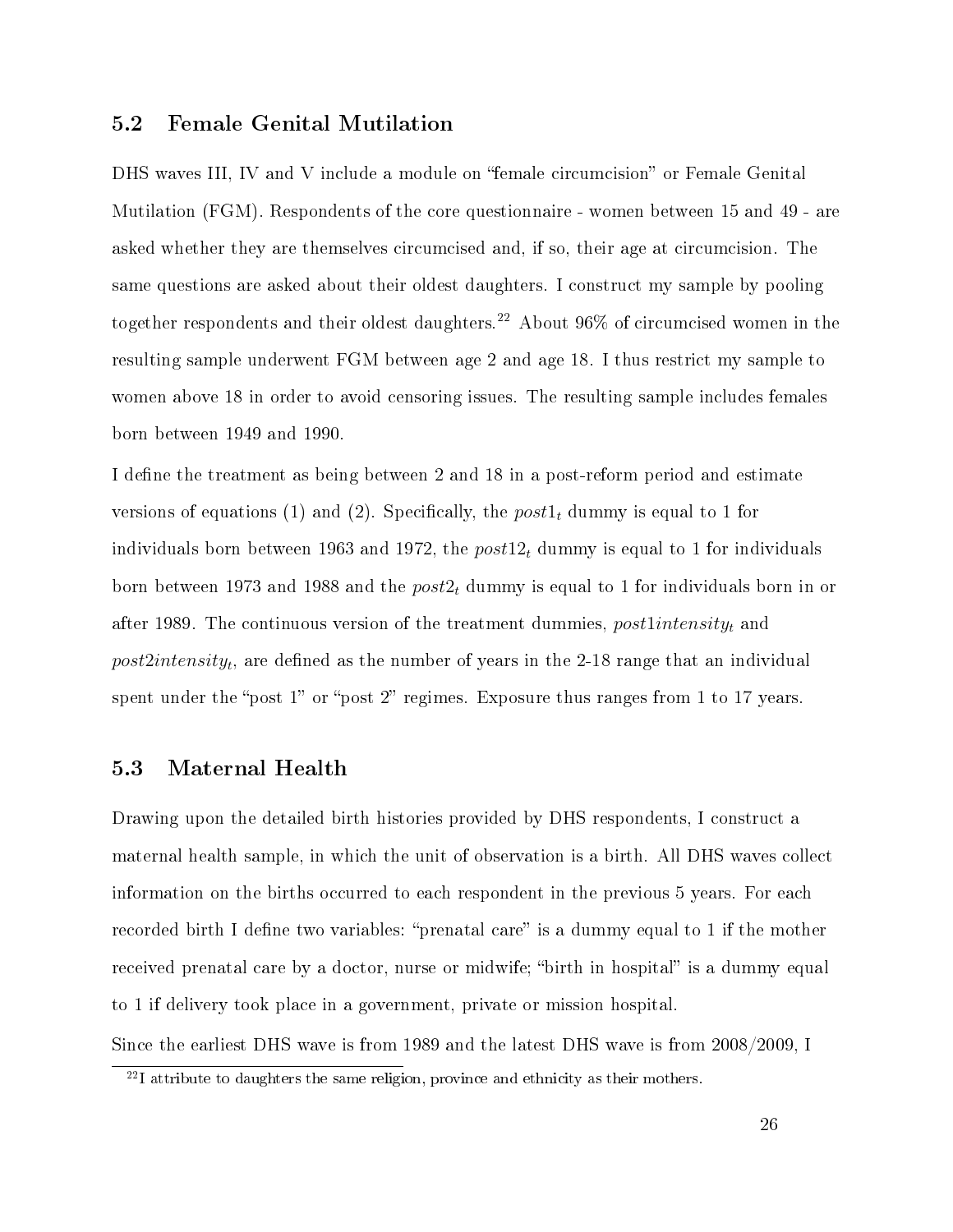have information on births occurred from 1984 to 2009, namely all after the first reform period. With these data I can only compare births which occurred after the 1990 amendment with births occurred before. Consider birth j occurring in year  $\tau$  to mother i born in year t and denote with  $v_{\tau}$  a childbirth year fixed effect. I estimate:

$$
y_{j\tau iterdw} = \alpha + \beta_0 \cdot nonMuslim_i ++ \beta \cdot post1990_{\tau} \cdot nonMuslim_i ++ \lambda \cdot X_{iterdw} + \lambda_1 \cdot \Psi_i + \lambda_2 \cdot \Omega_j+ \theta_e + \alpha_r + \eta_w + \mu_t + \nu_{\tau} + \varphi_r \cdot t + ASAL_d \cdot t + \varepsilon_{j\tau iterdw}
$$
\n(4)

where  $post1990<sub>\tau</sub>$  is a dummy equal to 1 if the delivery took place after 1990. Furthermore I control for a vector of mother characteristics  $\Psi_i$  (mother's age and mother's age squared) and child characteristics  $\Omega_j$  (birth order, gender, twin birth). The interpretation of coefficient  $\beta$  in this specification is similar to that of coefficient  $\beta_1$  in equation (1): it captures the impact of the "incremental" reform.

# 5.4 Nuptiality and Fertility Timing

All DHS waves report the year of marriage of each respondent as well as the year of birth of each of her children. For each woman in the sample I define dummy variables for whether the respondent was married or had become a mother by a given age threshold. I define the treatment as "being of marriageable age in a post-reform period". Given the distribution of ages at first marriage in my sample, I consider a broad definition of "marriageable age" as between 12 and 22 years of age. I restrict my sample to women above age 22, in order to avoid censoring issues, and drop women who have been in more than one union, as it is not clear whether the reported year of marriage refers to their first union. The resulting sample includes females born between 1939 and 1986.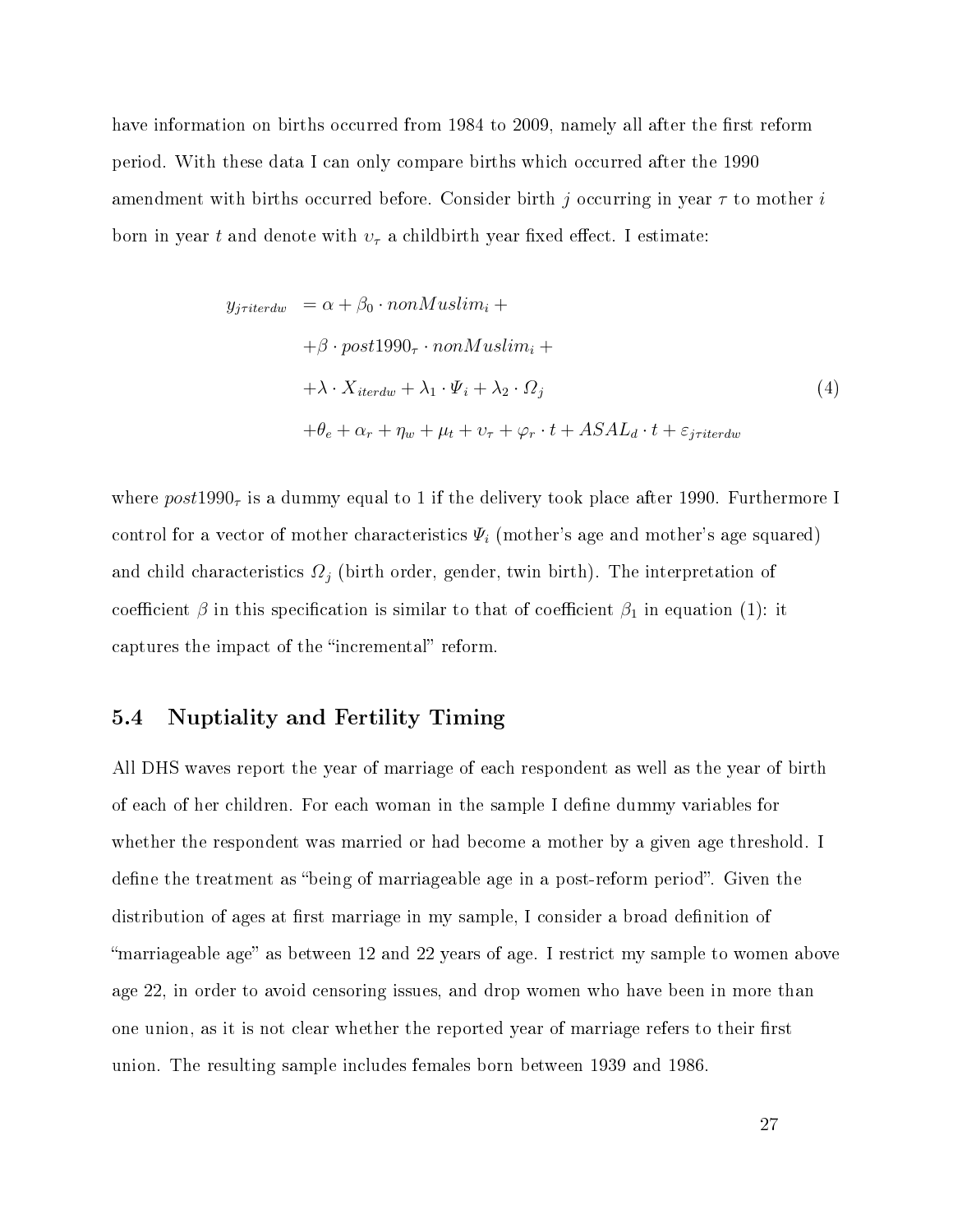I estimate versions of equations (1) and (2). Dependent variables are dummies for whether the respondent was married or a mother by age 15, 18 and 20. Given the treatment definition, the  $post1_t$  dummy is equal to 1 for individuals born between 1959 and 1968; the  $post12<sub>t</sub>$  dummy is equal to 1 for individuals born between 1969 and 1978 and the  $post2<sub>t</sub>$ dummy is equal to 1 for individuals born in or after 1979. The continuous version of the treatment dummies are defined as the number of years in the 12-22 range that an individual spent under the "post 1" and "post 2" regimes. Exposure thus ranges from 1 to 11 years.

# 5.5 Decision Making, Violence and Attitudes

Self-reported measures of decision making ability, domestic violence and attitudes can be constructed drawing on the module on gender, available for DHS waves IV and V. This module includes questions on who takes decisions in the family on specific issues, on whether the respondent was ever hurt by a family member and on the respondent's attitudes towards wife beating and refusing sex with one's husband. As for the previous set of outcomes, I define treatment as being of marriageable age  $(12-22)$  after the reform and estimate a version of equation (1). The reference sample in this case comprises all women in DHS waves IV and V above 22 years of age and with only one union. In order to cope with the large number of outcomes and the power issues induced by small sample size, I also report summary indicators for women's decision making ability and for the prevalence of domestic violence, following the procedure outlined in Kling, Liebman and Katz (2007).

# 6 Empirical Results

In this section, I present results on the impact of the reform on human capital. The bulk of my empirical analyses concerns the reform's impact on completed education (section 6.1), as this is an outcome that I can observe directly in the DHS data across all waves.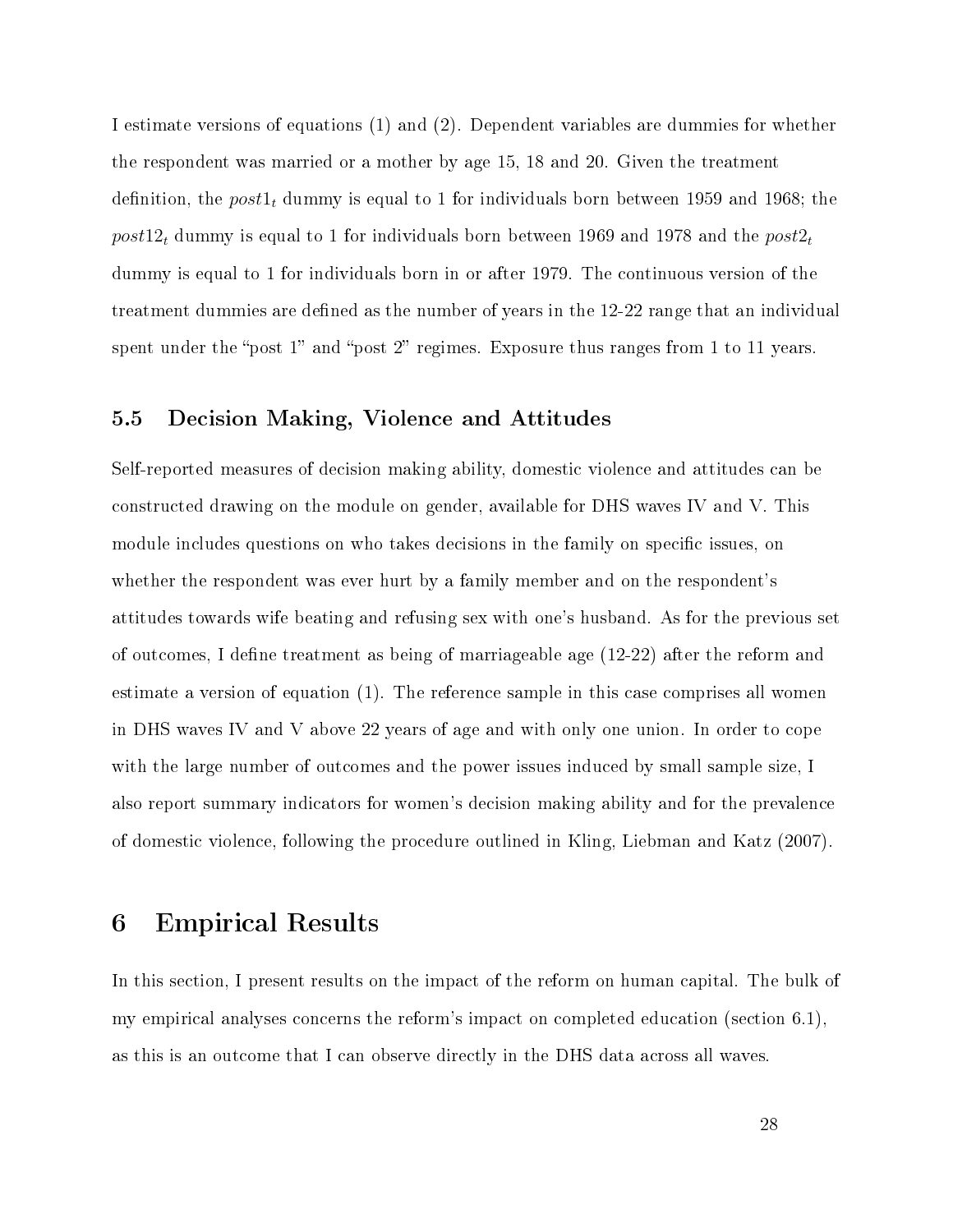Moreover, the conceptual framework outlined in section 3 suggests that education could be affected by the reform both through a bargaining power channel and through an "optimal" bequest" channel, with education being viewed by parents as a complement or a substitute to inheriting physical assets.

I then consider outcomes related to health. As discussed in section 4, one of the limitations in the data is the inability to observe short-term outcomes before and after the reform. This constrains me to examine only a limited set of outcomes related to health, all of which reflect past healthcare decisions. Specifically, I consider Female Genital Mutilation (FGM; section 6.2) and maternal health-seeking behavior (section 6.3). I argue that both could be affected by improved female bargaining power after the reform, although they reflect decisions taken by different agents within the household: FGM takes place mostly during childhood and teenage, and as such reflects mostly parental choices; seeking professional prenatal care is likely to reflect choices taken by adult women negotiating with their spouses. It is plausible that these outcomes would be affected primarily through a bargaining power channel, rather than an "optimal bequest" one.

Total fertility is another outcome that the reform is likely to affect, both through a bargaining power channel, with family size plausibly getting closer to the preferences of wives, and through an optimal bequest channel, if parents want to avoid fragmentation in family property. Data limitations discussed in below prevent me from observing total fertility, but I can examine age at marriage and fertility onset (section 6.4) as an imperfect proxy.

Finally, in the attempt to pin down the bargaining power channel with more condence, I provide some suggestive evidence on household bargaining power, drawing upon self-reported survey questions on decision making and attitudes (section 6.5).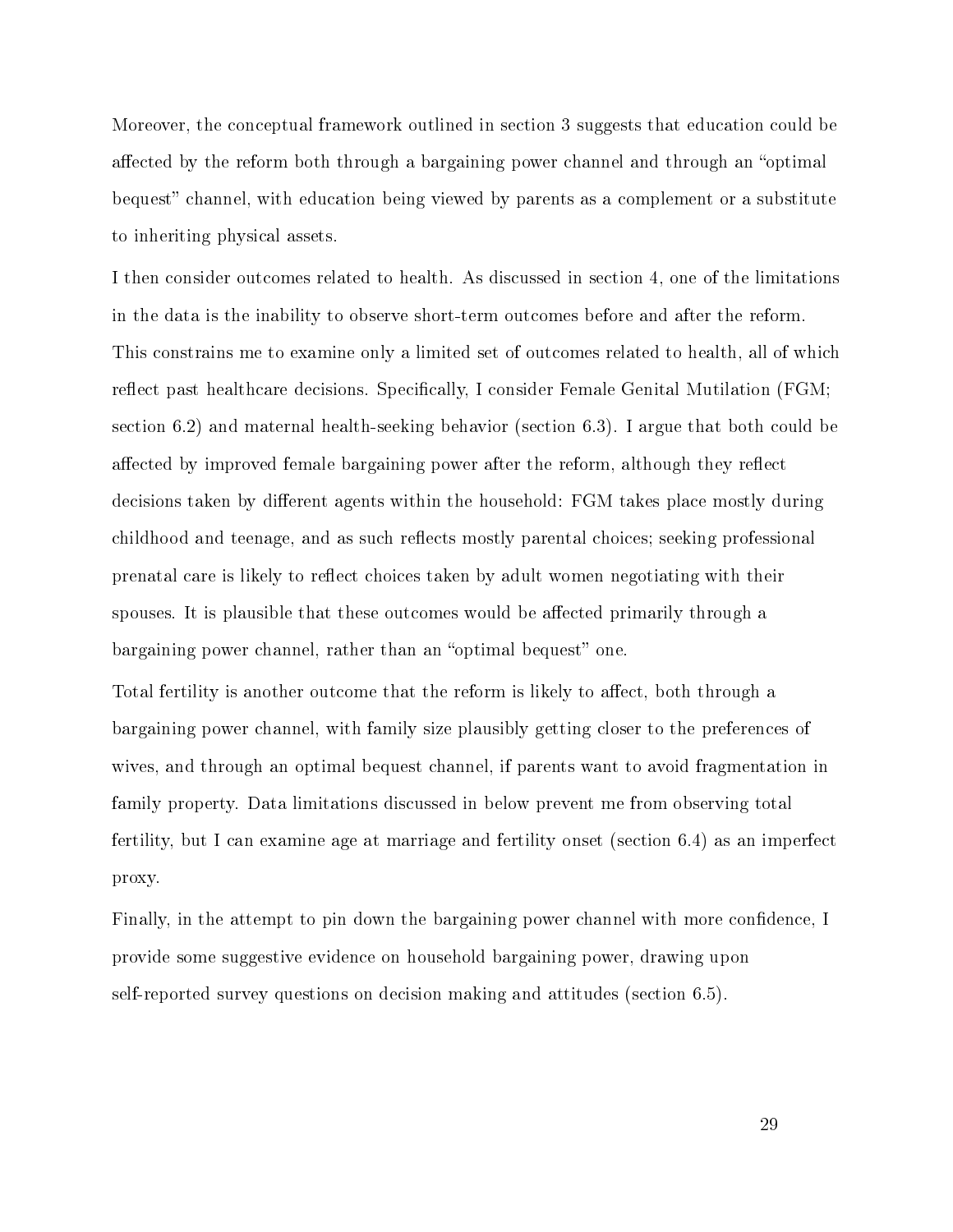### 6.1 Education

#### [Insert Table 2]

Summary statistics from my main education sample are reported in Table 2. The average number of years of education is around 6 for females and 8 for males. The gap in educational attainment across religious groups is sizable. That Muslims have been lagging behind in education is a well-known fact, that has sometimes been blamed on discriminatory practices in missionary schools (Oded, 2000).

#### [Insert Table 3]

The main results related to education are presented in Table 3. The benchmark specification employing the binary treatment indicator, corresponding to equation  $(1)$ , is presented in panel A. Columns (1) and (2) refer to years of education as an outcome, and report estimates for females (column (1)) and males (column (2)) considered separately. The coefficient on the "post 1" interaction is positive and significant for females, negative and insignificant for males. As expected, the coefficients on the "post 2" interactions have the same sign and are larger in magnitude, becoming signicant also for males. The coefficients on the "post  $1,2$ " interaction are insignificant, but have the same signs. According to these estimates, females receive roughly one more year of education following the "full" reform - going from a zero share to the same share as their brothers - whereas males receive roughly one and a half fewer years of education. This sizable reduction of the gender education gap suggests that parents substitute the education of males for that of females, in a way which is compatible both with a bargaining power channel and with an "optimal bequest" one. Columns  $(3)$  to  $(6)$  replicate the analysis for two alternative dependent variables related to educational attainment: a dummy for whether an individual has completed primary and secondary school, respectively. The estimates confirm the pattern of columns (1) and (2) and are highly signicant for females, noisier for males. A girl exposed to the full reform ("post  $2$ ") is 19 percentage points more likely to complete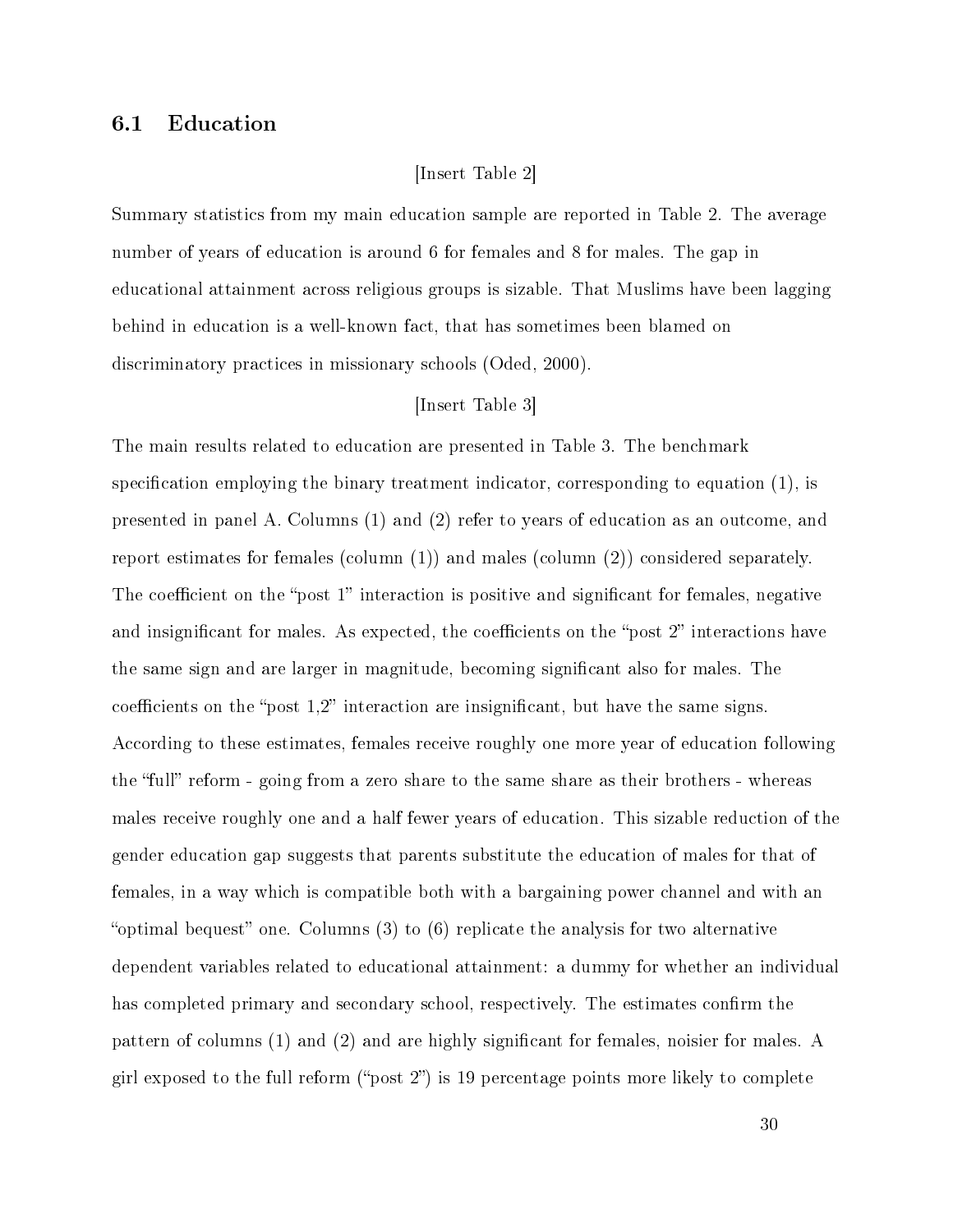primary school and 15 percentage points more likely to complete secondary school. As a robustness check, panel B reports estimates from equation (2), which employs a continuous treatment indicator. Qualitatively, the patterns are similar to those found in panel A, but estimates are smaller in magnitude. For each additional school-going age year that a girl spends under the full reform regime, she increases her likelihood of completing primary school by about 1.2 percentage points; spending the entire age range - 9 years under the full reform regime corresponds to an 11 percentage points increase in the likelihood of completion.

#### [Insert Table 4]

Table 4 reports a number of robustness checks, focusing on years of education as an outcome variable. First, restricting my sample to exempt districts, I find insignificant effects for females, although the negative impact of the reform remains significant for males (columns (1) and (2)). As explained in section 5, the power of this test is somewhat limited so these results should be interpreted with caution.<sup>23</sup> Columns (3) and (4) show that the estimates in Table 3A are robust to the inclusion of a household-level wealth index. While I view this as an endogenous control, it is reassuring to note that the estimated effect of the reform is only slightly affected by controlling for wealth. In columns  $(5)$  and  $(6)$  I consider a different, coarser treatment definition - being of age 5 to 18 during a "post" period, i.e. being exposed by high-school age. Again, the estimated impacts of the reform are comparable in sign and magnitude as those in the benchmark specification of Table  $3A$ , columns  $(1)$  and  $(2)$ . Finally, in columns  $(7)$  and  $(8)$ , I conduct a falsification test: I restrict the sample to individuals older than 18 in 1981, and thus unaffected by the reform. I then estimate the impact of a "placebo" reform, where the treatment is defined as being born after 1955. I find insignificant impacts for both males and females; in particular, the

<sup>&</sup>lt;sup>23</sup>The power of this test could be especially limited for males if the latter are more mobile than females, and therefore display a greater discrepancy between district of residence and the district in which parental assets are located.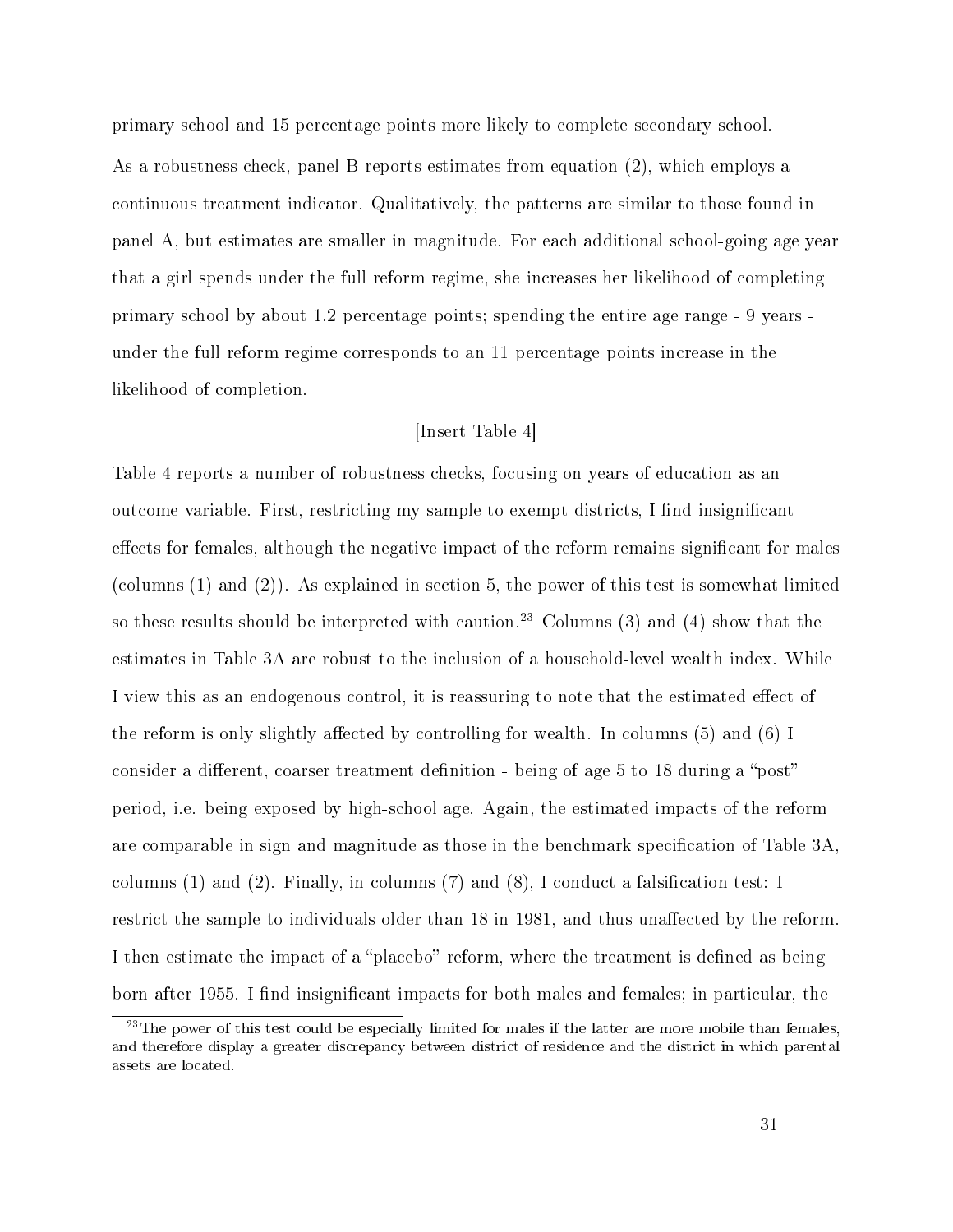coefficient for females is negative (the opposite sign of the "true" treatment effect) and that of males is a precise zero.

Overall, these estimates suggest a sizable improvement in the education of girls whose schooling decisions were made in the post-reform period, to the expense of boys. These results are in line with those of Goyal et al.  $(2013)$  and Roy  $(2015)$ , who also find an increase in girls' education following improved inheritance rights with the Hindu Succession Act. On the other hand, my results contrast with those of La Ferrara and Milazzo (2017), who find that the education of boys decreases as their inheritance rights improve. In terms of absolute magnitudes, my estimated effect - up to one and a half year difference - is similar to the effects found in the aforementioned studies.

In the analysis conducted so far, I have compared Muslims and non-Muslim, pooling together all ethnic groups. This masks signicant heterogeneity in pre-reform education levels across non-Muslims belonging to different ethnic groups. While Muslims are initially less educated than non-Muslims considered as a group, there are individual ethnic groups for which the gap is more pronounced. In Table A1, I disaggregate the non-Muslim sample by ethnicity - following the 1989 DHS definition - and estimate my benchmark specification (from Table 3A) comparing Muslims, pooled as a group, with non-Muslims belonging to one ethnic group at a time. The pre-reform years of education, measured for cohorts born before 1962, for non-Muslim females and males of each ethnic group are reported at the bottom of each column. As a reference, the pre-reform years of education among the Muslims in this sample is 2.2 for females and 4.8 for males. Qualitatively, my results still hold for most of the sub-samples, except for the two groups at the two extremes: the Kikuyu, the most educated in the sample, and the Mijikenda/Swahili, the least educated in the sample. It is possible that in these two groups education decisions are less sensitive to inheritance considerations.

[Insert Table 5]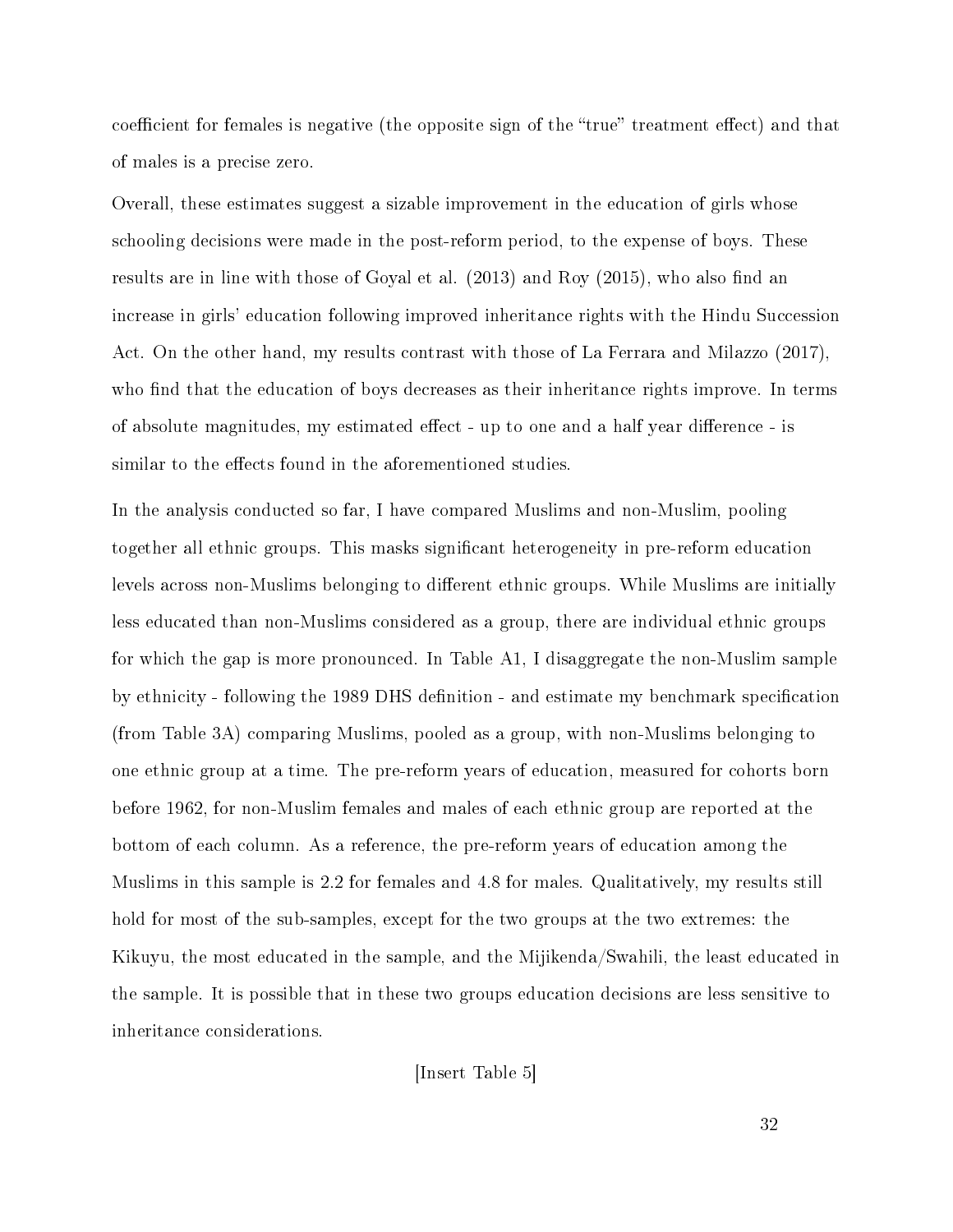In Table 5 I present specifications that exploit sibling composition as a source of variation in treatment intensity.<sup>24</sup> The inheritance effect of the reform should be smaller, in absolute terms, for women with a larger number of siblings. Recall from the discussion in section 5.1 that the siblings sub-sample is drawn from DHS wave IV only, consists only of females and does not include cohorts of the "post 2" period. Therefore, the relevant comparison is between cohorts of school-going age during any of the post-reform regimes with cohorts that were not exposed to any reform. Summary statistics for this sample are reported in Appendix Table A2 and show no large differences in the average number of siblings of Muslims and non-Muslims.

In columns (1) and (2) I consider the benchmark binary treatment indicator, and in columns (3) and (4) I consider the continuous version. Before turning to the triple differences specification of equation  $(3)$ , in columns  $(1)$  and  $(3)$  I only consider non-Muslims and compare females of pre- and post- cohorts with different number of siblings. The interaction between "post" and the number of siblings is negative and significant in both specifications suggesting that the positive reform effect is attenuated for females with a high number of siblings. The full triple differences specification is reported in columns  $(2)$  and  $(4)$ . The triple interaction coefficient is negative in both specifications and significant for the continuous measure, indicating that a higher number of siblings reduces the reform impact.

Appendix Table A3 reports specifications analogous to those in Table 5, columns (1) and  $(2)$ , considering separately brothers and sisters. A priori, there are several reasons why the effects may be heterogeneous depending on the gender of one's siblings. For a Muslim woman, the effective increase in inheritance associated with the "incremental" reform going from half a share under the pre-1981 regime to the full share under the 1981-1990

<sup>24</sup>Unfortunately, this strategy is only possible when examining education as an outcome variable due to sample size limitations: only one DHS wave contains sibling information, and only education is available for a sufficient number of respondents, across a sufficient number of cohorts.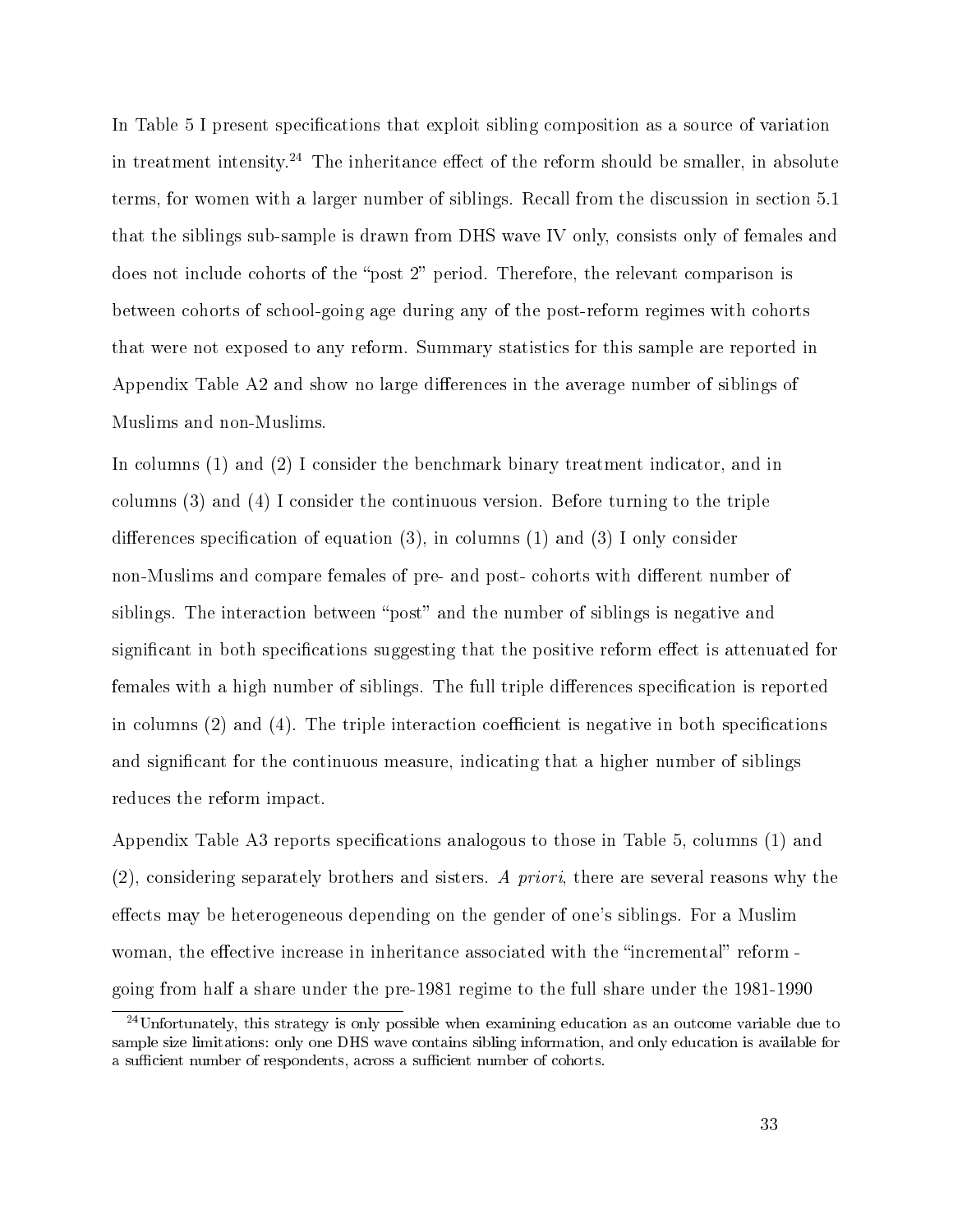one - is larger, the more brothers she has, conditional on the total number of siblings. This stems from the fact that there are fewer sisters to share the increment with. By this mechanical effect, one would expect the relative extra-increase in inheritance among non-Muslim women - captured by the interaction between the "post" and the non-Muslim dummies - to be attenuated for women with more brothers. At the same time, the strictness of adherence to inheritance rules could be correlated with the gender mix of the siblings. For instance, a family with many daughters may be more reluctant to comply with the law because parents wish to avoid the fragmentation of parental assets among daughters that are married away. In this case, the impacts of the reforms could be attenuated for women with a large number of daughters, conditional on the total number of siblings. The results in Table A3 are qualitatively consistent with those in Table 5 for both brothers and sisters, but not significant. The attenuating effect of having a large number of siblings appears larger, in absolute terms, in case of sisters.

#### 6.2 Female Genital Mutilation

#### [Insert Tables 6 and 7]

Female Genital Mutilation (FGM), officially deemed illegal in Kenya in 2011 (IFHRO, 2011), is widespread among women in my sample, and practiced across ethnicities and religious groups. It is particularly interesting to examine FGM as an outcome since this practice does not constitute a parental investment that can be considered an obvious complement or a substitute to physical bequests, like education. Although FGM is considered a valuable trait for a bride among traditional households (Ouedraogo and Koissy-Kpein,  $2012$ <sup>25</sup> it reduces women's well-being and may entail adverse health consequences. Summary statistics for the FGM sample are reported in Table 6, which

 $^{25}$ FGM could in principle be viewed as a substitute for physical assets on the marriage market. This interpretation is related to the marriage market channel discussed in footnote 8. Unfortunately my setting does not allow me to examine the interactions between the reform and marriage markets directly, given that marriages occur within religious groups, and my identification strategy relies on comparisons across religions.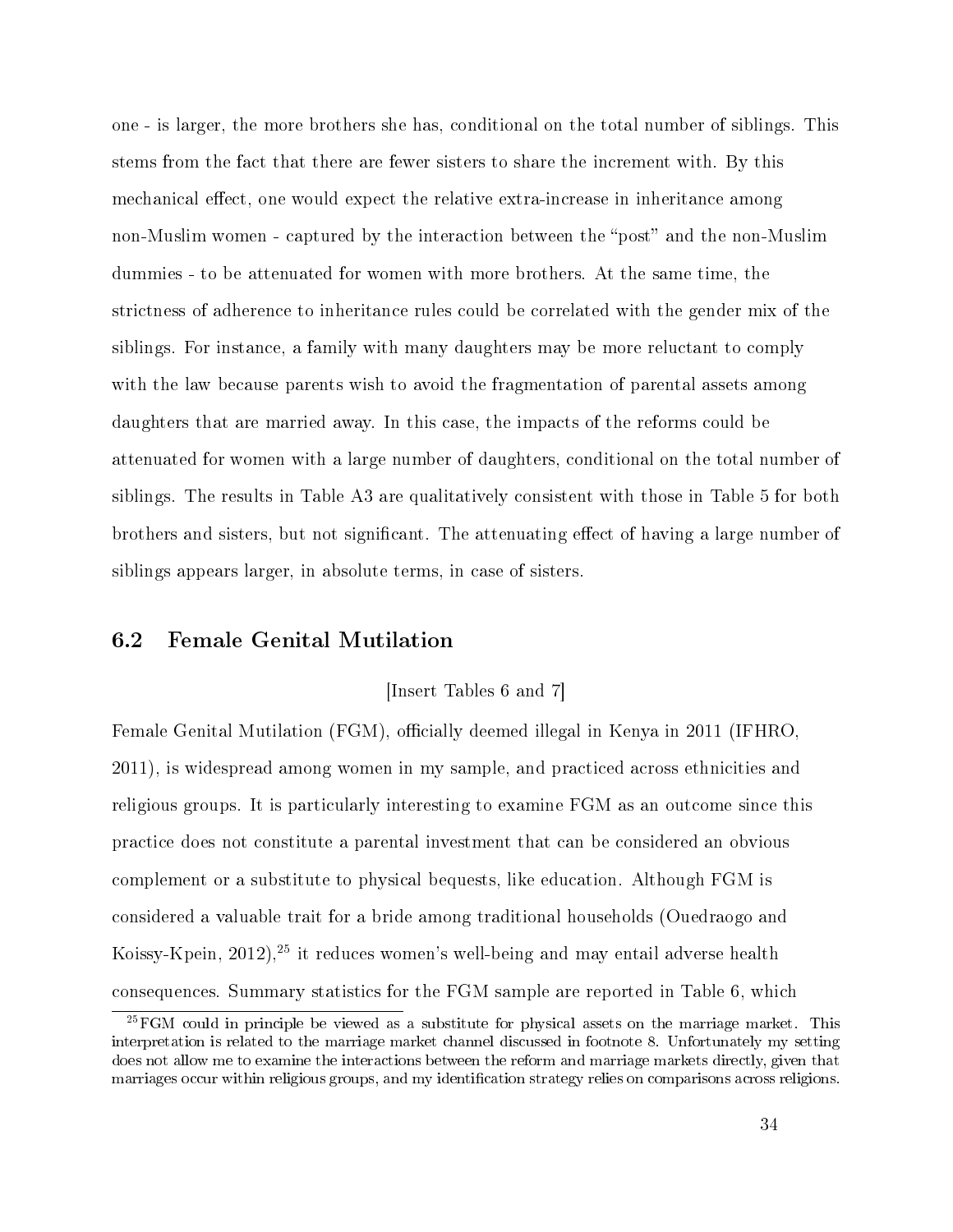shows that FGM is equally prevalent in the Muslim as well as non-Muslim community; around 32% of the women in the sample underwent FGM. Table 7 presents the benchmark specification in column  $(1)$  and the version employing a continuous treatment definition in column (2). The inheritance reform is associated with a highly significant decrease in the probability of mutilation, by as much as 5 percentage points for the incremental reform and 20 percentage points for the full one, according to the specification in column  $(1)$ . According to estimates in column (2), one additional year in the 2-18 age range spent under the full reform regime reduces FGM likelihood by about 0.95 percentage points, meaning that spending the full age range under the second reform regime leads to an estimated 15 percentage points reduction in FGM rates. While I am not aware of any other estimate that I can directly compare this figure to, this seems a very sizable impact, as it is more than twice the size of the impact of the urban residence dummy.

An important caveat should be noted: FGM is a sensitive, self-reported outcome and there could be a social desirability bias by which individuals are more or less likely to report undergoing FGM. This is a threat to the identification to the extent that the likelihood of reporting is correlated with the treatment. In particular, one may worry that more educated women, such as those exposed to the reform, are less likely to report undergoing FGM. In column  $(3)$  I mitigate this concern by including in the specification of column  $(1)$ a battery of controls, including household wealth at the time of the survey and the respondent's years of education. While both controls should be viewed as endogenous to the reform, it is reassuring to note that my estimates are marginally affected by the inclusion of these variables.

When restricting my sample to exempt districts (column (4)), I obtain a precisely estimated 0 effect. A precise 0 effect is also found when restricting the sample to unaffected cohorts and estimating a placebo treatment (column (5)).

Although FGM is practiced among most ethnic groups, there is signicant heterogeneity in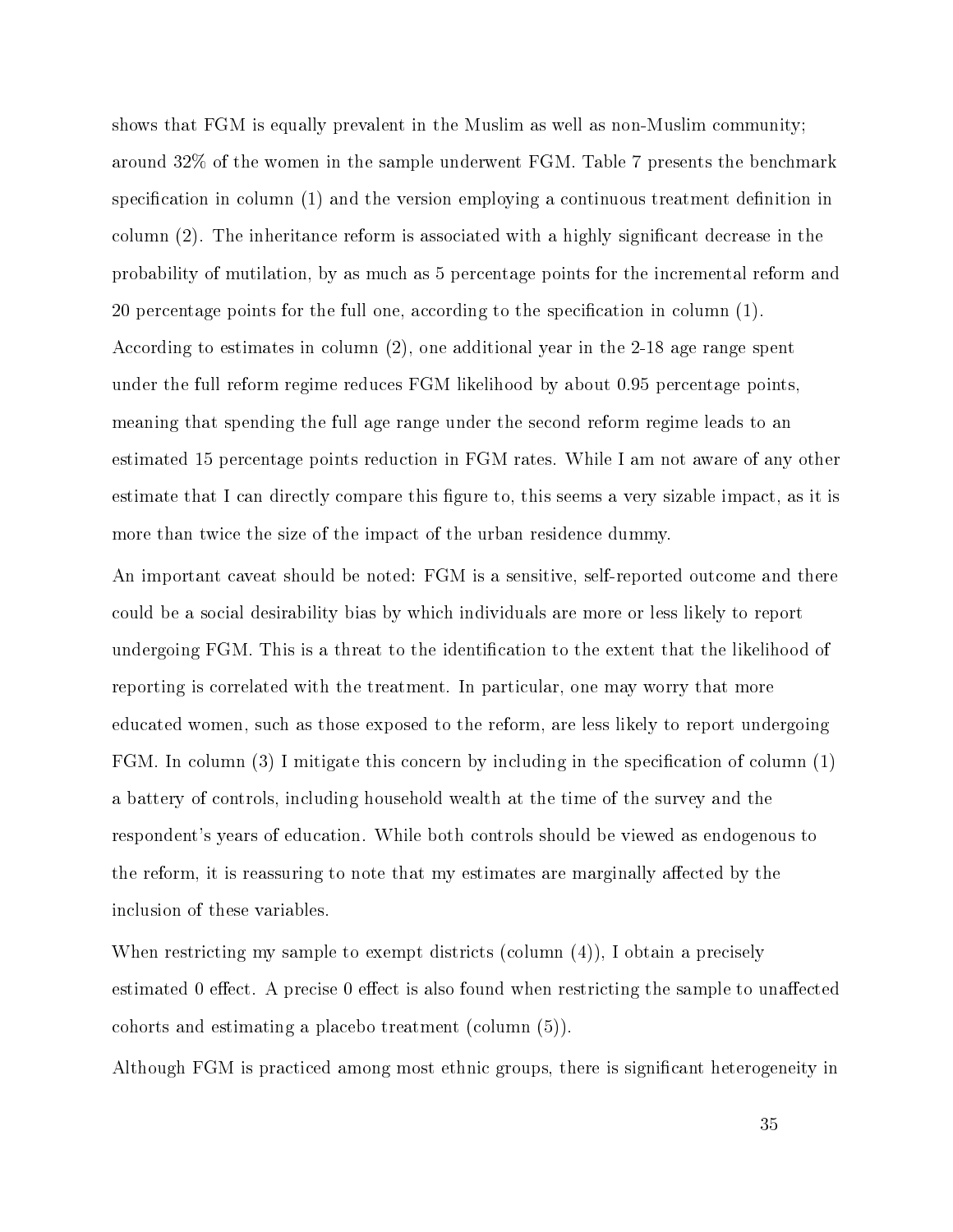FGM prevalence across ethnicities. Table A4 reports the specification in Table 7, column (1), comparing Muslims to non-Muslims in one ethnic group at a time. Pre-reform FGM rates for non-Muslims are reported for the 8 main ethnic groups considered in the first DHS wave. FGM prevalence ranges from 97% among the Kisii to close to 0 among the Mijikenda/Swahili. The reduction in FGM rates is mostly driven by the Kamba, Kikuyu and Meru groups, which all have a pre-reform FGM prevalence between 55 and 72%. Among groups that never practiced FGM, there seems to be if anything a slight increase in FGM rates following the reform. Finally, no signicant impact is found when looking at the Kalenjin and Kisii, the groups among which FGM was almost universally practiced to start with (83% and 97% prevalence respectively). A plausible interpretation is that the inheritance reform reduced FGM rates only in contexts in which this practice was not universal to start with, but was not able to induce signicant behavioral changes in groups in which FGM was very deep-rooted.

Taken together, these results suggest that the reform induced a reduction in the prevalence of FGM. As FGM arguably reflects choices made by parents during teenage and childhood, the most natural interpretation of these findings is as evidence of improved bargaining power of mothers following the reform, which translates into better health outcomes for their daughters.

## 6.3 Maternal Health

I next turn to an adult female health outcome: whether a woman received professional medical assistance during pregnancy and labor. In my maternal health sub-sample, the unit of observation is the birth. Recall that the estimated specification (equation  $4$ ) includes fixed effects for the year of the birth itself, and also for the mother's birth year. Therefore, it does not simply capture whether different cohorts of women have different practices concerning pregnancy and delivery, but also whether the same cohort of women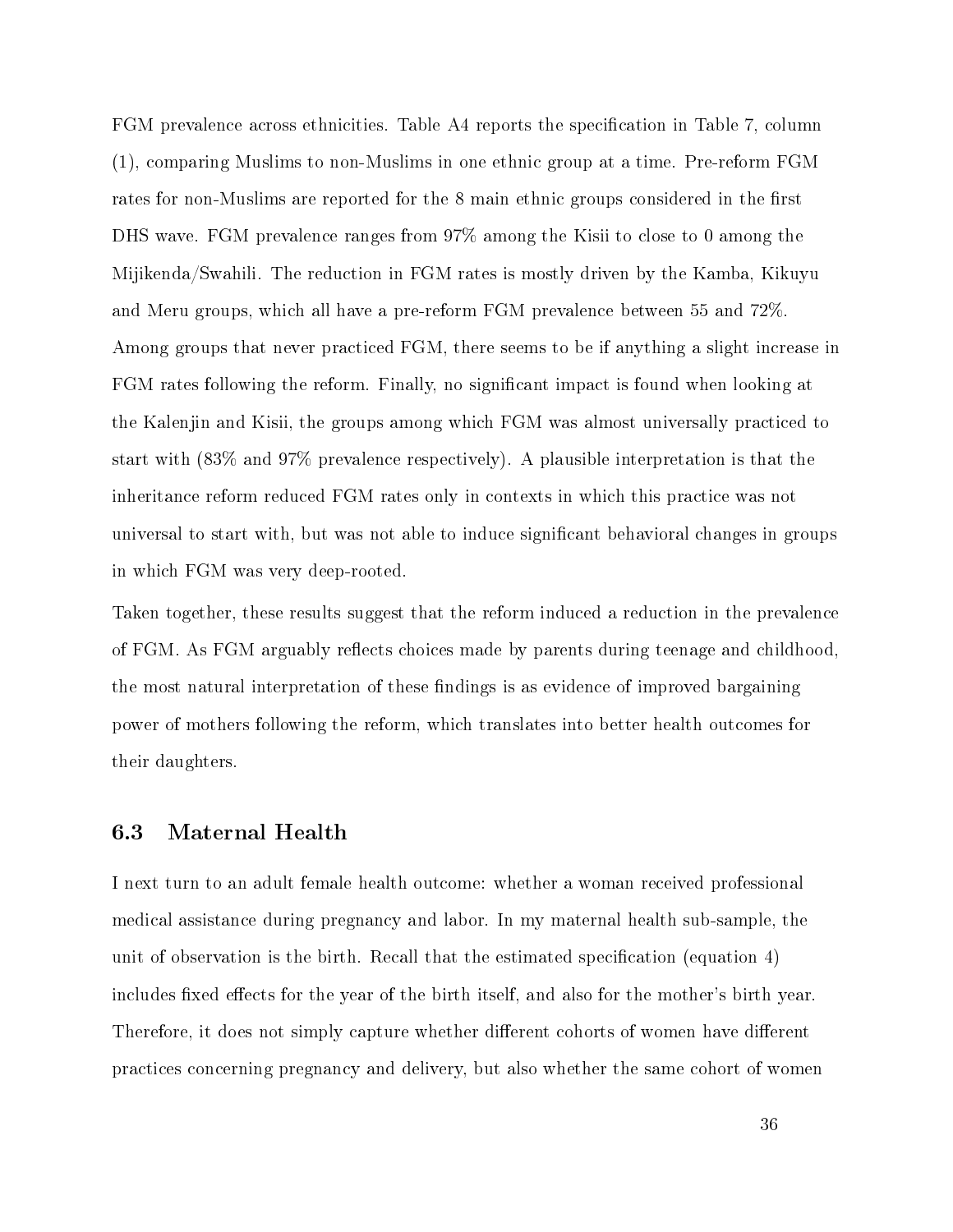behaves differently during pregnancies that occurred before or after the reform.

#### [Insert Tables 8 and 9]

Summary statistics for this sample are reported in Table 8. On average, 84% of births occurred to Muslim women are preceded by prenatal care, and 27% occur in a hospital. These figures are respectively  $81\%$  and  $32\%$  for non-Muslims. Table 9 shows that women adopt safer antenatal and birth practices for births occurring after the reform: within a given cohort of mothers, births occurred after the full reform are roughly 7 percentage points more likely to take place in a hospital and to be preceded by professional antenatal care (columns (1) and (4)). These results are only minimally attenuated by the inclusion of controls (columns  $(2)$  and  $(5)$ ). In exempt districts (columns  $(3)$  and  $(6)$ ) the reform is found to have insignificant effects, but this test has to be interpret cautiously given the large standard errors and small sample.<sup>26</sup>

In Table A5 I estimate the benchmark specification from Table 9, columns  $(1)$  and  $(4)$ disaggregating by ethnic group. Pre-reform averages of the dependent variables for non-Muslims are reported at the bottom of each column. Prenatal care is the least prevalent among the Mijikenda/Swahili and the most prevalent among the Meru and Kikuyu. Large improvements occur among the Kamba and Mijikenda/Swahili, two groups with particularly low levels of the two outcome variables before the reform. Conversely, the impacts of the reform are insignificant for the Kikuyu, Kisii and Luo.

Overall, these results are suggestive of greater bargaining power of mothers following the reform, tilting household decisions related to maternal health towards the preferences of females.

<sup>&</sup>lt;sup>26</sup>Unfortunately the maternal health sample does not have enough pre-reform years to perform a meaningful falsification test using "placebo" reforms.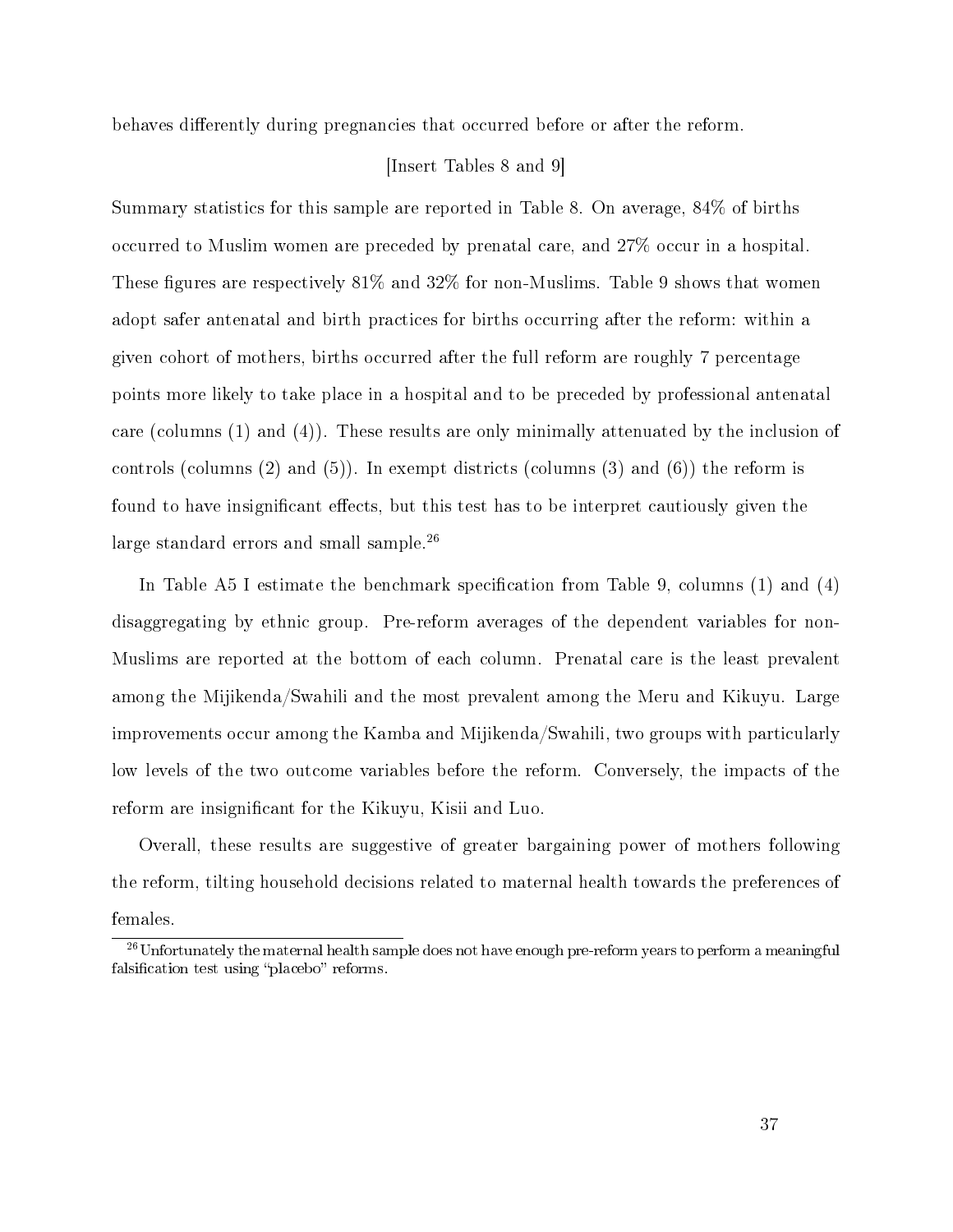# 6.4 Nuptiality and Fertility Timing

Changes in inheritance rules are likely to affect total fertility. First, the bargaining power channel suggests that post-reform fertility choices will be tilted towards women's preferences - typically involving a smaller number of children at the optimum. In fact, Sen (2001) argues that women's empowerment, including property rights, is a key instrument for reducing fertility rates. Secondly, as parents take the reform into account in their fertility decisions, they could reduce their target fertility in order to prevent the fragmentation of family assets.<sup>27</sup> Unfortunately, data limitations do not allow me to observe total fertility, given that cohorts of women exposed to the reform have typically not completed their fertility at the time of the survey. However, I can examine fertility onset and investigate whether there have been shifts in the timing of entry into motherhood and marriage.

#### [Insert Tables 10 and 11]

Table 10 presents summary statistics for the nuptiality and fertility sample. The timing of childbearing and marriage seems to be overall similar across religious groups, with 51% of Muslim women and 55% of non-Muslim women in the sample entering motherhood before age 20. Table 11 reports results referring to the benchmark specification, employing binary treatment indicators, and considers three sets of outcomes: a dummy for whether a woman was married or had become a mother by ages 15, 18, and 20. According to the estimates in Table 11, women exposed to the incremental as well as the full reform are less likely to get married and bear children before they are 18 and 20. Specifically, the full reform reduces a woman's likelihood to be married and to be a mother by age 20 by 18 and 19 percentage points, respectively. The coefficients are comparable in sign and significance, although smaller in magnitude, for the likelihood of being married or a mother by age 18. It is not

 $27$  For instance, it has been frequently argued that the French birth rate dropped very rapidly in the 19th century following the Napoleonic change in the inheritance laws, from primogeniture to equal division of estates among all children (Garner, 1914).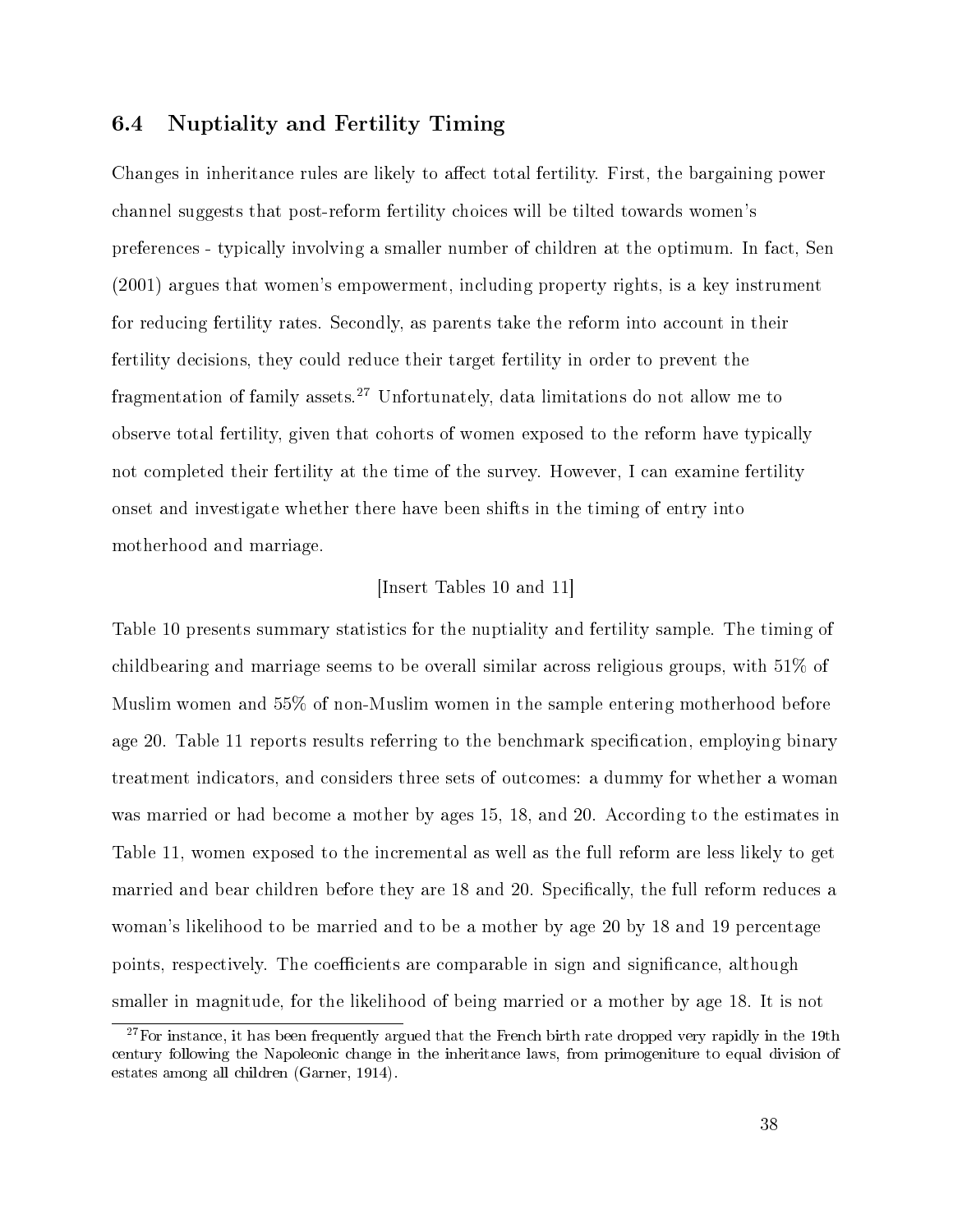surprising that the patterns of fertility and nuptiality timing are very similar, since age at first birth and age at first marriage are highly correlated.

#### [Insert Table 12]

In Table 12 I report robustness checks, focusing on the age 20 threshold for the dependent variables. Since the definition of treatment period for these outcomes ("being of marriageable age", defined as  $12-22$  years of age) could overlap with one of the possible definitions of treatment in the education regressions (age range 5-18), there is a concern that the coefficients in Table 11 may be purely driven by the mechanical effect of girls staying in school longer as a consequence of the reform, rather than a direct effect of inheritance rights on fertility and nuptiality decisions. My results, however, survive the inclusion of a variety of controls, among which wealth and education (Table 12, columns  $(1)$  and  $(4)$ ). Results are also robust to employing the continuous treatment definition (columns  $(2)$  and  $(5)$ ). Finally, a placebo treatment ("born after 1950") administered to unexposed cohorts yields a positive and insignificant coefficient (columns  $(3)$  and  $(6)$ ).<sup>28</sup> In Table A6 I report the specification of Table 11, column  $(6)$  disaggregating by ethnic group. The pre-reform likelihood of being a mother by age 20 ranges from 53% to 74%. Results are consistent across ethnic groups, with the exception of the Meru, among whom the reform has an insignicant impact.

Taken together, these results are suggestive that women exposed to the reform tend to postpone marriage and childbirth. While this could reflect a mere shift in timing, it seems plausible that it would also translate into a lower total fertility rate.

<sup>&</sup>lt;sup>28</sup>Unfortunately the nuptiality and fertility sample includes too few observations from exempt districts to perform a meaningful falsification test focusing on those districts only.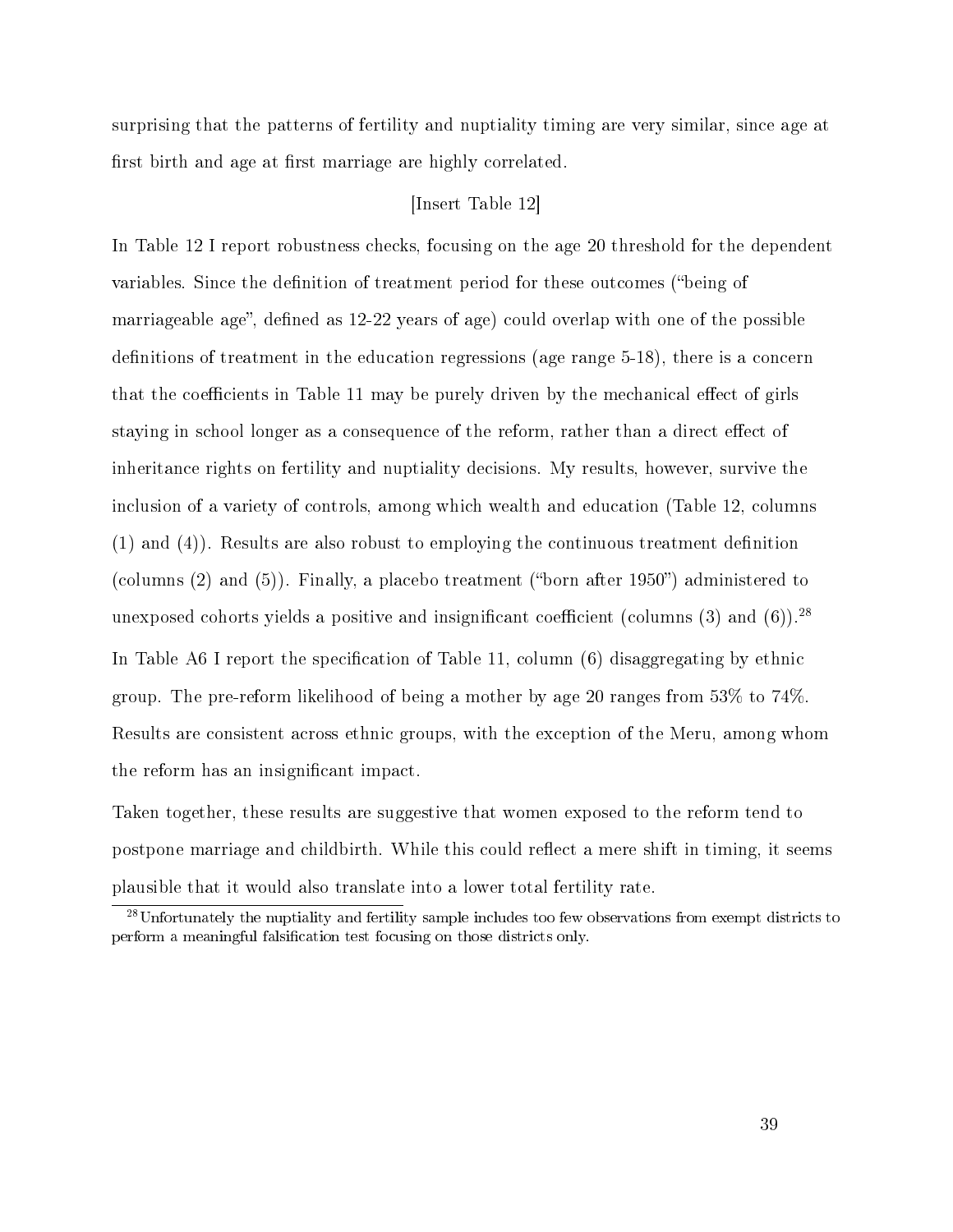## 6.5 Other Outcomes: Decision Making, Violence, Attitudes

The results discussed so far are consistent with the reform having a bargaining power effect but also possibly an investment effect, with parents complementing physical capital with human capital in their optimal bequests. While it is, in general, difficult to disentangle these two mechanisms, some suggestive evidence on bargaining power can be provided by considering self-reported measures of decision making ability and attitudes from the DHS gender module. If the reform increases women's bargaining power, one expects that couples formed after the reform should be characterized by a more balanced decision making process, and attitudes more favorable to women. This could result from better marital matching - for example, women exposed to the reform marrying higher-quality husbands or from implicit pre-marital commitment contracts more favorable to women.<sup>29</sup> I investigate the impacts of the reform on these outcomes in Appendix Tables A8 to A10, while summary statistics are reported in Table A7. Treatment status is defined as being of marriageable age (12 to 22 years of age) during one of the reform periods. This is to avoid endogeneity in the timing of marriage, which is affected by the reform, as documented in section 6.4. I report both individual outcome variables - drawn from specific DHS questions - and summary measures, coded such that higher values represent favorable outcomes for women (e.g. more decision making power, or lower domestic violence). Table A8 shows that women exposed to the reform during their marriageable age are significantly less likely to report that their husbands have the final say on a variety of household decisions, including large and daily purchases, spending the wife's earnings, and the wife's health. Results for spousal and domestic violence (Table A9) as well as attitudes towards wife beating or refusing sex with one's husband (Table A10) are generally noisy and the

 $29\text{As}$  discussed in section 3, I cannot isolate the matching channel with my identification strategy because marriage occurs within religious groups: in this context "treated" women compete on marriage markets primarily with women who are also "treated". Empirically, it is also difficult to examine measures of husband quality as evidence of marital selection because of the small size of the sample that includes husband characteristics.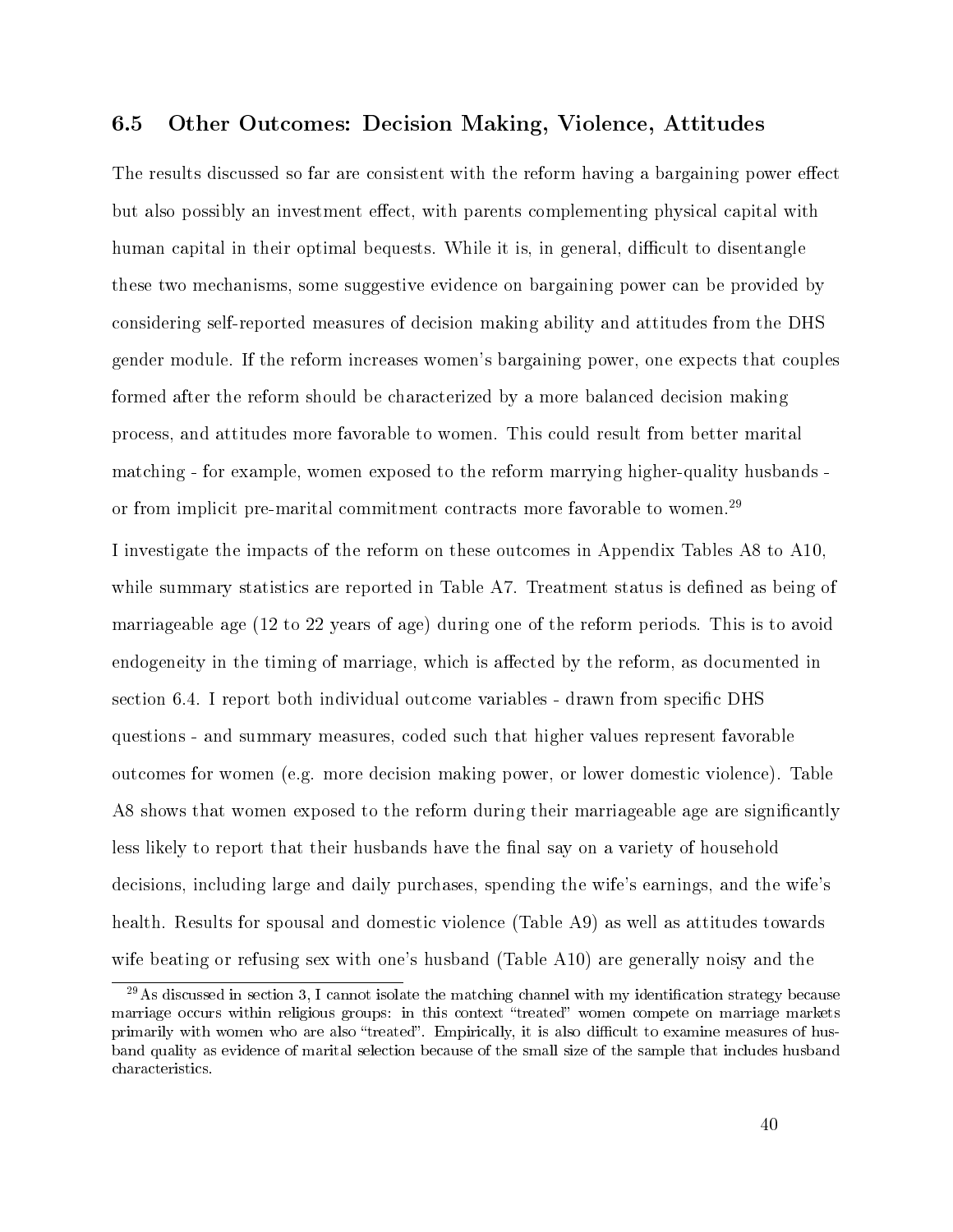summary measures are insignificant, however a few significant patterns arise: the reform appears to reduce the likelihood of severe or sexual spousal violence, and violence perpetrated by the father (Table A9, columns (2), (3) and (5)). Moreover, after the reform women are more likely to consider refusing marital sex "justified" (Table A10, column  $(3)$ ). While small sample size and concerns related to self-reporting should make one cautious in interpreting these estimates, these results support the interpretation that the reform had a direct bargaining power effect, consistent with the findings of Heath and Tan (2015) and Mokerjee (2015) in the Indian context.

# 7 Conclusions

In this paper I provide estimates of the impact of an inheritance law reform granting women equal inheritance rights, in the context of Kenya. I exploit variation in inheritance rights across religious groups and cohorts to assess how improved statutory inheritance rights affected a variety of human capital outcomes. I start by considering education and I compare cohorts who were of school-going age before and after the reform. I find that the education of girls improves in absolute terms and relative to that of boys. These effects are attenuated if a woman has a large number of siblings, which supports the interpretation that I am indeed capturing the effects of the inheritance regime change. This is consistent with the reform having a bargaining power effect, but may also reflect an investment channel, with parents complementing physical capital with human capital in their "optimal" bequest" choice. I then consider two female health-related outcomes: female genital mutilation and maternal health, proxied by medical assistance during pregnancy and labor. I find a significant decrease in the probability of being mutilated for girls who were children or teenagers after the reform, mostly in ethnic groups among which this practice is not universal to start with. This is particularly interesting since this is an outcome that is most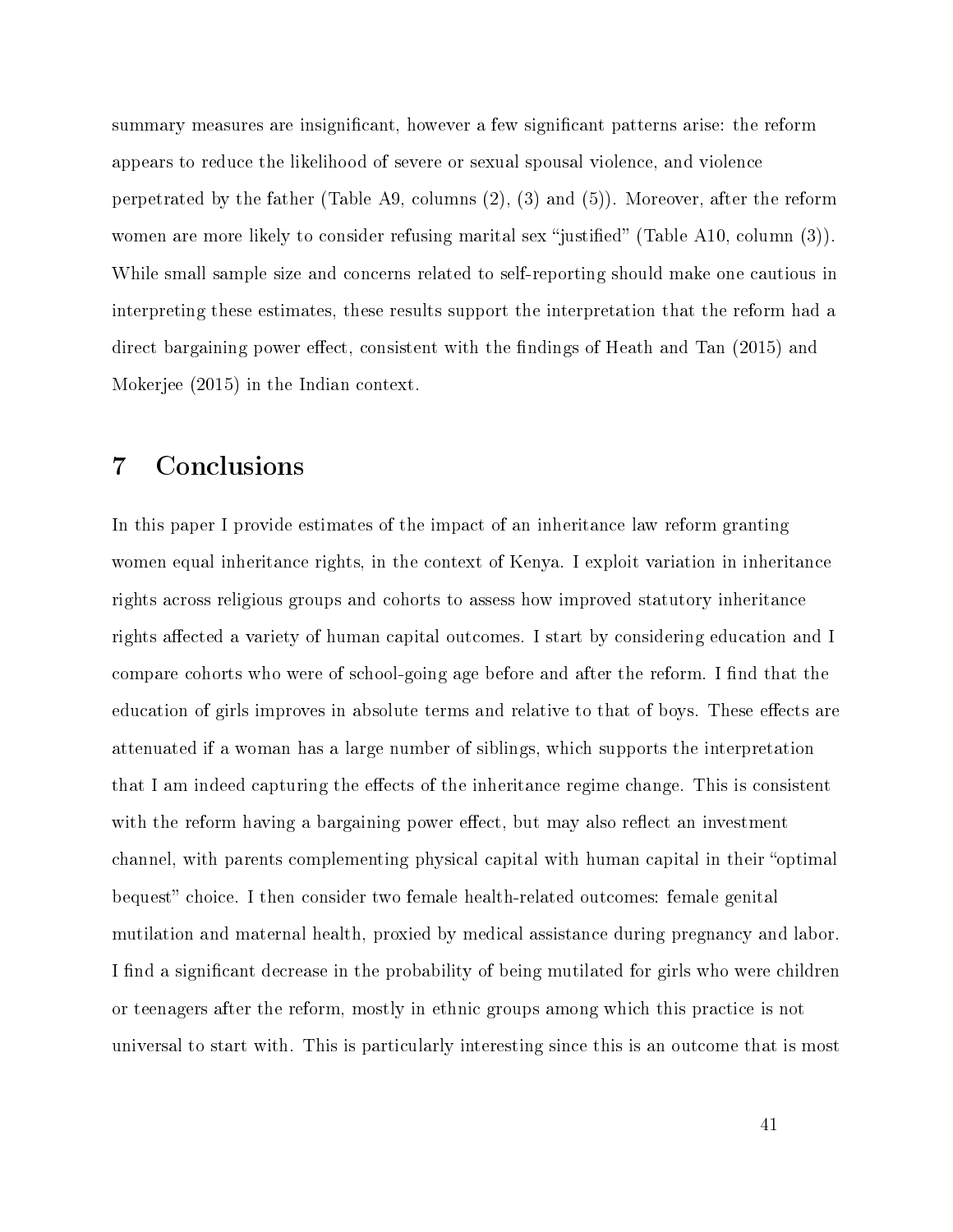likely to be affected by a bargaining power mechanism, rather than an investment one. Comparing pregnancy and childbirth practices before and after the reform, I find that improvements in inheritance rights are associated with better maternal health practices. I finally turn to outcomes related to marriage, finding that women who are of marriageable age after the reform tend to postpone marriage and fertility, suggesting that total fertility rates may be lower, and report having more decision making power within the household. Taken together, my results provide a quite coherent picture of a general improvement in women's status, health and education. These results are all consistent with a bargaining power effect, although these improvements can also reflect changes in the mix of human and physical capital that parents bequeath to their children in the post-reform inheritance regime. Given that the reform makes both parents and children become "treated" at the same time, an inherent limitation of my identification strategy is that it is not entirely possible to disentangle these two channels. However, the finding that women participate more in household decision making in unions formed after the reform are suggestive that women's bargaining power is indeed enhanced.

Overall, these findings suggest that legal reform at the statutory level can have an impact even in a context of poor legal enforcement and in spite of the persistence of deep-rooted social norms. As many Sub-Saharan African countries are undergoing pro-woman reform or drafting new constitutions, these results indicate that formal legislation can be an important starting point even in contexts in which customs are perceived to be very hard to change.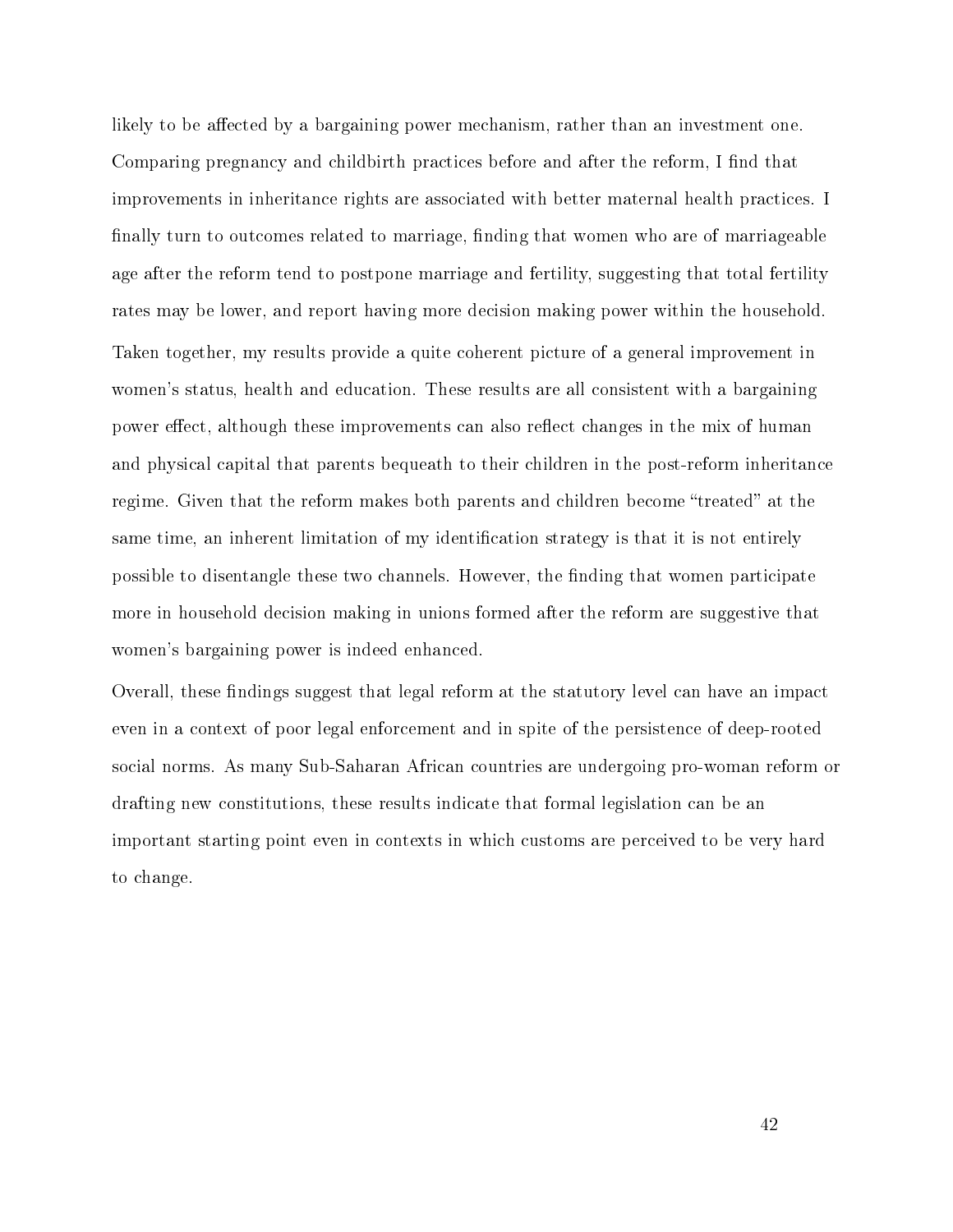# References

- Ambrus, A., E. Field, and M. Torero. 2010. "Muslim Family Law, Prenuptial Agreements and the Emergence of Dowry in Bangladesh", Quarterly Journal of Economics 125 (3), 1349-1397.
- Anderson, S. and Genicot, G. 2015, "Suicide and property rights in India", Journal of Development Economics 114 (3), 64-78.
- Becker, G. S. 1974. "A Theory of Social Interactions", Journal of Political Economy 82 (6), 1063-1093.
- Becker, G. S. and N. Tomes 1979. "An Equilibrium Theory of the Distribution of Income and Intergenerational Mobility", Journal of Political Economy 87 (6), 1153-1189.
- Bernheim, B., A. Shleifer and L.H. Summers 1985. "The Strategic Bequest Motive", *Journal* of Political Economy 93(6), 1045-1076.
- Bleakley, H. 2010. Malaria Eradication in the Americas: A Retrospective Analysis of Childhood Exposure", American Economic Journal: Applied Economics 2 (2), 1-45.
- Carranza, E. 2014. "Islamic Inheritance Law, Son Preference and Fertility Behavior of Muslim Couples in Indonesia", working paper.
- Chiappori, P.-A., B. Fortin and G. Lacroix 2002. Marriage Market, Divorce Legislation and Household Labor Supply", Journal of Political Economy 110 (1), 37-72.
- Cooper, E. 2011. "Inheritance in Kenya", Chronic Poverty Research Centre (CPRC), Policy Note 1.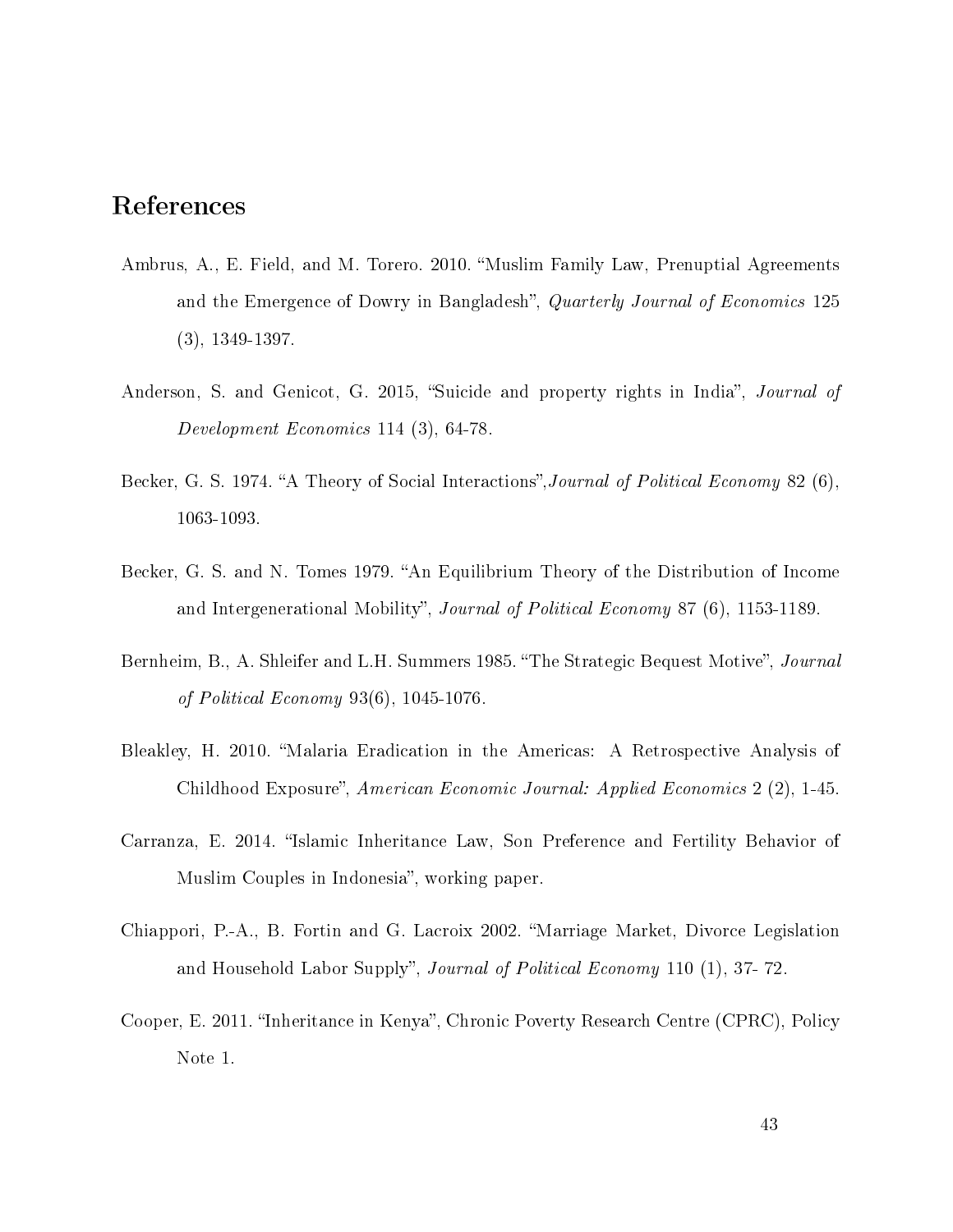- Cotran, E. 1968. Restatement of African Customary Law: Law of Marriage and Divorce in Kenya. London: Sweet and Maxwell.
- Duflo, E. 20011. "Schooling and Labor Market Consequences of School Construction in Indonesia: Evidence from an Unusual Policy Experiment", American Economic Review 91(4), 795-813.
- Duflo, E. 2003. "Grandmothers and Granddaughters: Old-Age Pensions and Intrahousehold Allocation in South Africa", *World Bank Economic Review* 17 (1), 1-25.
- Ferré, C. 2009. "Age at First Child: Does Education Delay Fertility Timing? The Case of Kenya", World Bank Policy Research Working Paper 4833.
- Garner, J. 1914. "The Decreasing Population of France", The Popular Science Monthly 85 (15), 247-259.
- Goetghebuer, T. and J-P. Platteau 2010. "Inheritance Patterns in Migration-prone Communities of the Peruvian Highlands", Journal of Development Economics 93 (1), 71-87.
- Goyal, A., Deininger, K. and Nagarajan, H. 2013. Women's inheritance rights and intergenerational transmission of resources in India", Journal of Human Resources 48 (1), 114-141.
- Heath R. and Tan, X. 2015. "Intrahousehold Bargaining, Female Autonomy, and Labor Supply: Theory and Evidence from India", working paper.
- Human Rights Watch 2003. "Double Standards: Women's Property Rights Violations in Kenya".
- IFHRO 2011. "Kenya Bans Female Genital Mutilation", http://www.ifhhro.org/news-aevents/289-kenya-bans-female-genital-mutilation.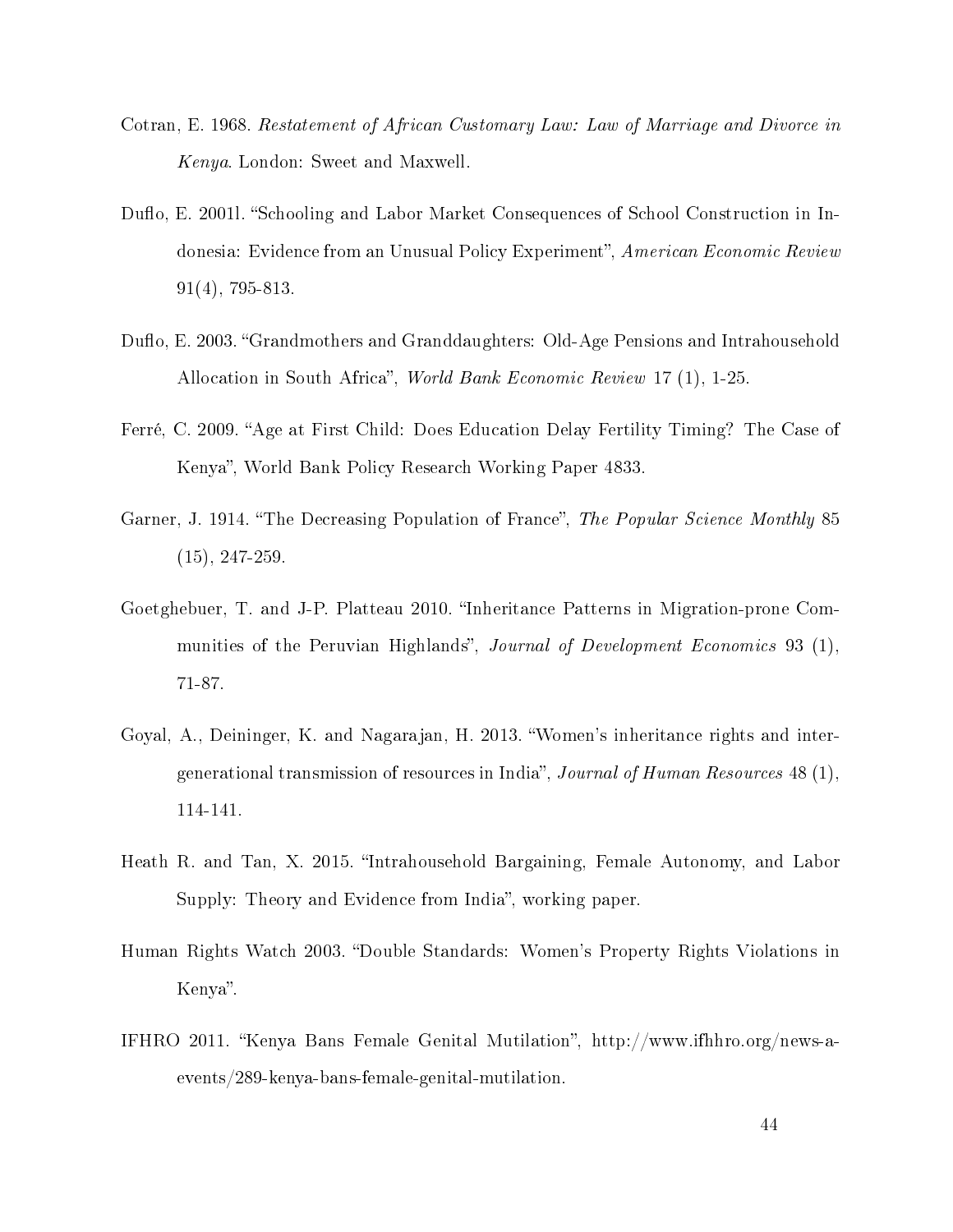- Kameri Mbote, P. 1995. *The Law Of Succession In Kenya: Gender Perspectives In Property* Management And Control, Nairobi: Women And Law In East Africa.
- Katz, E., and J. Chamorro 2003. "Gender, Land Rights, and the Household Economy in Rural Nicaragua and Honduras", working paper.

Kenya National Bureau of Statistics 2010. Census 2009.

Kenya Law Resource Center, http://www.kenyalawresourcecenter.org/search/label/family%20law.

- Kling, J.R., J. B. Liebman, and L.F. Katz 2007. Experimental Analysis of Neighborhood Effects",  $Econometrica$  75 (1), 83–119.
- La Ferrara, E. 2007. "Descent Rules and Strategic Transfers. Evidence from Matrilineal Groups in Ghana", Journal of Development Economics 83 (2), 280-301.
- La Ferrara, E. and A. Milazzo 2017. "Customary Norms, Inheritance and Human Capital. Evidence from a Reform of the Matrilineal System in Ghana", American Economic Journal: Applied Economics 9 (4), 166-185.
- Luke, N. and K. Munshi 2011. Women as Agents of Change: Female Income and Mobility in India", Journal of Development Economics 94  $(1)$ , 1-17.
- McElroy M.B. 1990. "The Empirical Content of Nash-Bargained Household Behavior", Journal of Human Resources 25 (4), 559-583.
- Measure DHS 2009. "Kenya: DHS, 2008-09 Final Report".
- Mobarak, A. M., R. Kuhn and C. Peters 2013. "Consanguinity and Other Marriage Market Effects of a Wealth Shock in Bangladesh", Demography 50  $(5)$ , 1845-1871.
- Mookerjee, S. 2015. Gender-Neutral Inheritance Laws, Family Structure, and Women's Social Status in India", working paper.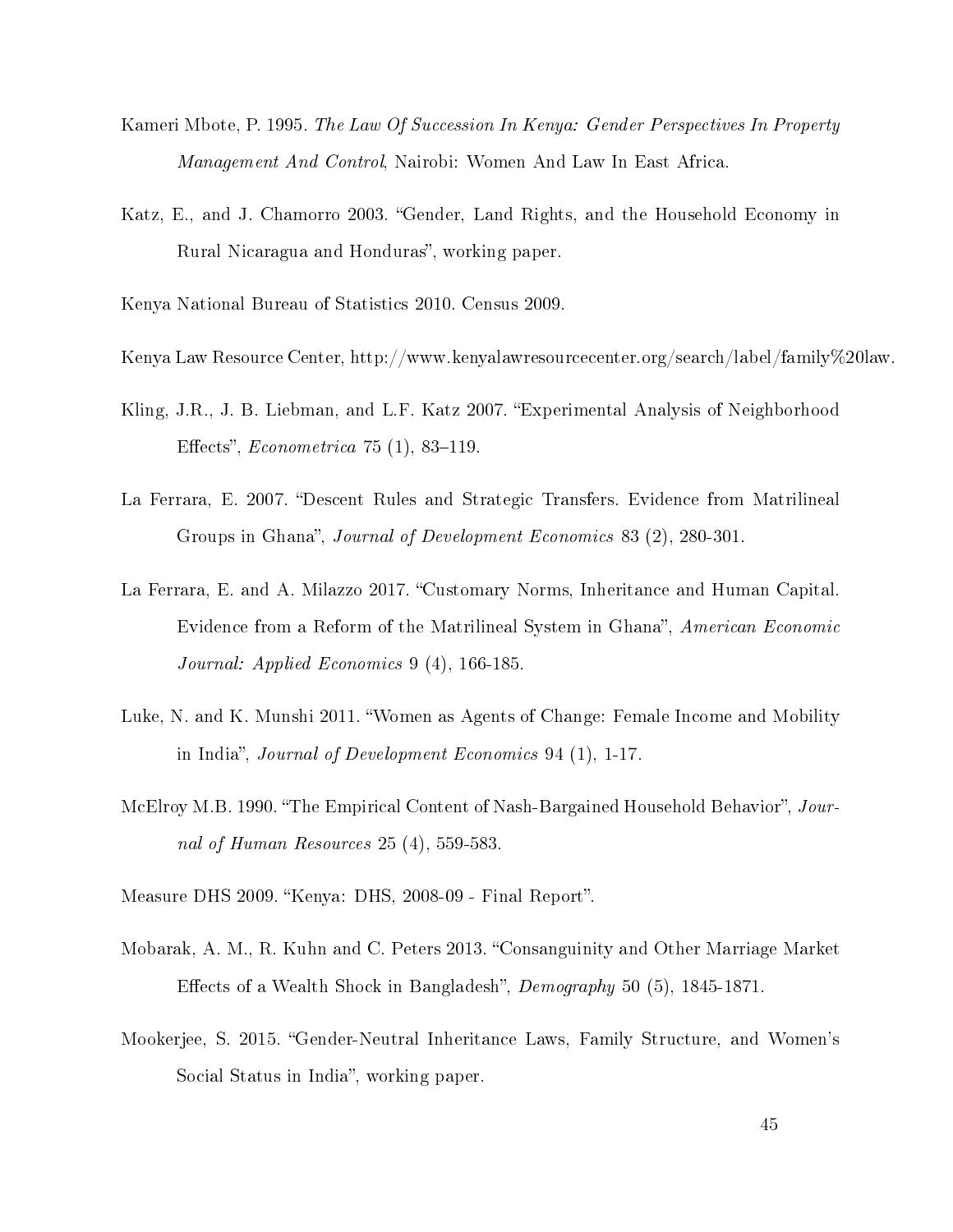- Mutongi, K. 2007. Worries of the Heart: Widows, Family, and Community in Kenya, Chicago: University of Chicago Press.
- Oded, A. 2000. Islam and Politics in Kenya, London: Lynne Riennet Publishers.
- Ouedraogo, S., and S.A. Koissy-Kpein 2012. "An economic analysis of females' Genital Mutilation: How the marriage market affect the household decision of excision", working paper.
- Platteau, J-P. and J-M. Baland 2001. "Impartible Inheritance versus Equal Division: A Comparative Perspective Centered on Europe and Sub-Saharan Africa", in De Janvry, A., G. Gordillo, E. Sadoulet and J.-P. Platteau (eds.), Access to Land, Rural Poverty, and Public Action, Oxford: Oxford University Press.
- Qian, N. 2008. "Missing Women and the Price of Tea in China: The Effect of Sex-Specific Earnings on Sex Imbalance", Quarterly Journal of Economics 123 (3), 1251-1285.
- Quisumbing, A. and K. Otsuka 2001. "Land Inheritance and Schooling in Matrilineal Societies: Evidence from Sumatra", World Development 29 (12), 2093-2110.
- Quisumbing, A., E. Panyongayong, J.B. Aidoo and K. Otsuka 2001. Women's Land Rights in the Transition to Individualized Ownership: Implications for Tree Resource Management in Western Ghana", *Economic Development and Cultural Change* 50 (1), 157-182.
- Quisumbing, A.R., and J. Maluccio 2003. "Resources at Marriage and Intrahousehold Allocation: Evidence from Bangladesh, Ethiopia, Indonesia, and South Africa",  $Oxford$ Bulletin of Economics and Statistics 65 (3), 283-327.
- Quisumbing, A.R., Estudillo, J.P. and Otsuka, K. 2003. Land and Schooling: Transferring Wealth across Generations, Baltimore, MD: Johns Hopkins University Press.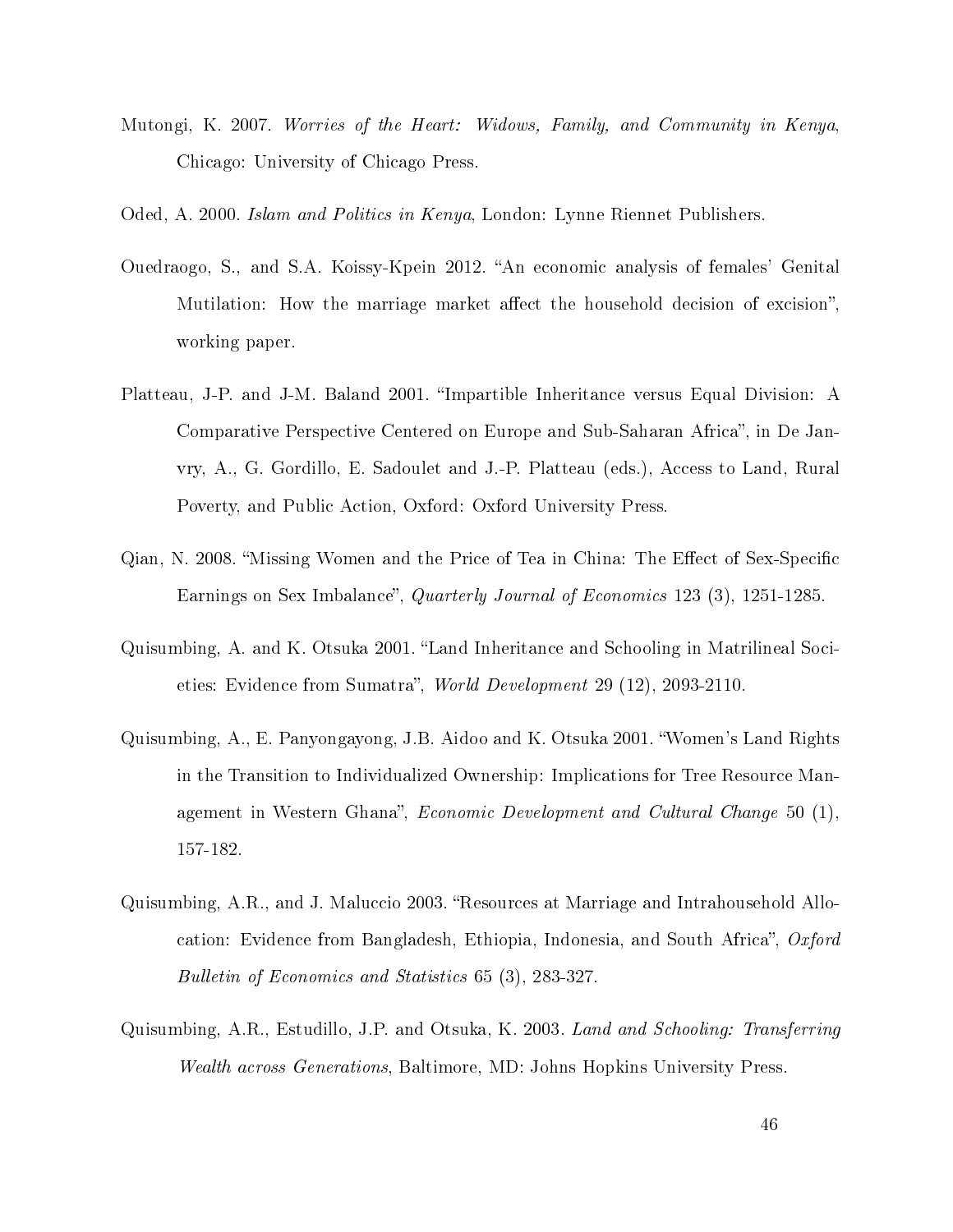- Rosenblum, D. 2015. Unintended Consequences of Women's Inheritance Rights on Female Mortality in India", *Economic Development and Cultural Change* 63 (2), 223-248.
- Roy, S. 2015. "Empowering Women: Inheritance Rights and Female Education in India", Journal of Development Economics 114, 233-251.
- Sen, A. 2001. Development as Freedom, New York: Alfred A. Knopf Inc.
- The Daily Nation, "Kenya: Muslims Dispute Census Figures", 3 September 2010.
- UN-HABITAT 2002. "Rights and Reality: Are women's equal rights to land, housing and property implemented in East Africa?
- UN-HABITAT 2005. "Paper 6: Islamic Inheritance Laws And Systems", Islam, Land  $\&$ Property Research Series.
- UN-HABITAT 2006. Women's Equal Rights to Housing, Land and Property in International Law".
- USAID 2003. Women's Property and Inheritance Rights: Improving Lives in Changing Times", Final Synthesis and Conference Proceedings Paper.
- World Bank 2012. "Women, Business and the Law".
- Wang S-Y. 2014. "Property Rights and Intra-Household Bargaining", Journal of Development Economics 107, 192-201.
- World Bank 2011. "Empowering Women : Legal Rights and Economic Opportunities in Africa".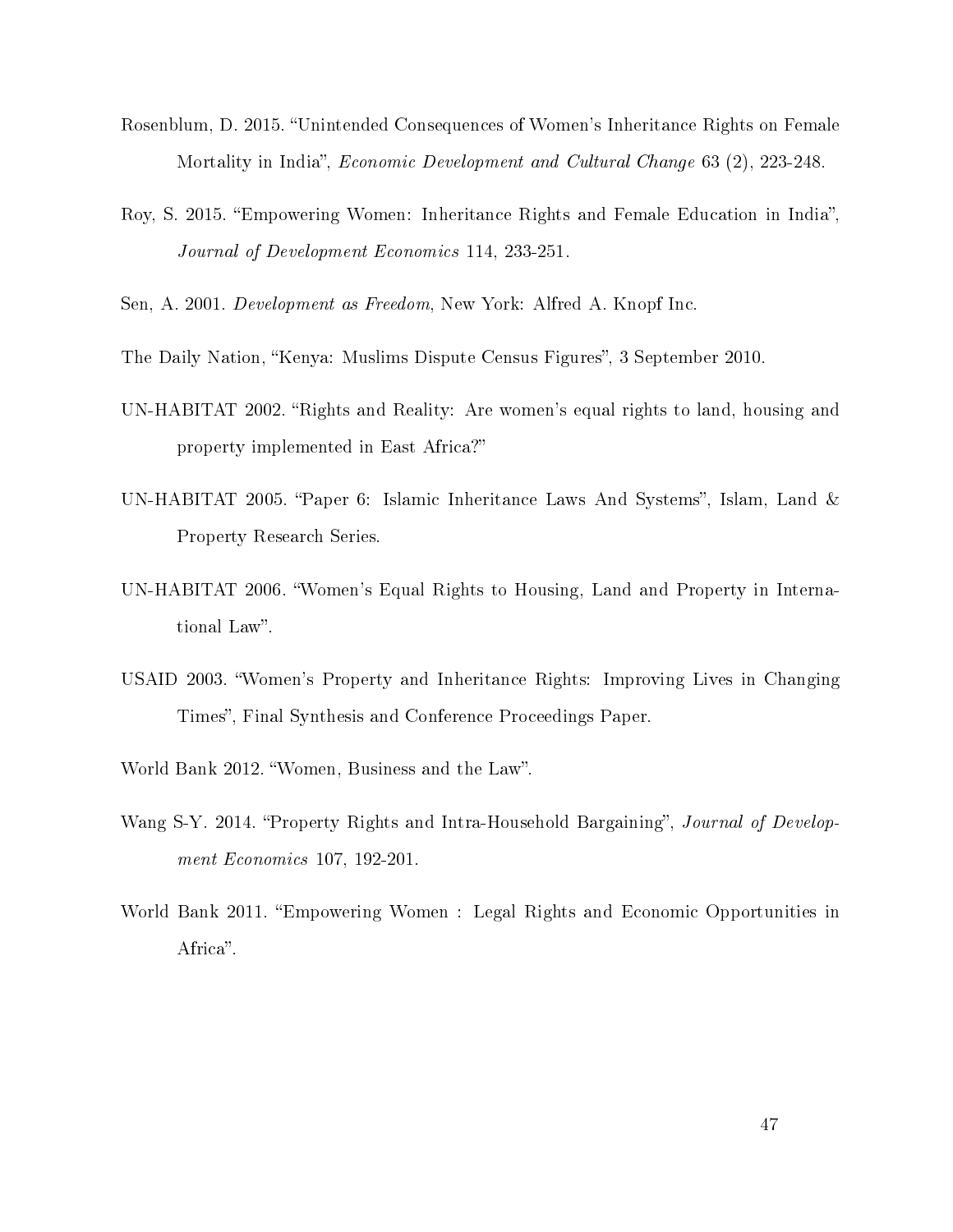| pre<br>pre 1981 | post 1<br>1981-1990 | post 2<br>post 1990                                                                                           |
|-----------------|---------------------|---------------------------------------------------------------------------------------------------------------|
| 0.5             | 1                   | 0.5                                                                                                           |
|                 |                     | Table 1: Inheritance Regimes<br>parental assets inherited by daughters /<br>parental assets inherited by sons |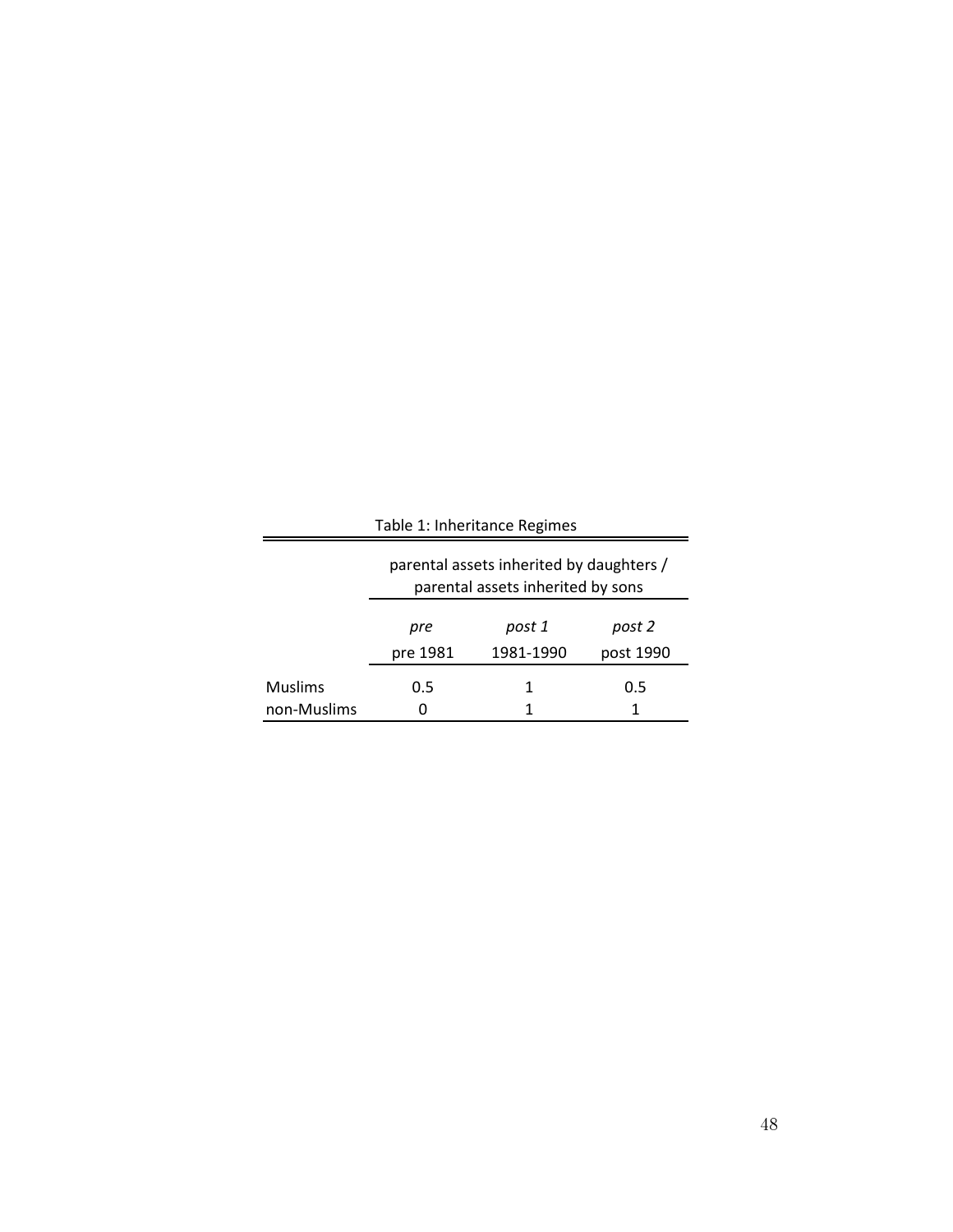| Table 2: Summary Statistics, Education Sample     |          |        |           |          |         |                         |          |                |                                   |
|---------------------------------------------------|----------|--------|-----------|----------|---------|-------------------------|----------|----------------|-----------------------------------|
|                                                   |          | Total  |           |          | Muslims |                         |          | Non-Muslims    |                                   |
|                                                   | No. Obs. | Mean   | Std. Dev. | No. Obs. | Mean    | Std. Dev.               | No. Obs. | Mean           | Std. Dev.                         |
| Panel A: Females                                  |          |        |           |          |         |                         |          |                |                                   |
| Muslim                                            | 32885    | 0.069  | 0.253     | 2268     |         |                         | 30617    |                |                                   |
| Urban                                             | 32885    | 0.245  | 0.430     | 2268     | 0.513   | 0.500                   | 30617    | 0.226          | 0.418                             |
| Age                                               | 32885    | 35.771 | 12.629    | 2268     | 36.108  | 12.969                  | 30617    | 35.746         |                                   |
| Wealth Index (1 to 5)                             | 26513    | 3.226  | 1.426     | 1950     | 3.362   |                         | 24563    |                | 12.603<br>1.414<br>4.487<br>0.499 |
| Years of education                                | 32885    | 5.951  | 4.519     | 2268     | 4.063   | 1.556<br>4.523<br>0.459 | 30617    | 3.215<br>6.091 |                                   |
| Completed primary school                          | 32885    | 0.454  | 0.498     | 2268     | 0.301   |                         | 30617    | 0.465          |                                   |
| Completed secondary school                        | 32885    | 0.139  | 0.346     | 2268     | 0.086   | 0.280                   | 30617    | 0.143          | 0.350                             |
|                                                   |          |        |           |          |         |                         |          |                |                                   |
| Panel B: Males                                    |          |        |           |          |         |                         |          |                |                                   |
| Muslim                                            | 23581    | 0.069  | 0.253     | 1624     |         |                         | 21957    |                |                                   |
| Urban                                             | 23581    | 0.266  | 0.442     | 1624     | 0.556   | 0.497                   | 21957    | 0.245          | 0.430                             |
| Age                                               | 23581    | 38.764 | 13.826    | 1624     | 39.275  | 14.377                  | 21957    | 38.726         | 13.784<br>1.422<br>4.326          |
| Wealth Index (1 to 5)                             | 21831    | 3.312  | 1.432     | 1523     | 3.491   | 1.546                   | 20308    |                |                                   |
| Years of education                                | 23581    | 7.625  | 4.376     | 1624     | 6.371   | 4.836                   | 21957    | 3.298<br>7.718 |                                   |
| Completed primary school                          | 23581    | 0.640  | 0.480     | 1624     | 0.538   | 0.499                   | 21957    | 0.647          | 0.478                             |
| Completed secondary school                        | 23581    | 0.245  | 0.430     | 1624     | 0.192   | 0.394                   | 21957    | 0.248          | 0.432                             |
| All DHS waves; individuals above 20 years of age. |          |        |           |          |         |                         |          |                |                                   |

Table 2: Summary Statistics, Education Sample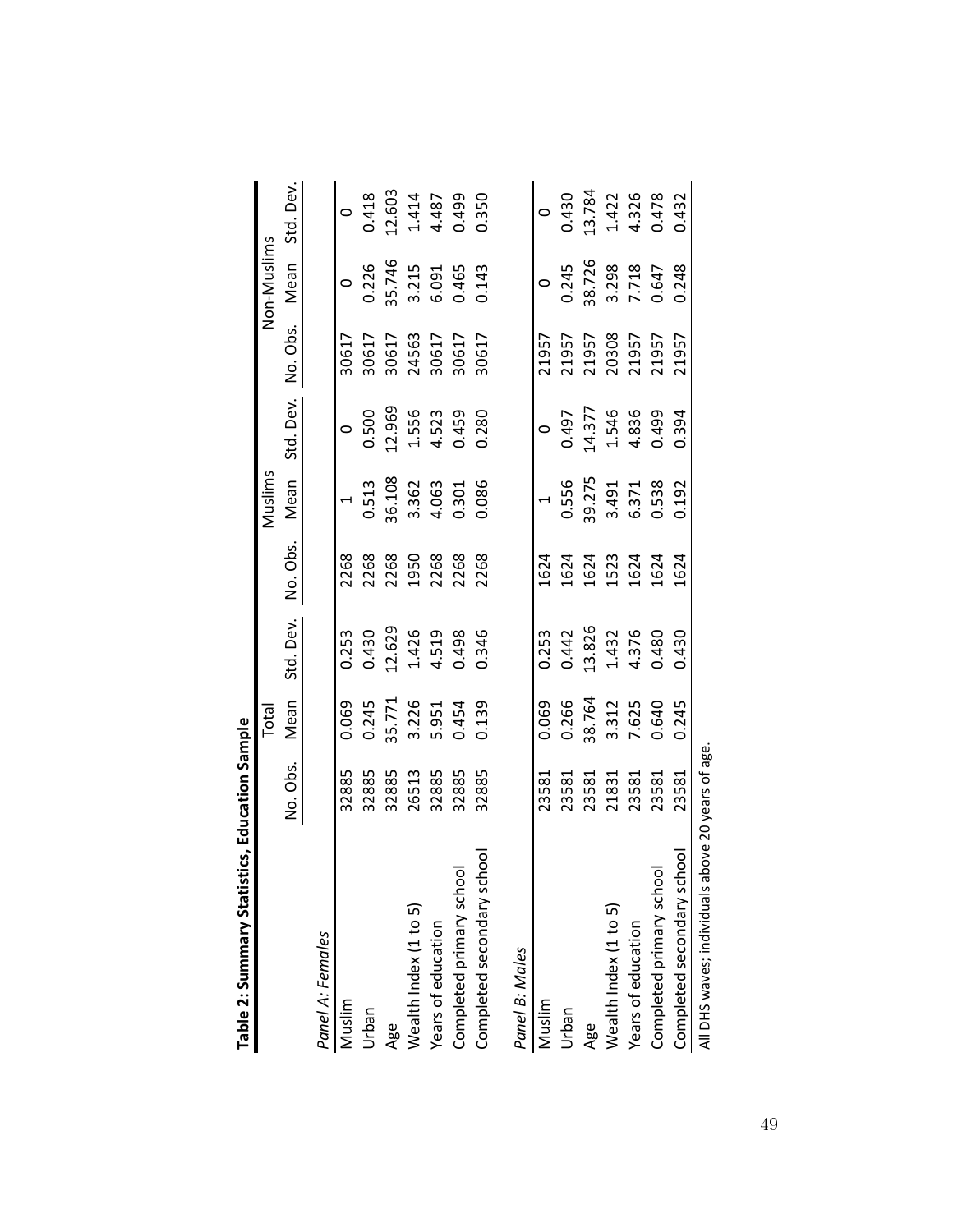| Table 3 : Education                         |                    |             |                                                                                                            |               |                            |                     |
|---------------------------------------------|--------------------|-------------|------------------------------------------------------------------------------------------------------------|---------------|----------------------------|---------------------|
| Dependent variable                          | Years of education |             | Completed primary school                                                                                   |               | Completed secondary school |                     |
|                                             | Ξ                  | ପ୍ର         | $\widetilde{\Xi}$                                                                                          | $\widehat{E}$ | $\widetilde{\mathbb{E}}$   | $\widetilde{\circ}$ |
| Panel A                                     | females            | males       | females                                                                                                    | males         | females                    | males               |
| Post 1 x Non-Muslim                         | $0.511***$         | $-0.188$    | $0.0922***$                                                                                                | 0.00564       | $0.0837***$                | 0.0248              |
|                                             | (0.197)            | (0.217)     | (0.0180)                                                                                                   | (0.0250)      | (0.0144)                   | (0.0230)            |
| Post 1,2 x Non-Muslim                       | 0.0937             | $-0.270$    | $0.0779***$                                                                                                | $-0.0217$     | $0.0713***$                | $-0.0169$           |
|                                             | (0.189)            | (0.251)     | (0.0205)                                                                                                   | (0.0229)      | (0.0187)                   | (0.0327)            |
| Post 2 x Non-Muslim                         | $1.041***$         | $-1.591***$ | $0.194***$                                                                                                 | $-0.138***$   | $0.154***$                 | $-0.168***$         |
|                                             | (0.373)            | (0.195)     | (0.0186)                                                                                                   | (0.0357)      | (0.0225)                   | (0.0519)            |
| Non-Muslim                                  | $0.794***$         | $1.125***$  | $0.0597***$                                                                                                | $0.0810***$   | $0.0522***$                | $0.101***$          |
|                                             | (0.117)            | (0.156)     | (0.0134)                                                                                                   | (0.0148)      | (0.00817)                  | (0.0153)            |
| Urban                                       | 2.296***           | $2.182***$  | $0.226***$                                                                                                 | $0.180***$    | $0.163***$                 | $0.199***$          |
|                                             | (0.0830)           | (0.0872)    | (0.00939)                                                                                                  | (0.0108)      | (0.0108)                   | (0.00819)           |
| R-squared                                   | 0.415              | 0.314       | 0.275                                                                                                      | 0.215         | 0.215                      | 0.208               |
| Panel B                                     |                    |             |                                                                                                            |               |                            |                     |
| Post 1 Intensity x Non-Muslim               | 0.0182             | $-0.0313$   | $0.00740***$                                                                                               | $-0.000923$   | 0.00896***                 | 0.00122             |
|                                             | (0.0221)           | (0.0289)    | (0.00237)                                                                                                  | (0.00337)     | (0.00215)                  | (0.00299)           |
| Post 2 Intensity x Non-Muslim               | 0.0387             | $0.0834*$   | $0.0118***$                                                                                                | $-0.00833*$   | 0.00960 ***                | $-0.0103$           |
|                                             | (0.0364)           | (0.0453)    | (0.00377)                                                                                                  | (0.00432)     | (0.00318)                  | (0.00668)           |
| Non-Muslim                                  | $0.914***$         | $1.125***$  | $0.0770***$                                                                                                | $0.0813***$   | $0.0636***$                | $0.106***$          |
|                                             | (0.128)            | (0.147)     | (0.0143)                                                                                                   | (0.0143)      | (0.00909)                  | (0.0143)            |
| Urban                                       | $2.297***$         | $2.182***$  | $0.226***$                                                                                                 | $0.180***$    | $0.163***$                 | $0.199***$          |
|                                             | (0.0828)           | (0.0872)    | (0.00938)                                                                                                  | (0.0108)      | (0.0108)                   | (0.00819)           |
| Observations                                | 32,885             | 23,581      | 32,885                                                                                                     | 23,581        | 32,885                     | 23,581              |
| R-squared                                   | 0.415              | 0.314       | 0.275                                                                                                      | 0.215         | 0.215                      | 0.208               |
| All DHS waves: individuals above 20 years o |                    |             | of age. Post 1. Post 1.2 and Post 2 equal 1 for cohorts born between 1968 and 1977. between 1978 and 1985. |               |                            |                     |

reform respectively. Additional controls: age, age squared; ethnicity, DHS wave, province, and birth year fixed effects; province x time trend, ASAL x time reform respectively. Additional controls: age, age squared; ethnicity, DHS wave, province, and birth year fixed effects; province x time trend, ASAL x time All DHS waves; individuals above 20 years of age. Post 1, Post 1,2 and Post 2 equal 1 for cohorts born between 1968 and 1977, between 1978 and 1985, and after 1986 respectively. Post 1 Intensity and Post 2 Intensity are defined as the number of years in the 5-13 range spent under the first and second and after 1986 respectively. Post 1 Intensity and Post 2 Intensity are defined as the number of years in the 5-13 range spent under the first and second trend. Standard errors clustered at the religious group x birth year level. \*\*\* p<0.01, \*\* p<0.05, \* p<0.1. trend. Standard errors clustered at the religious group x birth year level. \*\*\* p<0.01, \*\* p<0.05, \* p<0.1. 50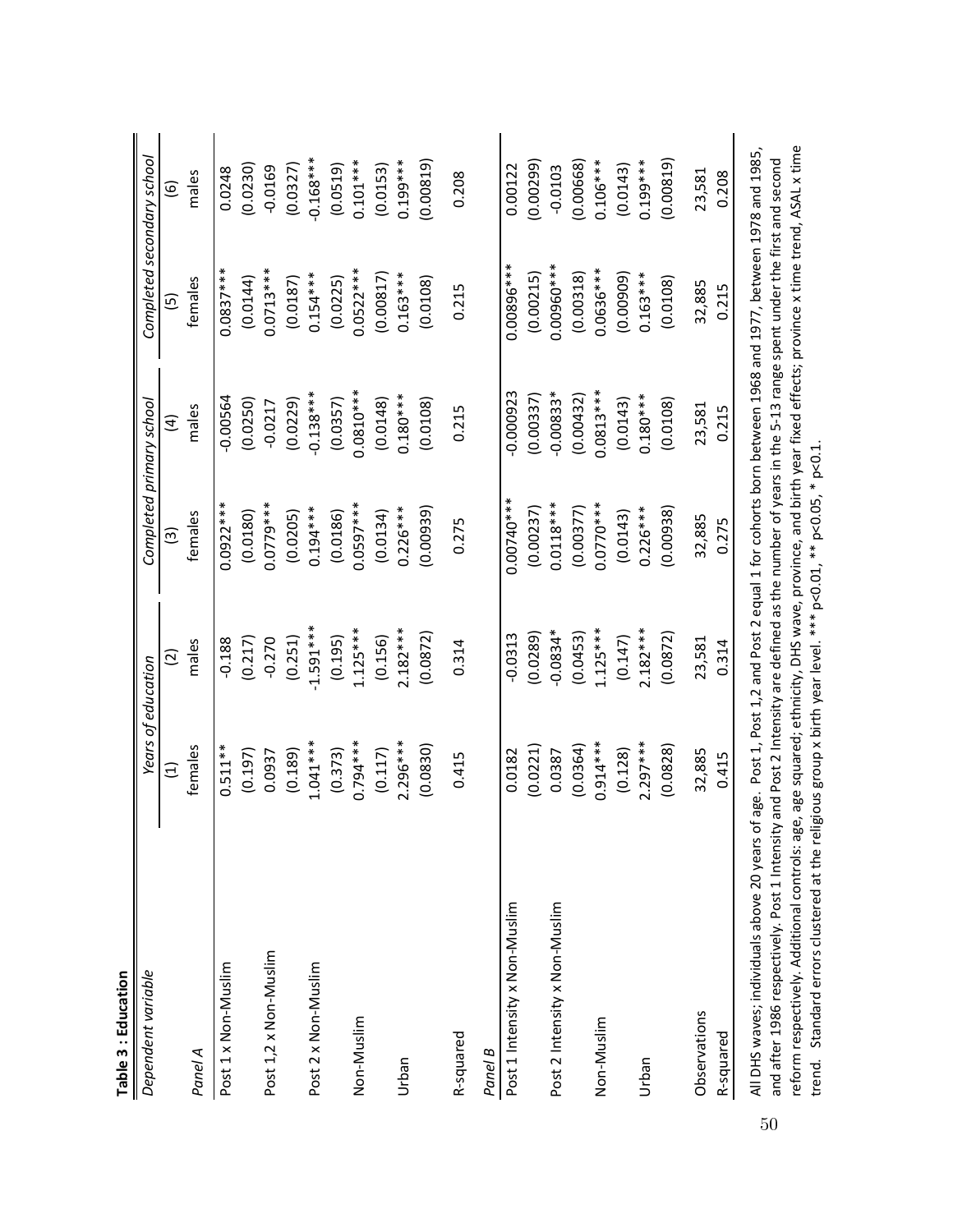| Dependent variable: years of education                                                                                                                                                      |                  |                   |            |                        |            |                   |               |            |
|---------------------------------------------------------------------------------------------------------------------------------------------------------------------------------------------|------------------|-------------------|------------|------------------------|------------|-------------------|---------------|------------|
|                                                                                                                                                                                             | ਦੁ               | $\widehat{\circ}$ | <u>ଟ</u>   | $\widehat{\mathbf{f}}$ | Θ          | $\widehat{\circ}$ | Σ             | @          |
|                                                                                                                                                                                             | exempt districts |                   |            | all districts          |            | all districts     | all districts |            |
|                                                                                                                                                                                             | females          | males             | females    | males                  | females    | males             | females       | males      |
| Post 1 x Non-Muslim                                                                                                                                                                         | 0.321            | $-1.230*$         | $0.421***$ | $-0.318$               | $0.431*$   | 0.0830            |               |            |
|                                                                                                                                                                                             | (0.495)          | (0.725)           | (0.196)    | (0.232)                | (0.220)    | (0.267)           |               |            |
| Post 1,2 x Non-Muslim                                                                                                                                                                       | $-0.214$         | $-2.334*$         | $-0.191$   | $-0.317$               | 0.252      | $-0.302$          |               |            |
|                                                                                                                                                                                             | (0.628)          | (1.323)           | (0.194)    | (0.241)                | (0.162)    | (0.220)           |               |            |
| Post 2 x Non-Muslim                                                                                                                                                                         | 0.513            | 0.719             | $0.623*$   | $-1.761***$            | $1.074***$ | $-1.610***$       |               |            |
|                                                                                                                                                                                             | (0.979)          | (0.979)           | (0.371)    | (0.205)                | (0.378)    | (0.199)           |               |            |
| Placebo: born after 1955                                                                                                                                                                    |                  |                   |            |                        |            |                   | $-0.245$      | 0.0106     |
| x Non-Muslim                                                                                                                                                                                |                  |                   |            |                        |            |                   | (0.200)       | (0.340)    |
| Non-Muslim                                                                                                                                                                                  | 1.049*           | $1.718***$        | $0.996***$ | $1.203***$             | $0.759***$ | $1.139***$        | $1.226***$    | $1.098***$ |
|                                                                                                                                                                                             | (0.545)          | (0.609)           | (0.130)    | (0.158)                | (0.129)    | (0.162)           | (0.143)       | (0.178)    |
| Urban                                                                                                                                                                                       | $1.146***$       | $0.964*$          | $0.437***$ | $0.479***$             | $2.297***$ | $2.182***$        | $2.706***$    | $2.591***$ |
|                                                                                                                                                                                             | (0.447)          | (0.508)           | (0.104)    | (0.0751)               | (0.0828)   | (0.0874)          | (0.125)       | (0.152)    |
| Wealth index                                                                                                                                                                                |                  |                   | $1.104***$ | $1.032***$             |            |                   |               |            |
|                                                                                                                                                                                             |                  |                   | (0.0283)   | (0.0298)               |            |                   |               |            |
| Observations                                                                                                                                                                                | 1,253            | 1,025             | 26,513     | 21,831                 | 32,885     | 23,581            | 14,296        | 10,956     |
| R-squared                                                                                                                                                                                   | 0.445            | 0.398             | 0.495      | 0.376                  | 0.415      | 0.314             | 0.325         | 0.319      |
| Treatment age range                                                                                                                                                                         | $5 - 13$         | $5 - 13$          | 5-13       | 5-13                   | $5 - 18$   | $5 - 18$          | $5 - 13$      | 5-13       |
| All DHS waves; individuals above 20 years of age. Columns (7) and (8): individuals older than 18 in 1981. Columns (1) to (4): Post 1, Post 1, 2 and Post 2 equal                            |                  |                   |            |                        |            |                   |               |            |
| 1 for cohorts born between 1968 and 1977, between 1978 and 1985, and after 1986 respectively. Columns (5) and (6): Post 1, Post 1,2 and Post 2 equal 1                                      |                  |                   |            |                        |            |                   |               |            |
| for cohorts born between 1963 and 1972, between 1973 and 1985, and after 1986 respectively. Additional controls: age, age squared; ethnicity, DHS wave,                                     |                  |                   |            |                        |            |                   |               |            |
| on province, and birth year fixed effects; province x time trend, ASAL x time trend. Standard errors clustered at the religious group x birth year level. ***<br>— محم من ** محم مع * محم م |                  |                   |            |                        |            |                   |               |            |
| p<0.01, ** p<0.05, * p<0.1.                                                                                                                                                                 |                  |                   |            |                        |            |                   |               |            |

Table 4: Education, Robustness **Table 4: Education, Robustness**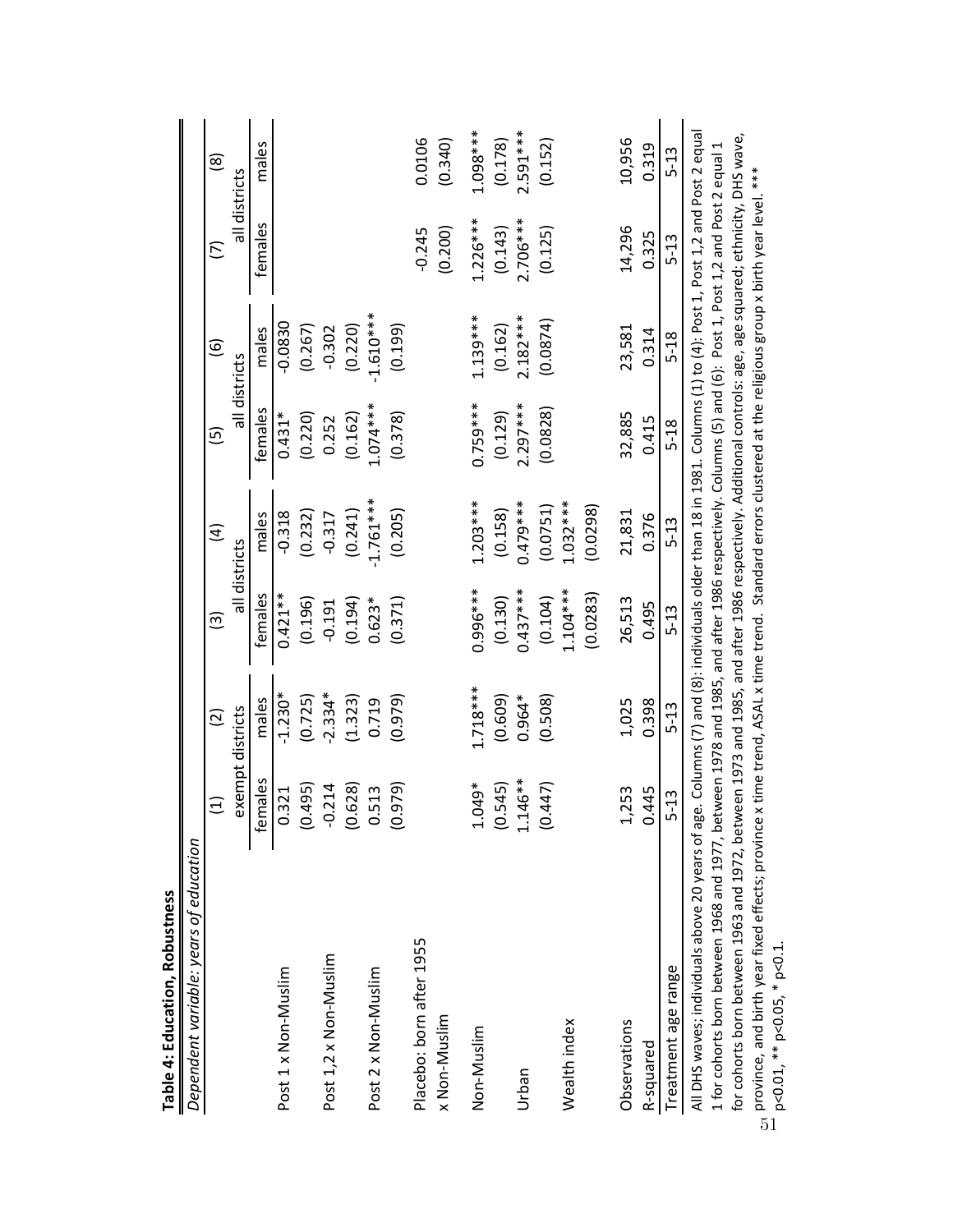| Dependent variable: years of education, females                                                                               |             |                |                |               |
|-------------------------------------------------------------------------------------------------------------------------------|-------------|----------------|----------------|---------------|
|                                                                                                                               | $\Xi$       | $\overline{c}$ | $\overline{3}$ | $\widehat{d}$ |
|                                                                                                                               | non-Muslim  | DDD            | non-Muslim     | DDD           |
| Non-Muslim                                                                                                                    |             | 0.589          |                | $0.712*$      |
|                                                                                                                               |             | (0.388)        |                | (0.367)       |
| Num Siblings                                                                                                                  | $0.118***$  | 0.0487         | $0.101***$     | 0.0365        |
|                                                                                                                               | (0.0326)    | (0.0616)       | (0.0304)       | (0.0633)      |
| Non-Muslim x Num Siblings                                                                                                     |             | 0.0773         |                | 0.0733        |
|                                                                                                                               |             | (0.0599)       |                | (0.0624)      |
| Post x Non-Muslim                                                                                                             |             | 0.346          |                |               |
|                                                                                                                               |             | (0.505)        |                |               |
| Post x Num Siblings                                                                                                           | $-0.139***$ | 0.0114         |                |               |
|                                                                                                                               | (0.0424)    | (0.101)        |                |               |
| Post x Non-Muslim x Num Siblings                                                                                              |             | $-0.155$       |                |               |
|                                                                                                                               |             | (0.104)        |                |               |
| Post Intensity x Non-Muslim                                                                                                   |             |                |                | 0.0234        |
|                                                                                                                               |             |                |                | (0.0596)      |
| Post Intensity x Num Siblings                                                                                                 |             |                | $-0.0162***$   | 0.00761       |
|                                                                                                                               |             |                | (0.00564)      | (0.0120)      |
| Post Intensity x Non-Muslim x Num Siblings                                                                                    |             |                |                | $-0.0248*$    |
|                                                                                                                               |             |                |                | (0.0126)      |
| Urban                                                                                                                         | $2.152***$  | $2.195***$     | $2.151***$     | $2.202***$    |
|                                                                                                                               | (0.177)     | (0.158)        | (0.177)        | (0.158)       |
| Observations                                                                                                                  | 6,187       | 6,722          | 6,187          | 6,722         |
| R-squared                                                                                                                     | 0.421       | 0.432          | 0.421          | 0.433         |
| DHS wave 4; females above 20 years of age. Post equals 1 for cohorts born after 1968. Post Intensity is defined as number     |             |                |                |               |
| of years in the 5-13 range spent after or during one of the two reform regimes. Additional controls: age, age squared;        |             |                |                |               |
| ethnicity, province, and birth year fixed effects; province x time trend, ASAL x time trend. Standard errors clustered at the |             |                |                |               |
| religious group x birth year level. *** p<0.01, ** p<0.05, * p<0.1                                                            |             |                |                |               |

Table 5: Education and Sibling Number **Table 5: Education and Sibling Number**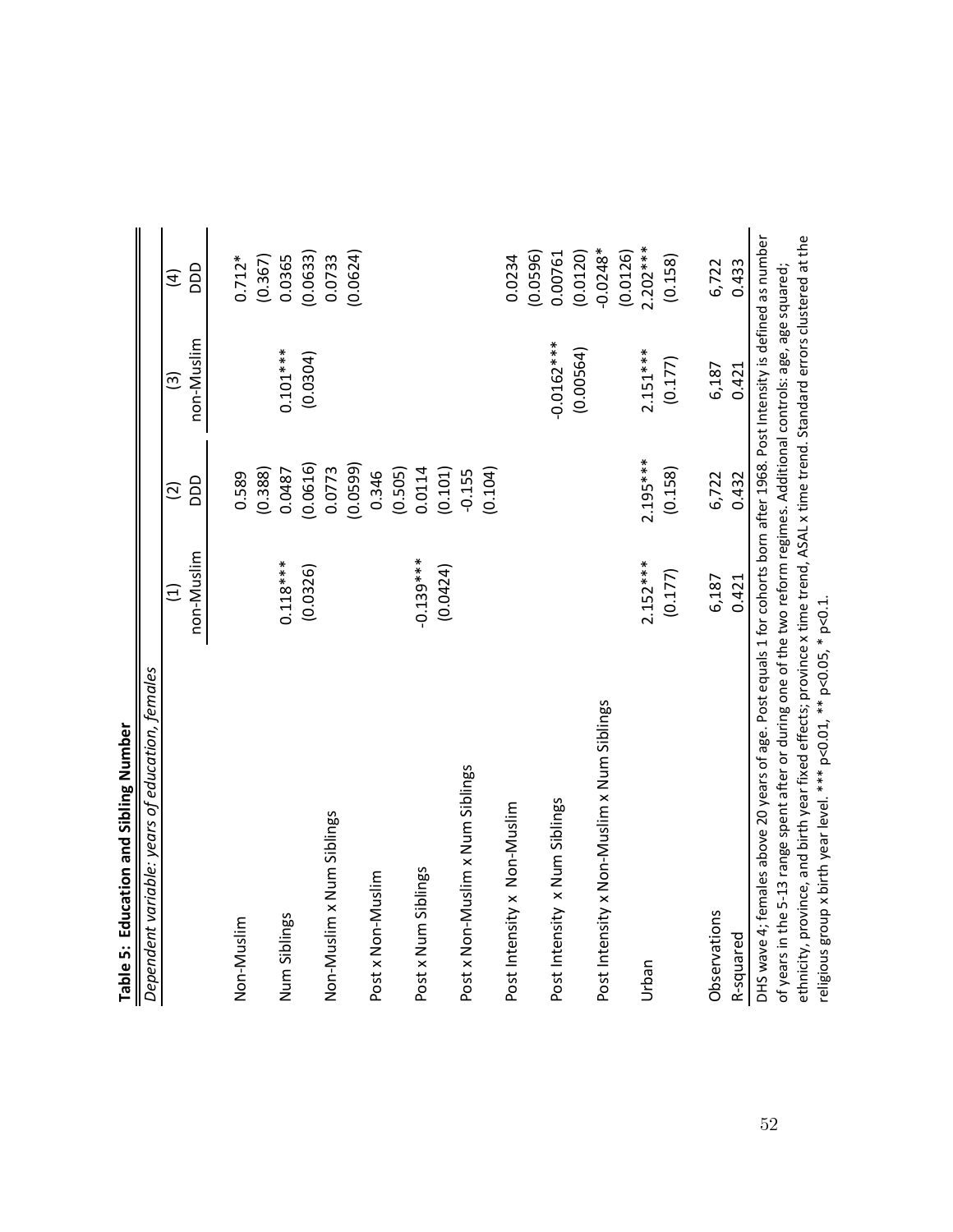|                                                         |                | <b>Total</b> |                |          | Muslims        |                         |          | Non-Muslims     |                          |
|---------------------------------------------------------|----------------|--------------|----------------|----------|----------------|-------------------------|----------|-----------------|--------------------------|
|                                                         | Obs.<br>o<br>2 | Mean         | Std. Dev.      | No. Obs. | Mean           | Std. Dev.               | No. Obs. | Mean            | Std. Dev.                |
| Muslim                                                  | 18363          | 0.075        | 0.263          | 1378     | $\overline{a}$ |                         | 16985    |                 |                          |
| Urban                                                   | 18363          | 0.297        | 0.457          | 1378     | 0.536          |                         | 16985    | 0.277<br>30.682 | 0.448                    |
| Age                                                     | 18363          | 30.646       | 8.446          | 1378     | 30.205         | 0.499<br>8.170<br>1.570 | 16985    |                 | 8.468                    |
| Wealth Index (1 to 5)                                   | 18363          | 3.313        | 1.439          | 1378     | 3.391          |                         | 16985    | 3.307           | 1.428                    |
| Age of household head                                   | 18363          | 41.370       | 12.729         | 1378     | 12.242         | 13.626                  | 16985    | 41.299          |                          |
| Number of household members                             | 18363          | 5.332        |                | 1378     | 5.800          | 3.120                   | 16985    | 5.294           | 12.651<br>2.572<br>0.473 |
| Male-headed household                                   | 18363          | 0.659        | 2.621<br>0.474 | 1378     | 0.628          | 0.483                   | 16985    | 0.661           |                          |
| Circumcised                                             | 18363          | 0.325        | 0.468          | 1378     | 0.316          | 0.465                   | 16985    | 0.326           | 0.469                    |
| DHS waves III, IV and V; females above 18 years of age. |                |              |                |          |                |                         |          |                 |                          |
|                                                         |                |              |                |          |                |                         |          |                 |                          |

| ໍ່<br>ć<br>Ì<br>׆֧֪֞ |  |
|----------------------|--|
| i                    |  |
| i<br>׃               |  |
| İ<br>ö               |  |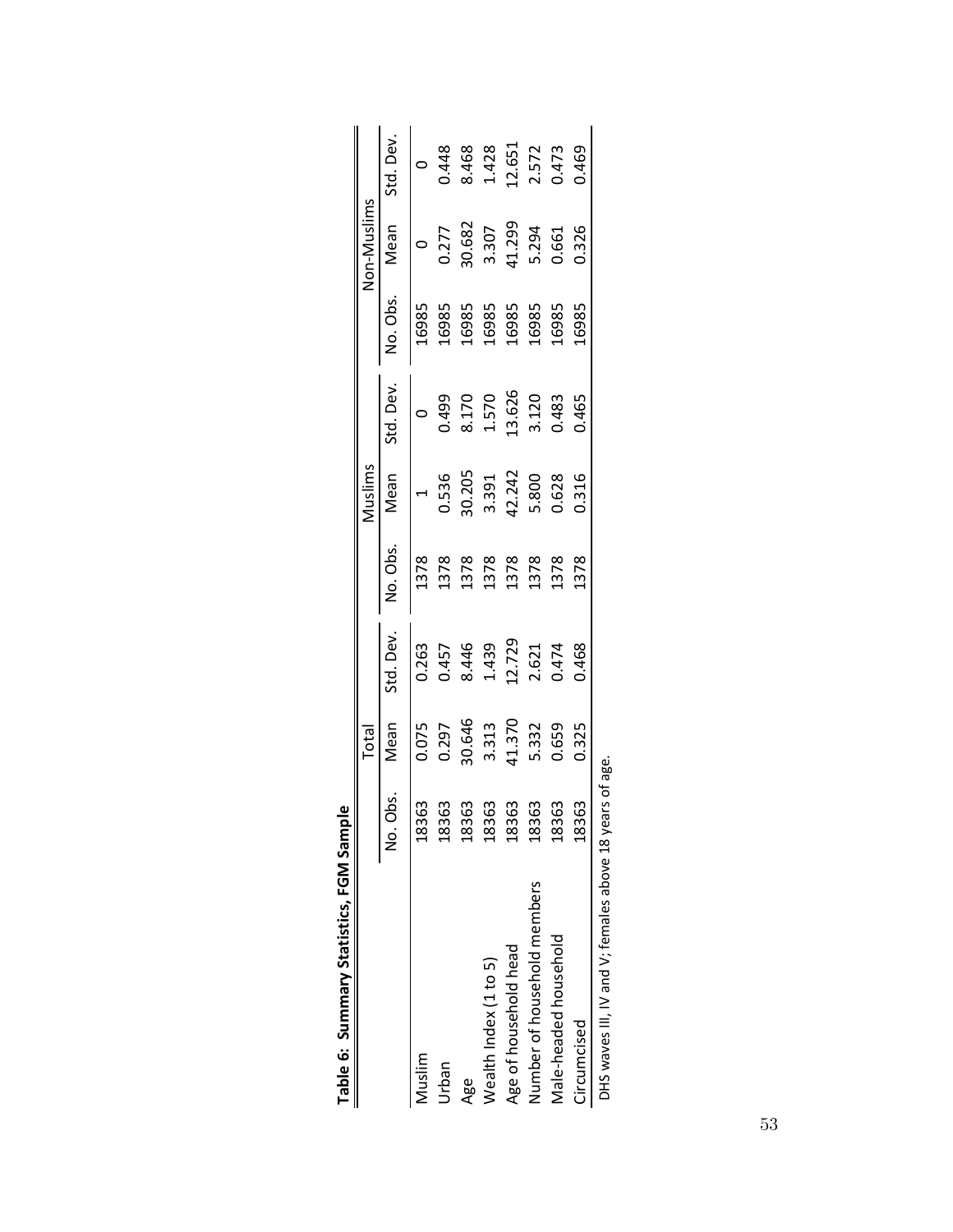| FGM                                                                                                                                                              |               |                            |                           |                  |               |
|------------------------------------------------------------------------------------------------------------------------------------------------------------------|---------------|----------------------------|---------------------------|------------------|---------------|
|                                                                                                                                                                  | $\Xi$         | $\widetilde{\omega}$       | $\widehat{\Xi}$           | <u>क</u>         | ම             |
|                                                                                                                                                                  | all districts | all districts              | all districts             | exempt districts | all districts |
| Post 1 x Non-Muslim                                                                                                                                              | $-0.0496*$    |                            | $-0.0300$                 | 0.00448          |               |
|                                                                                                                                                                  | (0.0283)      |                            | (0.0298)                  | (0.0445)         |               |
| Post 1,2 x Non-Muslim                                                                                                                                            | $-0.114***$   |                            | $-0.0956***$              | $-0.0402$        |               |
|                                                                                                                                                                  | (0.0245)      |                            | (0.0254)                  | (0.0884)         |               |
| Post 2 x Non-Muslim                                                                                                                                              | $-0.199***$   |                            | $-0.180***$               | $-0.104$         |               |
|                                                                                                                                                                  | (0.0384)      |                            | (0.0355)                  | (0.147)          |               |
| Post 1 Intensity x Non-Muslim                                                                                                                                    |               | $-0.00613***$              |                           |                  |               |
|                                                                                                                                                                  |               | (0.00199)                  |                           |                  |               |
| Post 2 Intensity x Non-Muslim                                                                                                                                    |               | $-0.00949***$<br>(0.00190) |                           |                  |               |
| Placebo: born after 1955 x Non-Musli                                                                                                                             |               |                            |                           |                  | 0.0234        |
| Ξ                                                                                                                                                                |               |                            |                           |                  | (0.0605)      |
| Non-Muslim                                                                                                                                                       | $-0.0600***$  | $-0.0619***$               | $-0.0552***$              | $-0.251***$      | $-0.173***$   |
|                                                                                                                                                                  | (0.0221)      | (0.0207)                   | (0.0236)                  | (0.0882)         | (0.0542)      |
| Urban                                                                                                                                                            | $-0.0595***$  | $-0.0589***$               | $-0.0145**$               | $-0.00687$       | $-0.0413**$   |
|                                                                                                                                                                  | (0.00798)     | (0.00798)                  | (0.00709)                 | (0.0300)         | (0.0178)      |
| Household head age                                                                                                                                               |               |                            | $-0.00149***$             |                  |               |
|                                                                                                                                                                  |               |                            | (0.000270)                |                  |               |
| Household size                                                                                                                                                   |               |                            | $0.00198*$                |                  |               |
| Male-headed household                                                                                                                                            |               |                            | (0.00104)<br>0.00629      |                  |               |
|                                                                                                                                                                  |               |                            | (0.00474)                 |                  |               |
| Years of education                                                                                                                                               |               |                            | $0.0225***$<br>(0.000753) |                  |               |
| Observations                                                                                                                                                     | 18,363        | 18,363                     | 18,332                    | 940              | 3,181         |
| R-squared                                                                                                                                                        | 0.435         | 0.435                      | 0.465                     | 0.675            | 0.528         |
| DHS waves III, IV and V; females above 18 years of age. Column (5): females older than 18 in 1981. Post 1, Post 1, 2 and Post 2 equal 1 for cohorts born between |               |                            |                           |                  |               |
|                                                                                                                                                                  |               |                            |                           |                  |               |

spent under the first and second reform respectively. Additional controls: age, age squared; ethnicity, DHS wave, province, and birth year fixed effects; province<br>x time trend, ASAL x time trend. Standard errors clustered spent under the first and second reform respectively. Additional controls: age, age squared; ethnicity, DHS wave, province, and birth year fixed effects; province 1963 and 1972, between 1973 and 1988, and after 1989 respectively. Post 1 Intensity and Post 2 Intensity are defined as the number of years in the 2-18 range 1963 and 1972, between 1973 and 1988, and after 1989 respectively. Post 1 Intensity and Post 2 Intensity are defined as the number of years in the 2-18 range x time trend, ASAL x time trend. Standard errors clustered at the religious group x birth year level. \*\*\* p<0.01, \*\* p<0.05, \* p<0.1.

Table 7: Female Genital Mutilation **Table 7: Female Genital Mutilation**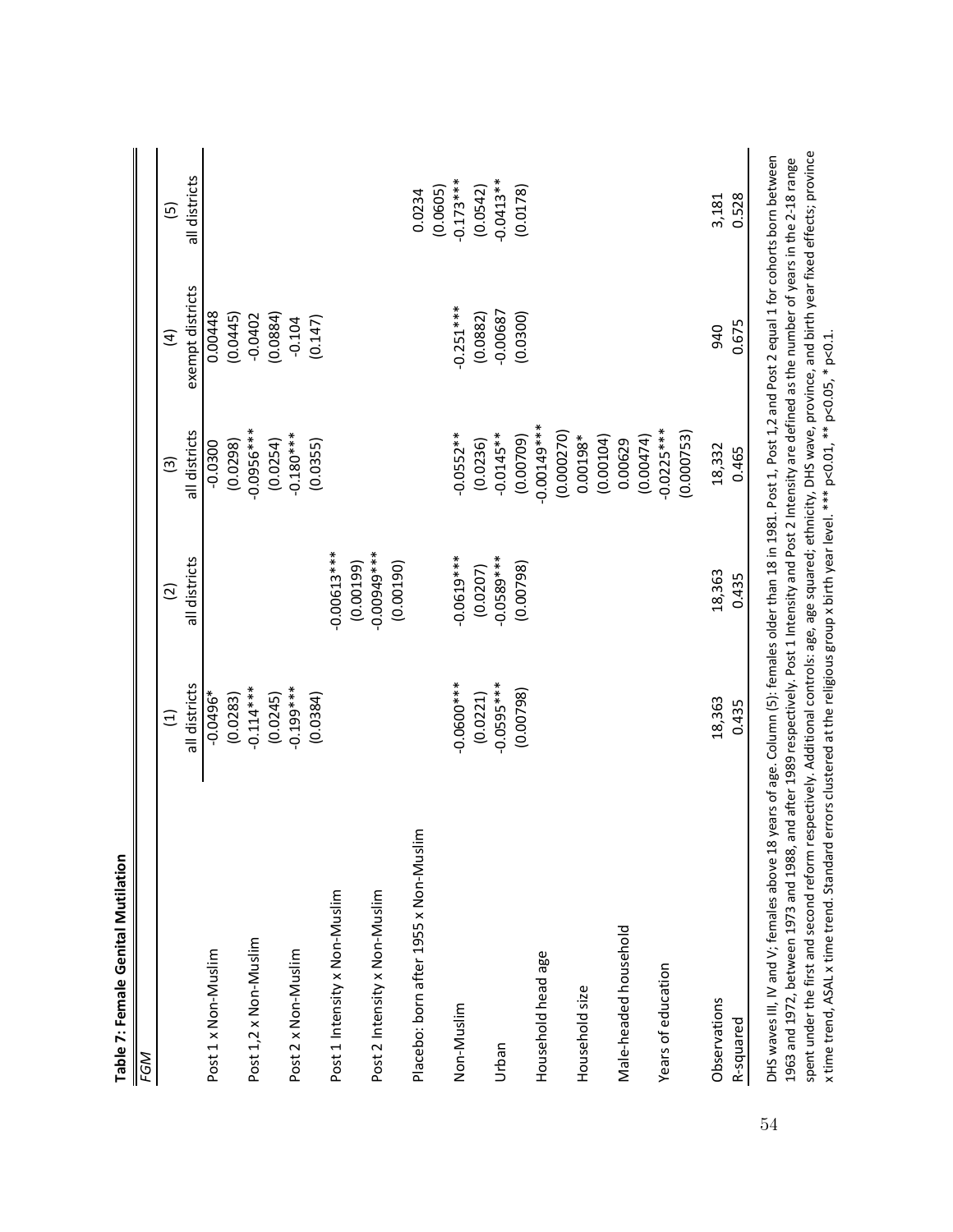|                                                                      |          | Danimos in Minor |           |          |         |           |          |             |           |
|----------------------------------------------------------------------|----------|------------------|-----------|----------|---------|-----------|----------|-------------|-----------|
|                                                                      |          | Total            |           |          | Muslims |           |          | Non-Muslims |           |
|                                                                      | No. Obs. | Mean             | Std. Dev. | No. Obs. | Mean    | Std. Dev. | No. Obs. | Mean        | Std. Dev. |
| Muslim                                                               | 27182    | 0.068            | 0.251     | 1838     |         |           | 25344    |             |           |
| Jrban                                                                | 27182    | 0.201            | 0.401     | 1838     | 0.398   | 0.490     | 25344    | 0.187       | 0.390     |
| Childbirth year                                                      | 27182    | 1995             | 7.528     | 1838     | 1999    | 7.333     | 25344    | 1995        | 7.483     |
| Mother age at delivery                                               | 27182    | 25.903           | 6.587     | 1838     | 25.238  | 6.440     | 25344    | 25.951      | 6.595     |
| Prenatal care                                                        | 23777    | 0.810            | 0.392     | 1439     | 0.837   | 0.370     | 22338    | 0.809       | 0.393     |
| Birth in hospital                                                    | 27182    | 0.318            | 0.466     | 1838     | 0.269   | 0.443     | 25344    | 0.322       | 0.467     |
| Original note: All DHS waves; births occurred between 1984 and 2009. |          |                  |           |          |         |           |          |             |           |

| ì                     |
|-----------------------|
| I Health Sar          |
| ī                     |
|                       |
|                       |
|                       |
| nterna.               |
|                       |
|                       |
|                       |
| $\cdot$ risti $\cdot$ |
|                       |
|                       |
|                       |
|                       |
| anmar.                |
| j                     |
| ∷                     |
|                       |
| ة eld.                |
|                       |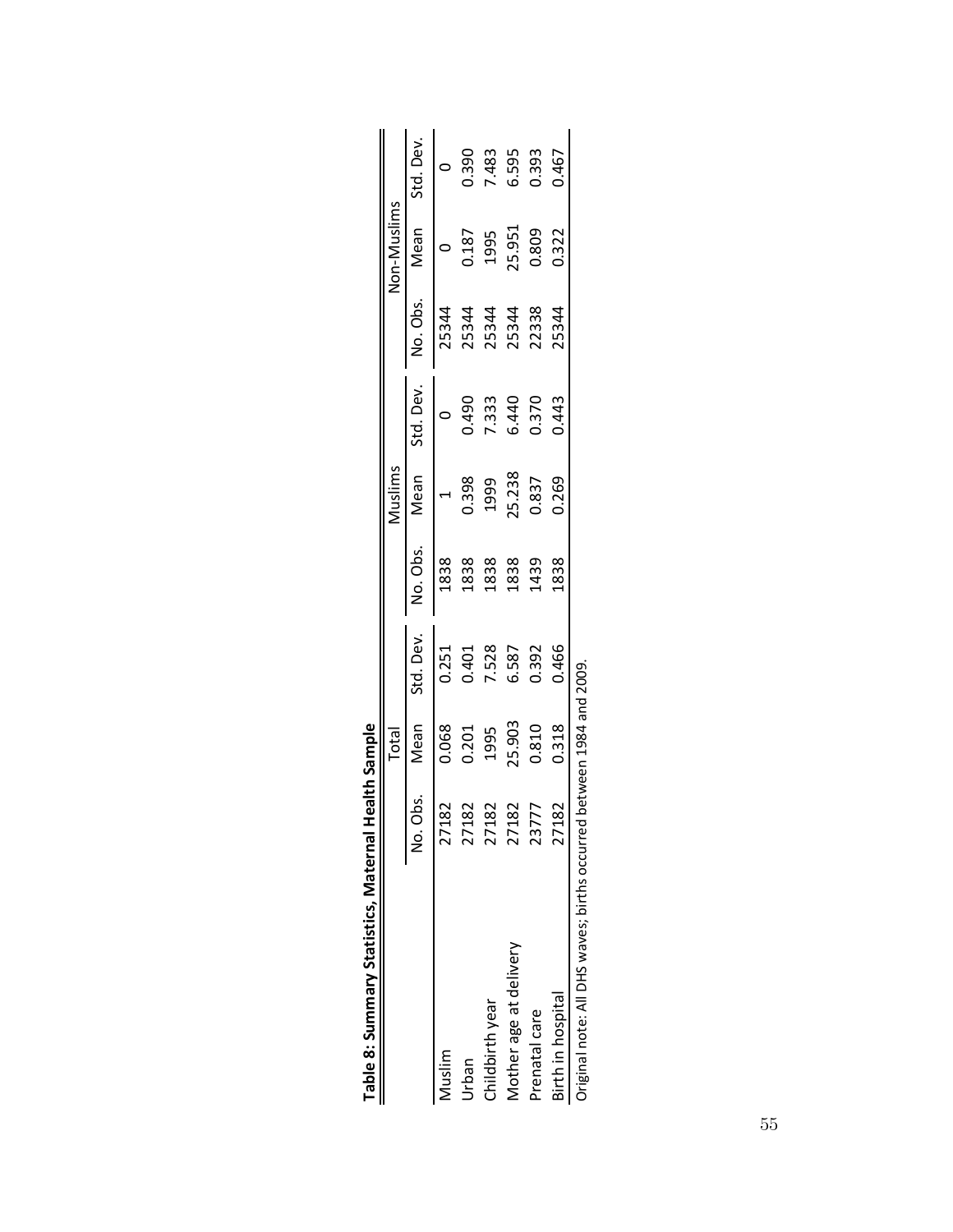|                                                                                                                                                                                                                                                                                                               |               | $\overline{c}$ | $\widetilde{\mathbf{S}}$ | $\widehat{a}$     | $\widetilde{\Theta}$ | $\widehat{\Theta}$ |
|---------------------------------------------------------------------------------------------------------------------------------------------------------------------------------------------------------------------------------------------------------------------------------------------------------------|---------------|----------------|--------------------------|-------------------|----------------------|--------------------|
| Dependent variable:                                                                                                                                                                                                                                                                                           | Prenatal care | Prenatal care  | Prenatal care            | Birth in hospital | Birth in hospital    | Birth in hospital  |
|                                                                                                                                                                                                                                                                                                               | all districts | all districts  | exempt districts         | all districts     | all districts        | exempt districts   |
| Birth post 1990 x                                                                                                                                                                                                                                                                                             | $0.0681***$   | $0.0674**$     | 0.475                    | $0.0740**$        | $0.0740**$           | 0.0898             |
| Non-Muslim                                                                                                                                                                                                                                                                                                    | (0.0282)      | (0.0284)       | (0.314)                  | (0.0294)          | (0.0293)             | (0.204)            |
| Non-Muslim                                                                                                                                                                                                                                                                                                    | $-0.0728***$  | $-0.0757***$   | $-0.779**$               | $-0.0642**$       | $-0.0700**$          | $-0.0439$          |
|                                                                                                                                                                                                                                                                                                               | (0.0266)      | (0.0271)       | (0.304)                  | (0.0303)          | (0.0302)             | (0.223)            |
| Urban                                                                                                                                                                                                                                                                                                         | $0.103***$    | $0.0920***$    | $0.0713*$                | $0.262***$        | $0.236***$           | $0.372***$         |
|                                                                                                                                                                                                                                                                                                               | (0.0141)      | (0.0137)       | 0.0395                   | (0.0124)          | (0.0123)             | (0.0576)           |
| Mother age                                                                                                                                                                                                                                                                                                    |               | 0.155          |                          |                   | $0.296***$           |                    |
|                                                                                                                                                                                                                                                                                                               |               | (0.226)        |                          |                   | (0.0532)             |                    |
| Mother age squared                                                                                                                                                                                                                                                                                            |               | $-0.000147**$  |                          |                   | $-4.92e-05$          |                    |
|                                                                                                                                                                                                                                                                                                               |               | $(5.69e-05)$   |                          |                   | $(6.25e-05)$         |                    |
| Birth order                                                                                                                                                                                                                                                                                                   |               | $-0.0156***$   |                          |                   | $-0.0387***$         |                    |
|                                                                                                                                                                                                                                                                                                               |               | (0.00181)      |                          |                   | (0.00329)            |                    |
| Twin                                                                                                                                                                                                                                                                                                          |               | 0.0685 ***     |                          |                   | $0.127***$           |                    |
|                                                                                                                                                                                                                                                                                                               |               | (0.0207)       |                          |                   | (0.0176)             |                    |
| Female child                                                                                                                                                                                                                                                                                                  |               | $-0.01000$ *** |                          |                   | $-0.0164***$         |                    |
|                                                                                                                                                                                                                                                                                                               |               | (0.00368)      |                          |                   | (0.00511)            |                    |
| Observations                                                                                                                                                                                                                                                                                                  | 23,777        | 23,777         | 967                      | 27,182            | 27,182               | 1,364              |
| R-squared                                                                                                                                                                                                                                                                                                     | 0.290         | 0.294          | 0.230                    | 0.228             | 0.244                | 0.280              |
| All DHS waves; births occurred between 1984 and 2009. Additional controls: ethnicity, DHS wave, province, respondent year of birth, and childbirth year<br>fixed effects; province x time trend, ASAL x time trend. Standard errors clustered at the religious group x birth year level. *** p<0.01, ** p<0.1 |               |                |                          |                   |                      |                    |

Table 9: Maternal Health **Table 9: Maternal Health**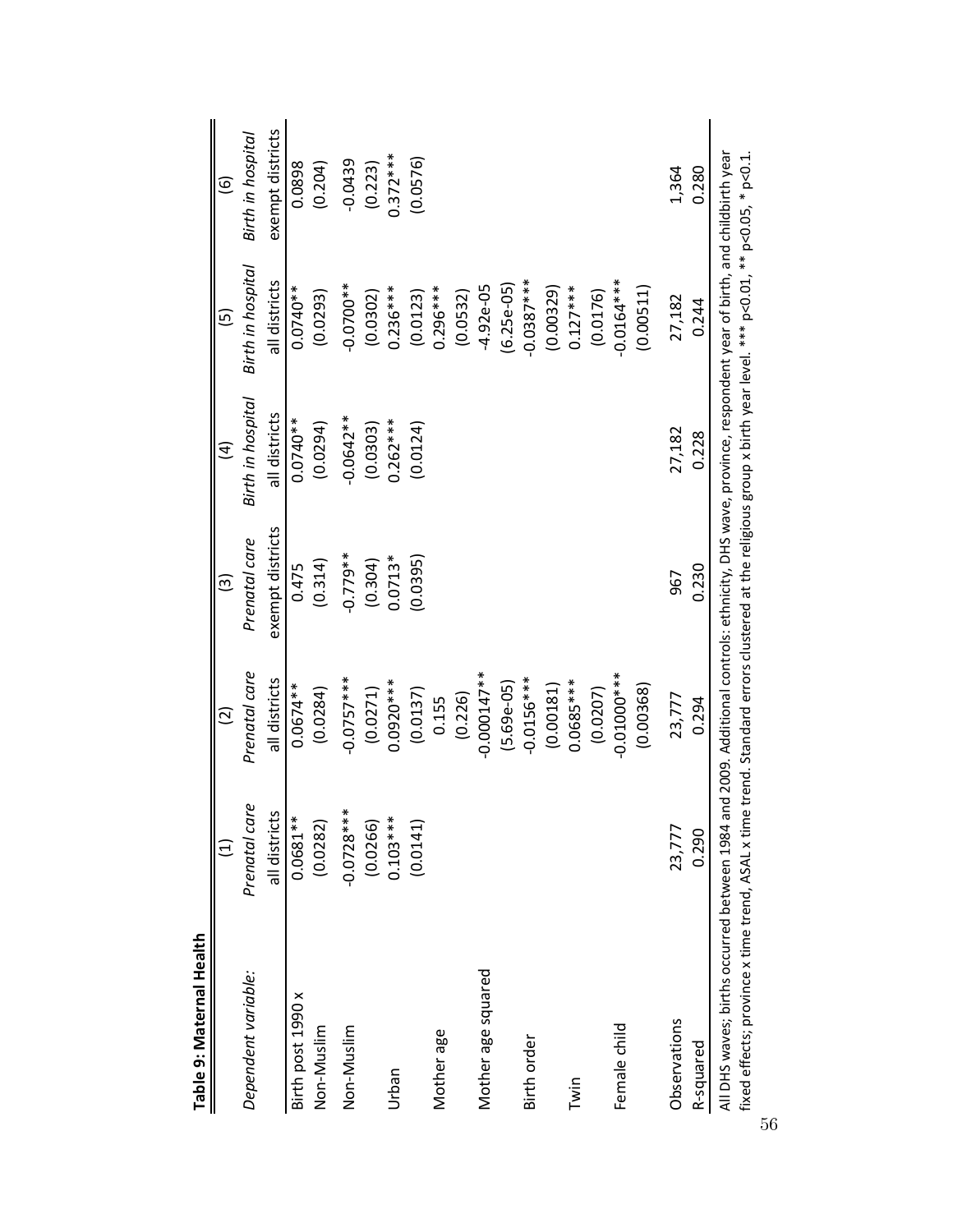|                              |                | Total  |                                     |          | Muslims |           |                | Non-Muslims |          |
|------------------------------|----------------|--------|-------------------------------------|----------|---------|-----------|----------------|-------------|----------|
|                              | Obs.<br>۔<br>S | Vlean  | std. Dev                            | No. Obs. | Mean    | Std. Dev. | No. Obs        | Mean        | Std. Dev |
| Muslim                       | 23437          | 0.057  | 0.232                               | 1336     |         |           | 22101          |             |          |
| Urban                        | 23437          | 0.252  | 0.434                               | 1336     | 0.522   | 0.500     | 22101          | 0.235       | 0.424    |
| Age                          | 23437          | 33.209 | 7.457                               | 1336     | 32.313  | 7.180     | 22101          | 33.263      | 7.471    |
| Married by age 15            | 23437          | 0.106  | 0.308                               | 1336     | 0.172   | 0.378     | 22101          | 0.102       | 0.302    |
| Married by age 18            | 437<br>Ž       | 0.350  | 0.477                               | 1336     | 0.430   | 0.495     | 22101<br>22101 | 0.345       | 0.475    |
| Married by age 20            | 23437          | 0.551  | 0.497                               | 1336     | 0.618   | 0.486     |                | 0.547       | 0.498    |
| Mother by age 15             | 23437          | 0.067  | 0.250                               | 1336     | 0.083   | 0.276     | 22101          | 0.066       | 0.248    |
| Mother by age 18             | 23437          | 0.310  | 0.462                               | 1336     | 0.324   | 0.468     | 22101          | 0.309       | 0.462    |
| Mother by age 20             | 23437          | 0.544  | 0.498                               | 1336     | 0.513   | 0.500     | 22101          | 0.546       | 0.498    |
| All DHS waves; females above |                |        | 22 years of age with only one union |          |         |           |                |             |          |

| ؟<br>؟<br>Ì                  |  |
|------------------------------|--|
| $\sim$ is a not fere $\sim$  |  |
|                              |  |
| י<br>יייוא                   |  |
| j<br>atıst<br>؛              |  |
| ;<br>į<br>ļ<br>$\frac{1}{2}$ |  |
| $\frac{1}{2}$<br>コロニッ<br>Ī   |  |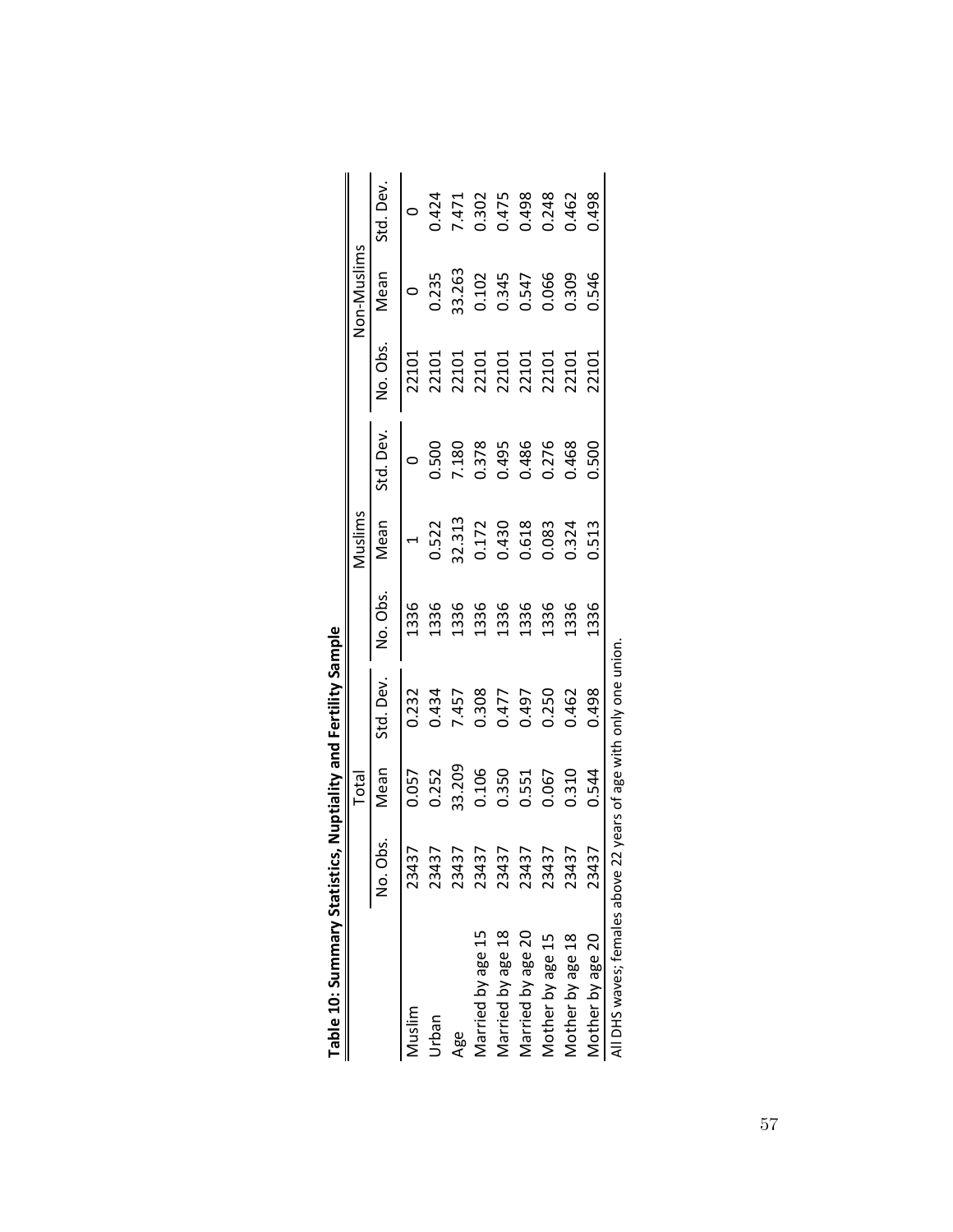| Table 11: Nuptiality and Fertility Timing                                                                                                                                                                   |              |                                                                    |             |               |                |                        |
|-------------------------------------------------------------------------------------------------------------------------------------------------------------------------------------------------------------|--------------|--------------------------------------------------------------------|-------------|---------------|----------------|------------------------|
|                                                                                                                                                                                                             |              | $\widehat{\circ}$                                                  | <u>ල</u>    | $\widehat{A}$ | $\overline{5}$ | $\widehat{\mathbf{e}}$ |
|                                                                                                                                                                                                             | Married by   | Mother by                                                          | Married by  | Mother by     | Married by     | Mother by              |
| Dependent variable:                                                                                                                                                                                         | age 15       | age 15                                                             | age 18      | age 18        | age 20         | age 20                 |
| Post 1 x Non-Muslim                                                                                                                                                                                         | 0.0257       | 0.000924                                                           | $-0.0506$   | $0.0599**$    | $0.0848**$     | $-0.0854**$            |
|                                                                                                                                                                                                             | (0.0227)     | (0.0164)                                                           | (0.0328)    | (0.0294)      | (0.0341)       | (0.0348)               |
| Post 1,2 x Non-Muslim                                                                                                                                                                                       | 0.00188      | $-0.00485$                                                         | $-0.108***$ | $-0.0718**$   | $-0.139***$    | $-0.137***$            |
|                                                                                                                                                                                                             | (0.0237)     | (0.0165)                                                           | (0.0337)    | (0.0316)      | (0.0356)       | (0.0356)               |
| Post 2 x Non-Muslim                                                                                                                                                                                         | 0.0242       | $-0.0133$                                                          | $-0.136***$ | $-0.0914**$   | $-0.176***$    | $-0.188***$            |
|                                                                                                                                                                                                             | (0.0294)     | (0.0228)                                                           | (0.0346)    | (0.0391)      | (0.0391)       | (0.0326)               |
| Non-Muslim                                                                                                                                                                                                  | $-0.0416**$  | $-0.00836$                                                         | 0.00423     | 0.000555      | 0.0178         | 0.0352                 |
|                                                                                                                                                                                                             | (0.0209)     | (0.0133)                                                           | (0.0260)    | (0.0246)      | (0.0276)       | (0.0258)               |
| Urban                                                                                                                                                                                                       | $-0.0339***$ | $0.0167***$                                                        | $-0.131***$ | $-0.0949***$  | $-0.171***$    | $-0.155***$            |
|                                                                                                                                                                                                             | (0.00594)    | (0.00456)                                                          | (0.00983)   | (0.00820)     | (0.0104)       | (0.0107)               |
| Observations                                                                                                                                                                                                | 23,437       | 23,437                                                             | 23,437      | 23,437        | 23,437         | 23,437                 |
| R-squared                                                                                                                                                                                                   | 0.064        | 0.022                                                              | 0.117       | 0.059         | 0.116          | 0.074                  |
| All DHS waves; females above 22 years of age with only one union. Post 1, Post 1, 2 and Post 2 equal 1 for cohorts born between 1959 and 1968, between                                                      |              |                                                                    |             |               |                |                        |
| 1969 and 1978, and after 1979 respectively. Additional controls: ethnicity, DHS wave, province, and birth year fixed effects; province x time trend, ASAL x<br>time trend. Standard errors clustered at the |              | religious group x birth year level. *** p<0.01, ** p<0.05, * p<0.1 |             |               |                |                        |
|                                                                                                                                                                                                             |              |                                                                    |             |               |                |                        |

| í<br>i                   |
|--------------------------|
|                          |
|                          |
|                          |
|                          |
|                          |
| $\overline{\phantom{a}}$ |
| ĭ                        |
|                          |
|                          |
| l                        |
|                          |
|                          |
|                          |
|                          |
|                          |
|                          |
|                          |
|                          |
| l                        |
| ı                        |
|                          |
|                          |
|                          |
|                          |
|                          |
|                          |
|                          |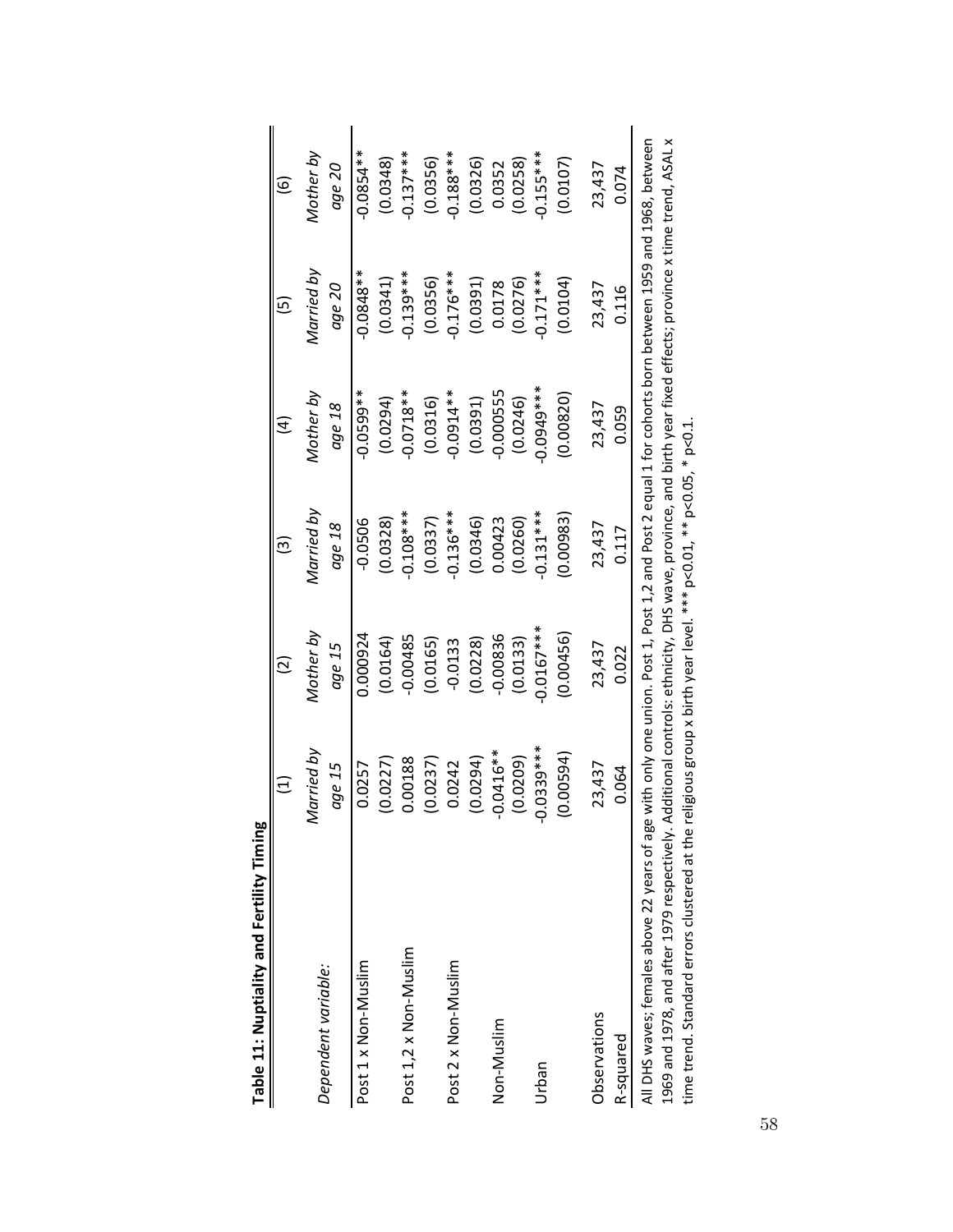| Table 12: Nuptiality and Fertility Timing, Robustness                                                                                                                                                                                                                                                                                      |                 |                   |                |              |                                                                                                              |                        |
|--------------------------------------------------------------------------------------------------------------------------------------------------------------------------------------------------------------------------------------------------------------------------------------------------------------------------------------------|-----------------|-------------------|----------------|--------------|--------------------------------------------------------------------------------------------------------------|------------------------|
|                                                                                                                                                                                                                                                                                                                                            | $\widehat{\Xi}$ | $\overline{2}$    | $\overline{3}$ | <u>।</u>     | $\widetilde{5}$                                                                                              | $\widehat{\mathbf{e}}$ |
| Dependent variable:                                                                                                                                                                                                                                                                                                                        |                 | Married by age 20 |                |              | Mother by age 20                                                                                             |                        |
| Post 1 x Non-Muslim                                                                                                                                                                                                                                                                                                                        | $-0.0753*$      |                   |                | $-0.114**$   |                                                                                                              |                        |
|                                                                                                                                                                                                                                                                                                                                            | (0.0451)        |                   |                | (0.0454)     |                                                                                                              |                        |
| Post 1,2 x Non-Muslim                                                                                                                                                                                                                                                                                                                      | $-0.140**$      |                   |                | $-0.168***$  |                                                                                                              |                        |
|                                                                                                                                                                                                                                                                                                                                            | (0.0443)        |                   |                | (0.0432)     |                                                                                                              |                        |
| Post 2 x Non-Muslim                                                                                                                                                                                                                                                                                                                        | $-0.190***$     |                   |                | $-0.229***$  |                                                                                                              |                        |
|                                                                                                                                                                                                                                                                                                                                            | (0.0438)        |                   |                | (0.0444)     |                                                                                                              |                        |
| Post 1 Intensity x Non-Muslim                                                                                                                                                                                                                                                                                                              |                 | $-0.00653$        |                |              | $-0.00318$                                                                                                   |                        |
|                                                                                                                                                                                                                                                                                                                                            |                 | (0.00408)         |                |              | (0.00481)                                                                                                    |                        |
| Post 2 Intensity x Non-Muslim                                                                                                                                                                                                                                                                                                              |                 | $-0.0118***$      |                |              | $-0.0124***$                                                                                                 |                        |
|                                                                                                                                                                                                                                                                                                                                            |                 | (0.00331)         |                |              | (0.00315)                                                                                                    |                        |
| Placebo: born after 1950 x Non-Muslim                                                                                                                                                                                                                                                                                                      |                 |                   | 0.0275         |              |                                                                                                              | 0.0166                 |
|                                                                                                                                                                                                                                                                                                                                            |                 |                   | (0.0668)       |              |                                                                                                              | (0.0630)               |
| Non-Muslim                                                                                                                                                                                                                                                                                                                                 | $0.0710*$       | $-0.0182$         | $-0.0335$      | $0.111***$   | $-0.0128$                                                                                                    | 0.00324                |
|                                                                                                                                                                                                                                                                                                                                            | (0.0383)        | (0.0286)          | (0.0589)       | (0.0385)     | (0.0292)                                                                                                     | (0.0535)               |
| Urban                                                                                                                                                                                                                                                                                                                                      | $-0.0533***$    | $-0.171***$       | $-0.168***$    | $-0.0474***$ | $-0.155***$                                                                                                  | $-0.125***$            |
|                                                                                                                                                                                                                                                                                                                                            | (0.0146)        | (0.0104)          | (0.0199)       | (0.0140)     | (0.0108)                                                                                                     | (0.0213)               |
| Wealth index                                                                                                                                                                                                                                                                                                                               | $-0.0103**$     |                   |                | $-0.00702*$  |                                                                                                              |                        |
|                                                                                                                                                                                                                                                                                                                                            | (0.00438)       |                   |                | (0.00356)    |                                                                                                              |                        |
| Years of education                                                                                                                                                                                                                                                                                                                         | $-0.0404**$     |                   |                | $-0.0389***$ |                                                                                                              |                        |
|                                                                                                                                                                                                                                                                                                                                            | (0.001000)      |                   |                | (0.00154)    |                                                                                                              |                        |
| Observations                                                                                                                                                                                                                                                                                                                               | 18,274          | 23,437            | 5,978          | 18,274       | 23,437                                                                                                       | 5,978                  |
| R-squared                                                                                                                                                                                                                                                                                                                                  | 0.199           | 0.116             | 0.076          | 0.154        | 0.074                                                                                                        | 0.048                  |
| All DHS waves; females above 22 years of age with only one union. Columns (3) and (6): individuals older than 22 in 1981. Post 1, Post 1,2 and Post 2 equal<br>1 for cohorts born between 1959 and 1968,                                                                                                                                   |                 |                   |                |              | between 1969 and 1978, and after 1979 respectively. Post 1 Intensity and Post 2 Intensity are defined as the |                        |
| birth year fixed effects; province x time trend, ASAL x time trend. Standard errors clustered at the religious group x birth year level. *** p<0.01, ** p<0.05,<br>number of years in the 12-22 range spent under the first and second reform respectively. Additional controls: ethnicity, DHS wave, district, province, and<br>$*$ p<0.1 |                 |                   |                |              |                                                                                                              |                        |
|                                                                                                                                                                                                                                                                                                                                            |                 |                   |                |              |                                                                                                              |                        |

**Table 12 : Nuptiality and Fertility Timing, Robustness** A å Ė  $+$ ilit ن<br>پر<br>پ ntialith Ż  $\ddot{\phantom{0}}$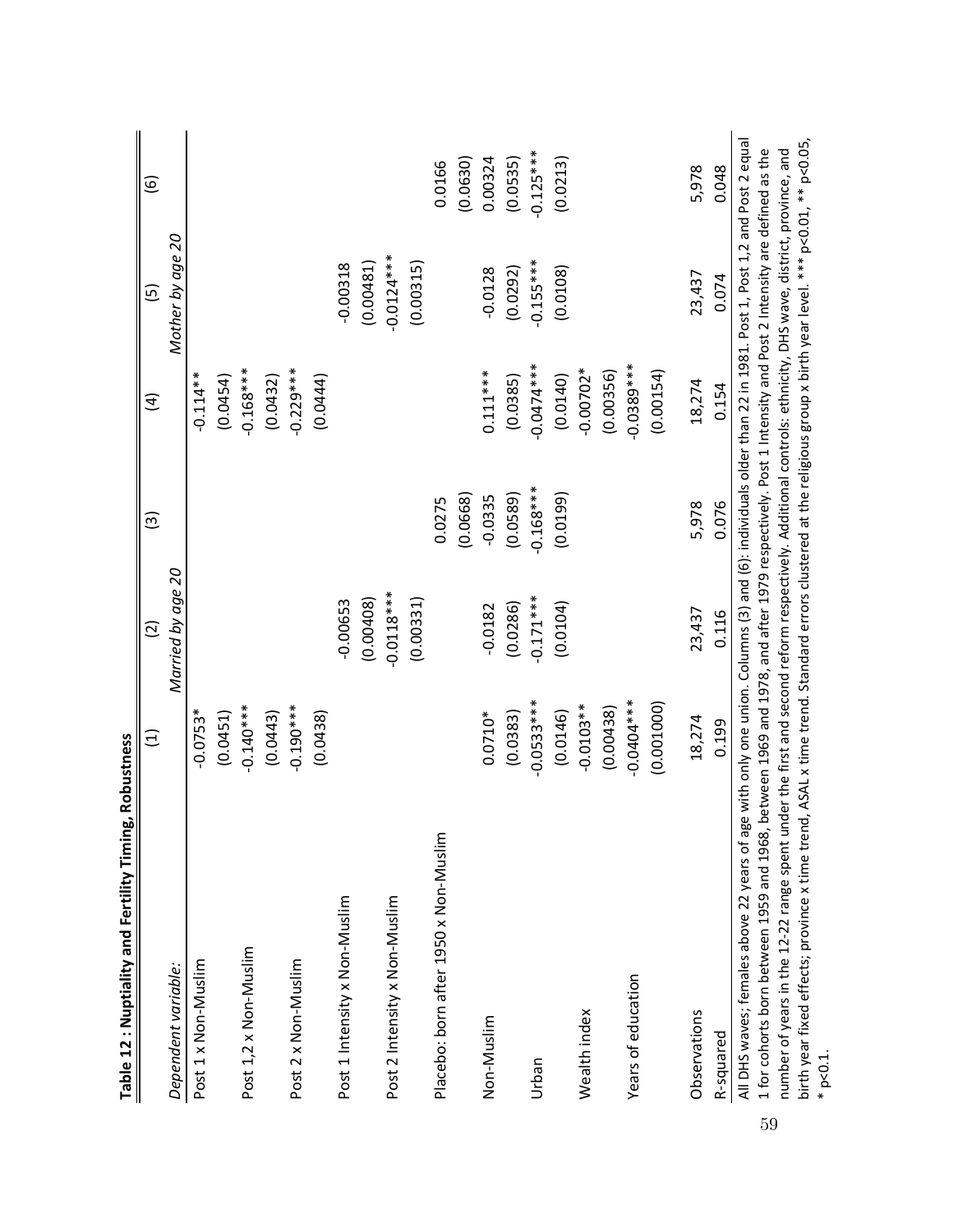| Table A1: Education across Ethnic Groups                                                                                                                        |                                    |            |            |             |            |            |                   |             |
|-----------------------------------------------------------------------------------------------------------------------------------------------------------------|------------------------------------|------------|------------|-------------|------------|------------|-------------------|-------------|
| Dependent variable: years of education                                                                                                                          |                                    |            |            |             |            |            |                   |             |
|                                                                                                                                                                 | Kalenjin                           |            |            | Kamba       | Kikuyu     |            | Kisii             |             |
|                                                                                                                                                                 | females                            | males      | females    | males       | females    | males      | females           | males       |
| Post 1 x Non-Muslim                                                                                                                                             | $1.140***$                         | 0.328      | $1.048***$ | $-0.347$    | 0.144      | $-0.641**$ | $0.820***$        | $-0.569*$   |
|                                                                                                                                                                 | (0.255)                            | (0.318)    | (0.241)    | (0.263)     | (0.246)    | (0.267)    | (0.294)           | (0.337)     |
| Post 1,2 x Non-Muslim                                                                                                                                           | 0.363                              | 0.598      | $0.471*$   | $-0.434$    | $-0.606**$ | $-0.334$   | $1.091***$        | $-0.582$    |
|                                                                                                                                                                 | (0.254)                            | (0.406)    | (0.254)    | (0.332)     | (0.287)    | (0.317)    | (0.318)           | (0.401)     |
| Post 2 x Non-Muslim                                                                                                                                             | $1.532***$                         | $-0.395$   | $2.052***$ | $-1.355***$ | 0.729      | $2.006***$ | $1.212**$         | $-2.629***$ |
|                                                                                                                                                                 | (0.321)                            | (0.559)    | (0.459)    | (0.434)     | (0.503)    | (0.390)    | (0.496)           | (0.396)     |
| Non-Muslim                                                                                                                                                      | $-1.538*$                          | 0.848      | 0.208      | $1.168**$   | $0.946**$  | $1.295***$ | $-1.363$          | 0.504       |
|                                                                                                                                                                 |                                    | (1.148)    | (0.454)    | (0.457)     | (0.467)    | (0.518)    | (1.714)           | (0.749)     |
| <b>Urban</b>                                                                                                                                                    | $(0.833)$<br>2.122***              | $2.251***$ | $1.717***$ | $1.944***$  | $1.803***$ | $2.029***$ | $2.172***$        | $2.464***$  |
|                                                                                                                                                                 | (0.169)                            | (0.206)    | (0.147)    | (0.187)     | (0.123)    | (0.147)    | (0.163)           | (0.186)     |
| Observations                                                                                                                                                    | 5,852                              | 4,509      | 5,630      | 3,943       | 9,334      | 6,303      | 4,362             | 3,203       |
| R-squared                                                                                                                                                       | 0.397                              | 0.308      | 0.435      | 0.328       | 0.447      | 0.326      | 0.427             | 0.338       |
| Pre-reform mean                                                                                                                                                 | 3.5                                | 5.5        | 4.4        | 5.7         | ٥.<br>ق    | 7.8        | $4.\overline{3}$  | 7.2         |
|                                                                                                                                                                 | Luhya                              |            | <b>Sri</b> |             |            | Meru       | Mijikenda/Swahili |             |
|                                                                                                                                                                 | females                            | males      | females    | males       | females    | males      | females           | males       |
| Post 1 x Non-Muslim                                                                                                                                             | 0.354                              | $-0.385$   | $0.781***$ | $-0.513*$   | $0.704**$  | $-0.149$   | $-0.0353$         | $0.691**$   |
|                                                                                                                                                                 | (0.225)                            | (0.274)    | (0.213)    | (0.268)     | (0.278)    | (0.284)    | (0.227)           | (0.306)     |
| Post 1,2 x Non-Muslim                                                                                                                                           |                                    | $-0.454$   | $0.722***$ | $-0.313$    | 0.238      | $-0.437$   | $-0.0611$         | $-0.265$    |
|                                                                                                                                                                 | $-0.0342$<br>$(0.254)$<br>$0.581*$ | (0.371)    | (0.246)    | (0.339)     | (0.341)    | (0.423)    | (0.314)           | (0.338)     |
| Post 2 x Non-Muslim                                                                                                                                             |                                    | $1.228***$ | $1.623***$ | $-2.556***$ | $1.273***$ | $-0.992**$ | $-0.423$          | $-0.863***$ |
|                                                                                                                                                                 | $(0.302)$<br>1.075***              | (0.455)    | (0.310)    | (0.380)     | (0.464)    | (0.425)    | (0.288)           | (0.272)     |
| Non-Muslim                                                                                                                                                      |                                    | $0.819**$  | 0.525      | 1.162       | $3.013***$ | $2.323***$ | $0.257*$          | $0.731***$  |
|                                                                                                                                                                 | $(0.313)$<br>2.097***              | (0.390)    | (0.876)    | (1.050)     | (0.577)    | (0.515)    | (0.153)           | (0.204)     |
| Urban                                                                                                                                                           |                                    | $2.233***$ | $2.094***$ | $2.410***$  | $1.997***$ | $2.304***$ | $2.319***$        | $2.301***$  |
|                                                                                                                                                                 | (0.118)                            | (0.169)    | (0.120)    | (0.155)     | (0.159)    | (0.201)    | (0.190)           | (0.196)     |
| Observations                                                                                                                                                    | 7,093                              | 5,078      | 6,308      | 4,469       | 4,317      | 3,272      | 3,701             | 2,531       |
| R-squared                                                                                                                                                       | 0.358                              | 0.258      | 0.400      | 0.339       | 0.405      | 0.283      | 0.336             | 0.298       |
| Pre-reform mean                                                                                                                                                 | 5.0                                | 7.3        | 4.4        | 7.2         | 4.4        | 6.2        | 1.5               | 4.8         |
| All DHS waves; individuals above 20 years of age. Post 1, Post 1,2 and Post 2 equal 1 for cohorts born between 1968 and 1977, between 1978 and 1985, and        |                                    |            |            |             |            |            |                   |             |
| after 1986 respectively. Additional controls: age, age squared; ethnicity, DHS wave, province, and birth year fixed effects; province x time trend, ASAL x time |                                    |            |            |             |            |            |                   |             |
| trend. Standard errors clustered at the religious group x birth year level. *** p<0.01, ** p<0.05, * p<0.1                                                      |                                    |            |            |             |            |            |                   |             |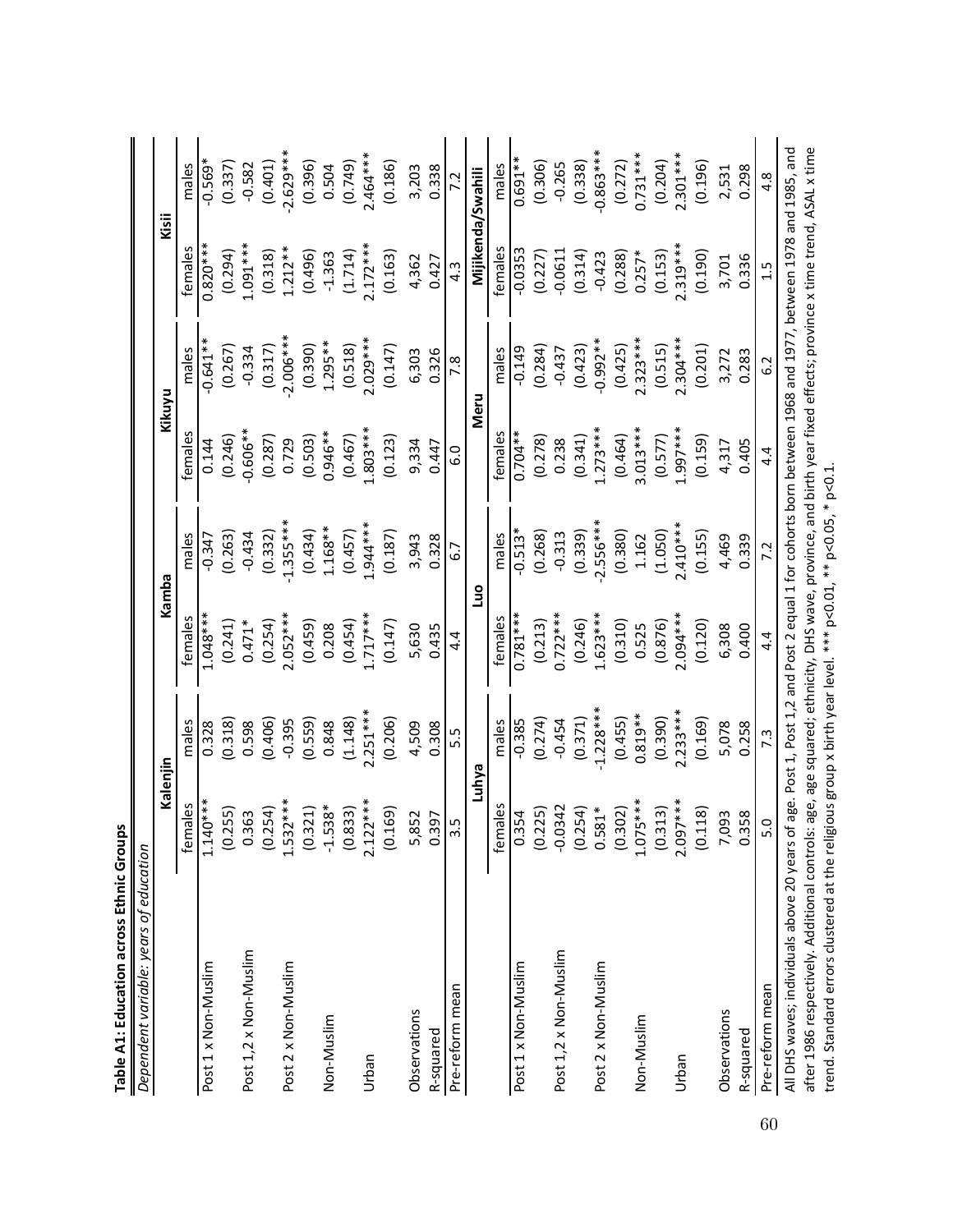| Table A2: Summary Statistics,              |                |       | Education and Siblings Sample |          |         |           |          |             |                         |
|--------------------------------------------|----------------|-------|-------------------------------|----------|---------|-----------|----------|-------------|-------------------------|
|                                            |                | Total |                               |          | Muslims |           |          | Non-Muslims |                         |
|                                            | Obs.<br>J<br>2 | Mean  | Std. Dev.                     | No. Obs. | Mean    | Std. Dev. | No. Obs. | Mean        | Std. Dev.               |
| Jrban                                      | 6722           | 0.339 | 0.473                         | 535      | 0.559   | 0.497     | 6187     | 0.320       | 0.466                   |
| Age                                        |                | 36    | 13.076                        | 535      | 37      | 13.810    | 6187     | 36          | 13.009                  |
| rears of education                         | 6722           | 6.919 | 4.737                         | 535      | 3.953   | 4.598     | 6187     | 7.175       | 4.661                   |
| Number of siblings                         | 6722           | 5.182 | 3.589                         | 535      | 4.587   | 3.697     | 6187     | 5.234       |                         |
| Number of brothers                         |                | 2.617 | 2.150                         | 535      | 2.350   | 2.210     | 6187     | 2.640       | 3.575<br>2.144<br>2.122 |
| Number of sisters                          |                | 2.565 | 2.122                         | 535      | 2.237   | 2.104     | 6187     | 2.594       |                         |
| DHS wave 4; females above 20 years of age. |                |       |                               |          |         |           |          |             |                         |

| $\frac{1}{2}$     |
|-------------------|
|                   |
| pue<br>とくこうこく     |
| <b>Statistics</b> |
| à<br>;<br>j       |
| <b>Table</b>      |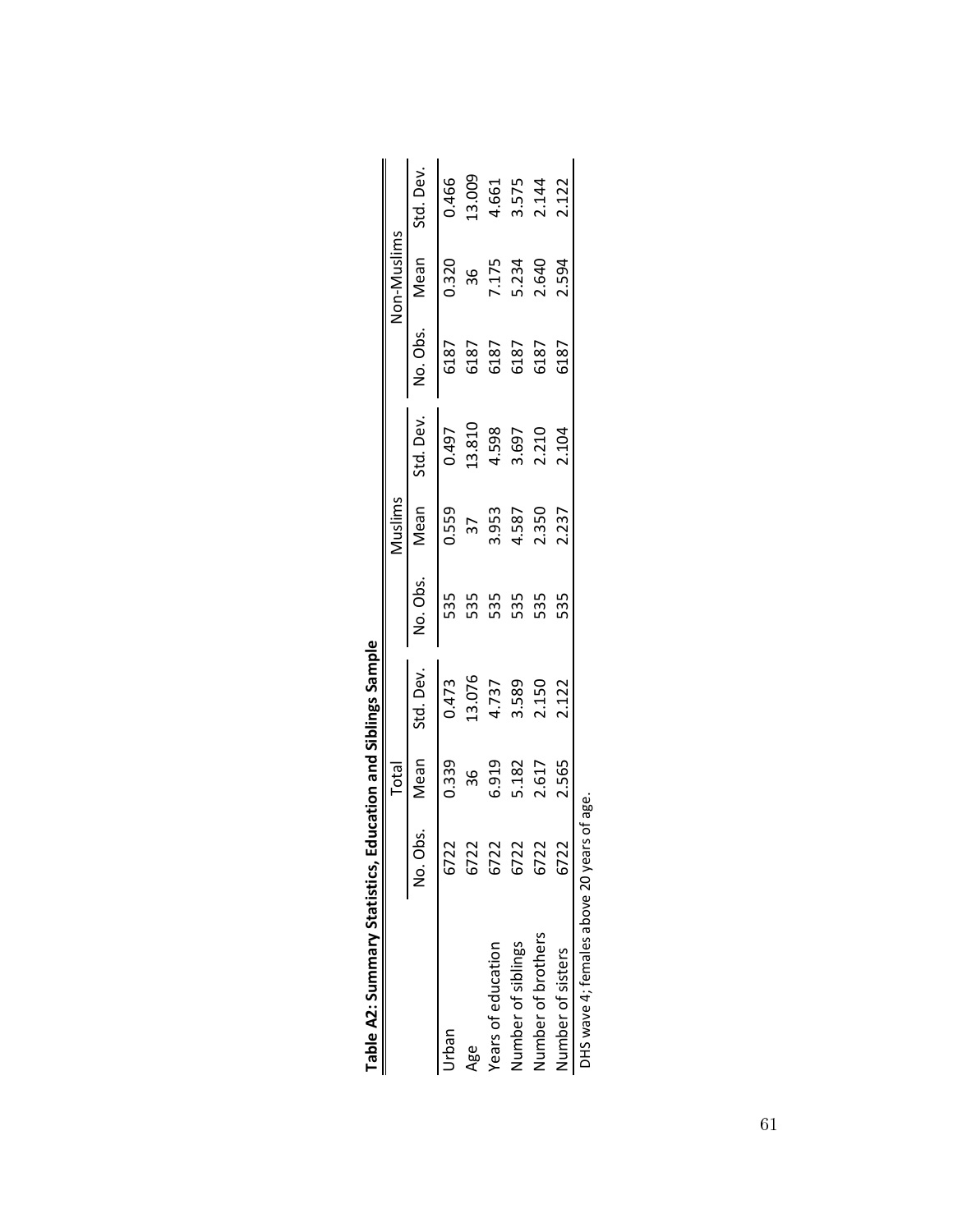| Dependent variable: years of education, females                                                                                                                                                                                                                                                                                     |                 |                        |            |               |
|-------------------------------------------------------------------------------------------------------------------------------------------------------------------------------------------------------------------------------------------------------------------------------------------------------------------------------------|-----------------|------------------------|------------|---------------|
|                                                                                                                                                                                                                                                                                                                                     | Ξ               | $\widehat{\mathbf{c}}$ | ⊙          | $\widehat{a}$ |
|                                                                                                                                                                                                                                                                                                                                     | <b>Brothers</b> |                        | Sisters    |               |
| VARIABLES                                                                                                                                                                                                                                                                                                                           | non-Muslim      | DDD                    | non-Muslim | DDD           |
| Non-Muslim                                                                                                                                                                                                                                                                                                                          | $0.146***$      | 0.130                  | $0.128**$  | 0.0772        |
|                                                                                                                                                                                                                                                                                                                                     | (0.0375)        | (0.111)                | (0.0527)   | (0.0988)      |
| Num Siblings                                                                                                                                                                                                                                                                                                                        |                 | $0.818**$              |            | 0.497         |
|                                                                                                                                                                                                                                                                                                                                     |                 | (0.374)                |            | (0.369)       |
| Non-Muslim x Num Siblings                                                                                                                                                                                                                                                                                                           |                 | 0.0327                 |            | $0.211***$    |
|                                                                                                                                                                                                                                                                                                                                     |                 | (0.111)                |            | (0.0991)      |
| Post x Non-Muslim                                                                                                                                                                                                                                                                                                                   |                 | $-0.0214$              |            | 0.128         |
|                                                                                                                                                                                                                                                                                                                                     |                 | (0.153)                |            | (0.171)       |
| Post x Num Siblings                                                                                                                                                                                                                                                                                                                 | $-0.181***$     | 0.0848                 | $-0.144**$ | 0.257         |
|                                                                                                                                                                                                                                                                                                                                     | (0.0557)        | (0.448)                | (0.0719)   | (0.455)       |
| Post x Non-Muslim x Num Siblings                                                                                                                                                                                                                                                                                                    |                 | $-0.172$               |            | $-0.275$      |
|                                                                                                                                                                                                                                                                                                                                     |                 | (0.160)                |            | (0.179)       |
| Urban                                                                                                                                                                                                                                                                                                                               | $2.156***$      | $2.200***$             | $2.143***$ | $2.188***$    |
|                                                                                                                                                                                                                                                                                                                                     | (0.177)         | (0.159)                | (0.175)    | (0.157)       |
| Observations                                                                                                                                                                                                                                                                                                                        | 6,187           | 6,722                  | 6,187      | 6,722         |
| R-squared                                                                                                                                                                                                                                                                                                                           | 0.420           | 0.432                  | 0.420      | 0.432         |
| DHS wave 4; females above 20 years of age. Post equals 1 for cohorts born after 1968. Additional controls: age, age<br>squared; ethnicity, province, and birth year fixed effects; province x time trend, ASAL x time trend. Standard errors<br>clustered at the religious group x birth year level. *** p<0.01, ** p<0.05, * p<0.1 |                 |                        |            |               |

Table A3 : Education and siblings composition **Table A3 : Education and siblings composition**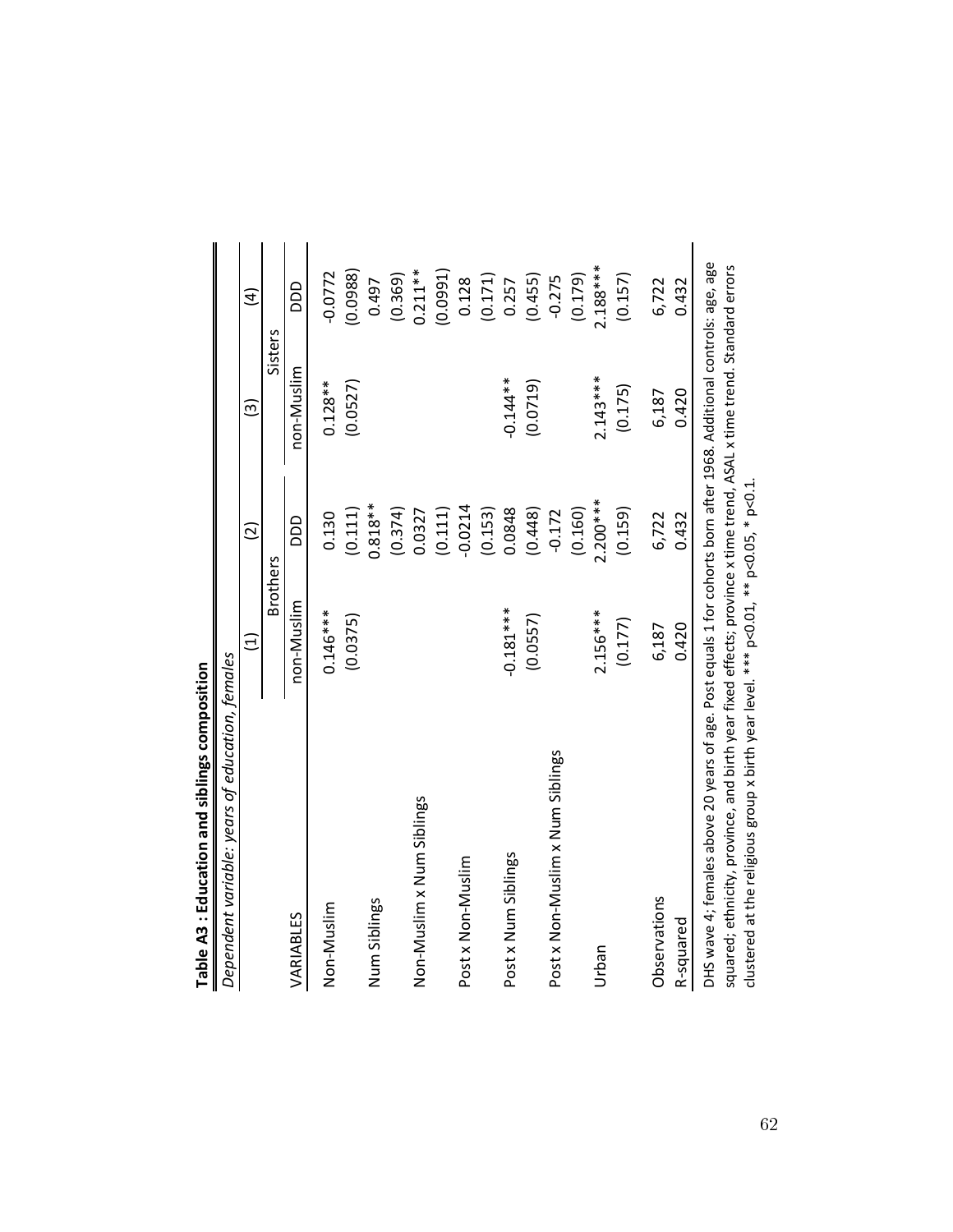| Dependent variable: 1 if woman underwent                                                                                                                                                                                                                                                                                                                                     | FGM           |                   |                   |              |                                                                       |              |              |                       |
|------------------------------------------------------------------------------------------------------------------------------------------------------------------------------------------------------------------------------------------------------------------------------------------------------------------------------------------------------------------------------|---------------|-------------------|-------------------|--------------|-----------------------------------------------------------------------|--------------|--------------|-----------------------|
|                                                                                                                                                                                                                                                                                                                                                                              | $\widehat{E}$ | $\widetilde{\Xi}$ | $\widetilde{\Xi}$ | ਤ            | 0                                                                     | ତ୍ର          |              | $\circleds$           |
|                                                                                                                                                                                                                                                                                                                                                                              | Kalenjin      | Kamba             | Kikuyu            | Kisii        | Luhya                                                                 | <b>Dn</b>    | Meru         | Mijikenda/<br>Swahili |
| Post 1 x Non-Muslim                                                                                                                                                                                                                                                                                                                                                          | 0.0367        | $-0.167***$       | $-0.0397$         | 0.0195       | 0.0238                                                                | 0.0205       | $-0.109**$   | $0.0451***$           |
|                                                                                                                                                                                                                                                                                                                                                                              | (0.0447)      | (0.0423)          | (0.0410)          | (8050.0)     | (0.0212)                                                              | (0.0218)     | (0.0451)     | (0.0217)              |
| Post 1,2 x Non-Muslim                                                                                                                                                                                                                                                                                                                                                        | $-0.0329$     | $-0.296***$       | $-0.142**$        | $-0.0318$    | $0.0465*$                                                             | 0.0413       | $-0.143**$   | $0.0577***$           |
|                                                                                                                                                                                                                                                                                                                                                                              | (0.0543)      | (0.0517)          | (0.0544)          | (0.0572)     | (0.0251)                                                              | (0.0280)     | (0.0573)     | (0.0213)              |
| Post 2 x Non-Muslim                                                                                                                                                                                                                                                                                                                                                          | 0.0258        | $-0.274***$       | $-0.293***$       | 0.0162       | $0.0756**$                                                            | 0.0341       | $0.409***$   | $0.0783***$           |
|                                                                                                                                                                                                                                                                                                                                                                              | (0.0747)      | (0.0697)          | (0.0712)          | (0.0767)     | (0.0375)                                                              | (0.0387)     | (0.0947)     | (0.0280)              |
| Non-Muslim                                                                                                                                                                                                                                                                                                                                                                   | $0.236**$     | $0.241***$        | $-0.0680$         | 0.0918       | $-0.0303$                                                             | $-0.0434$    | $-0.0492$    | $-0.147***$           |
|                                                                                                                                                                                                                                                                                                                                                                              | (0.116)       | (0.0777)          | (0.113)           | (0.214)      | (0.0241)                                                              | (0.0262)     | (0.0886)     | (0.0174)              |
| Urban                                                                                                                                                                                                                                                                                                                                                                        | $-0.0703***$  | $0.0440**$        | $-0.103***$       | $-0.0689***$ | $-0.0287***$                                                          | $-0.0421***$ | $-0.0914***$ | $-0.0671***$          |
|                                                                                                                                                                                                                                                                                                                                                                              | (0.0188)      | (0.0181)          | (0.0169)          | (0.0140)     | (0.0104)                                                              | (0.0108)     | (0.0179)     | (0.0161)              |
| Observations                                                                                                                                                                                                                                                                                                                                                                 | 3,337         | 3,193             | 5,272             | 2,608        | 4,110                                                                 | 3,564        | 2,618        | 2,044                 |
| R-squared                                                                                                                                                                                                                                                                                                                                                                    | 0.366         | 0.331             | 0.240             | 0.704        | 0.591                                                                 | 0.600        | 0.353        | 0.598                 |
| Pre-reform mean                                                                                                                                                                                                                                                                                                                                                              | 0.834         | 0.552             | 0.595             | 0.974        | 0.013                                                                 | 0.014        | 0.724        | 0.006                 |
| 1988, and after 1989 respectively. Additional controls: age, age squared, ethnicity; DHS wave, province, and birth year fixed effects; province x time trend,<br>DHS waves III, IV and V; females above 18 years of age. Post 1, Post 1, 2 and Post 2 equal 1 for cohorts born between 1963 and 1972, between 1973 and<br>ASAL x time trend. Standard errors clustered at th |               |                   |                   |              | ne religious group x birth year level. *** p<0.01, ** p<0.05, * p<0.1 |              |              |                       |

TableA4: FGM across Ethnic Groups **TableA4: FGM across Ethnic Groups**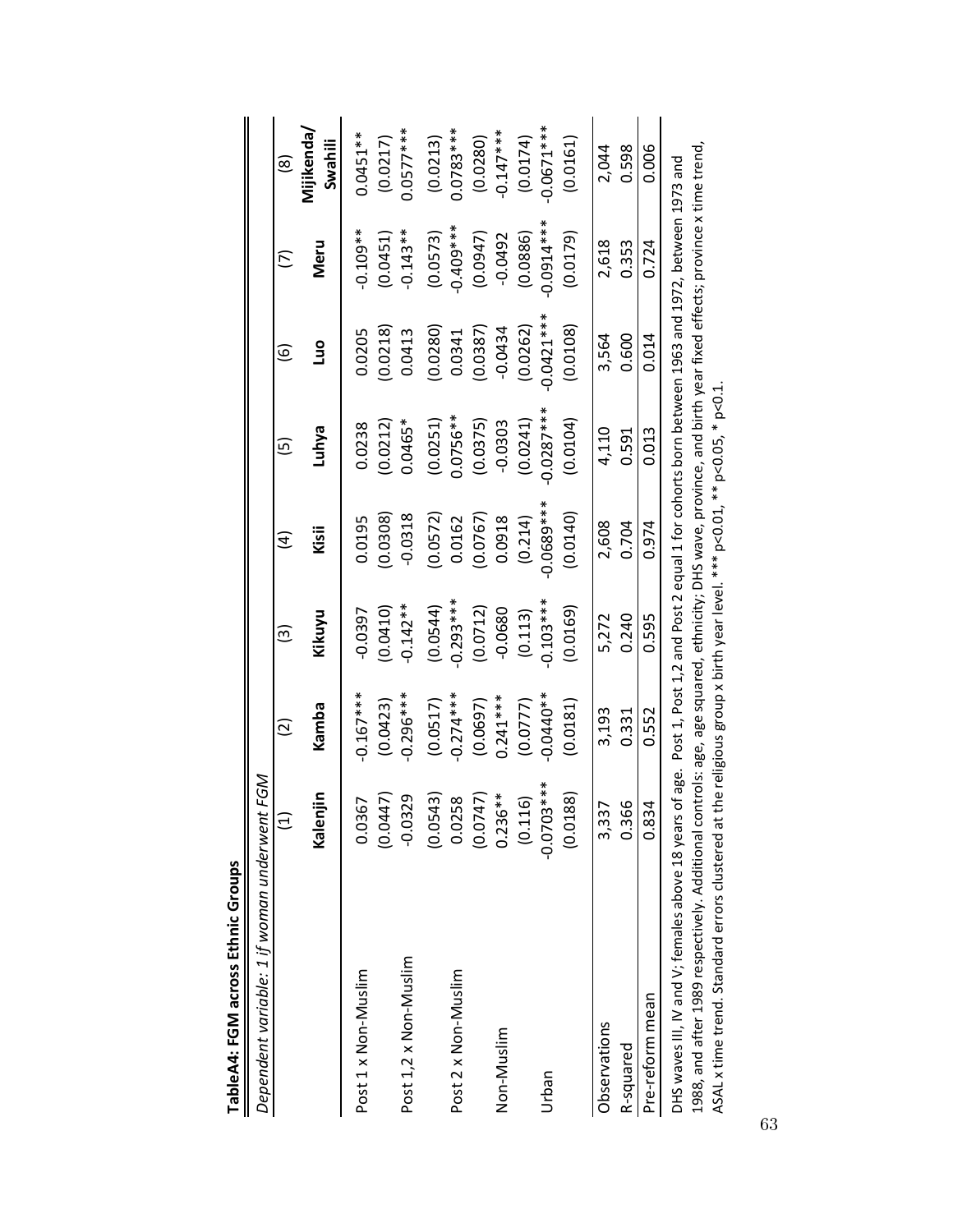| l able A5: Maternal Health across Ethni                                                                                                                                                                   |             | <b>Groups</b> |             |            |             |            |                                                                                                                 |            |
|-----------------------------------------------------------------------------------------------------------------------------------------------------------------------------------------------------------|-------------|---------------|-------------|------------|-------------|------------|-----------------------------------------------------------------------------------------------------------------|------------|
| Dependent variable:                                                                                                                                                                                       | Prenatal    | Birth in      | Prenatai    | Birth in   | Prenatal    | Birth in   | Prenatai                                                                                                        | Birth in   |
|                                                                                                                                                                                                           | care        | hospital      | care        | hospita    | care        | hospita    | care                                                                                                            | hospita    |
|                                                                                                                                                                                                           |             | Kalenjin      | Kamba       |            | Kikuyu      |            | Kisii                                                                                                           |            |
| Birth post 1990 x non-                                                                                                                                                                                    |             |               |             |            |             |            |                                                                                                                 |            |
| Muslim                                                                                                                                                                                                    | $0.109***$  | 0.0106        | $0.140***$  | $0.126***$ | 0.0388      | 0.0257     | 0.0531                                                                                                          | 0.0625     |
|                                                                                                                                                                                                           | (0.0380)    | (0.0430)      | (0.0381)    | (0.0425)   | (0.0333)    | (0.0349)   | (0.0384)                                                                                                        | (0.0414)   |
| Non-Muslim                                                                                                                                                                                                | $-0.233***$ | $-0.344***$   | $-0.117***$ | $-0.128$   | 0.0649      | $0.159*$   | $-0.0799$                                                                                                       | $-0.270$   |
|                                                                                                                                                                                                           | (0.0817)    | (0.125)       | (0.0432)    | (0.0899)   | (0.0797)    | (0.0882)   | (0.0669)                                                                                                        | (0.212)    |
| Urban                                                                                                                                                                                                     | $0.101***$  | $0.289***$    | $0.0692***$ | $0.277***$ | $0.0903***$ | $0.251***$ | $0.0967***$                                                                                                     | $0.310***$ |
|                                                                                                                                                                                                           | (0.0198)    | (0.0211)      | (0.0168)    | (0.0222)   | (0.0137)    | (0.0201)   | (0.0186)                                                                                                        | (0.0207)   |
|                                                                                                                                                                                                           |             |               |             |            |             |            |                                                                                                                 |            |
| Observations                                                                                                                                                                                              | 4,434       | 5,178         | 3,748       | 4,441      | 5,615       | 6,386      | 2,976                                                                                                           | 3,567      |
| R-squared                                                                                                                                                                                                 | 0.314       | 0.176         | 0.398       | 0.221      | 0.187       | 0.295      | 0.338                                                                                                           | 0.206      |
| Pre-reform mean                                                                                                                                                                                           | 0.630       | 0.241         | 0.571       | 0.238      | 0.799       | 0.566      | 0.619                                                                                                           | 0.323      |
|                                                                                                                                                                                                           |             | Luhya         | <u>o</u> n  |            | Meru        |            | Mijikenda/Swahili                                                                                               |            |
| Birth post 1990 x non-                                                                                                                                                                                    |             |               |             |            |             |            |                                                                                                                 |            |
| Muslim                                                                                                                                                                                                    | $0.0874***$ | $0.0803***$   | 0.0540      | 0.0122     | 0.00807     | $0.123***$ | $0.166***$                                                                                                      | $0.0720**$ |
|                                                                                                                                                                                                           | (0.0313)    | (0.0330)      | (0.0338)    | (0.0384)   | (0.0406)    | (0.0463)   | (0.0360)                                                                                                        | (0.0362)   |
| Non-Muslim                                                                                                                                                                                                | $-0.0696$   | $0.121***$    | $0.158**$   | 0.0278     | 0.0826      | 0.0175     | $-0.168***$                                                                                                     | $-0.0502$  |
|                                                                                                                                                                                                           | (0.0464)    | (0.0460)      | (0.0765)    | (0.110)    | (0.0779)    | (0.122)    | (0.0323)                                                                                                        | (0.0339)   |
| Urban                                                                                                                                                                                                     | $0.107***$  | $0.267***$    | $0.104***$  | $0.254***$ | $0.0949***$ | $0.276***$ | $0.113***$                                                                                                      | $0.283***$ |
|                                                                                                                                                                                                           | (0.0172)    | (0.0174)      | (0.0149)    | (0.0181)   | (0.0179)    | (0.0226)   | (0.0195)                                                                                                        | (0.0197)   |
| Observations                                                                                                                                                                                              | 5,517       | 6,518         | 4,961       | 5,937      | 2,702       | 3,213      | 2,494                                                                                                           | 3,068      |
| R-squared                                                                                                                                                                                                 | 0.352       | 0.179         | 0.188       | 0.262      | 0.229       | 0.277      | 0.393                                                                                                           | 0.255      |
| Pre-reform mean                                                                                                                                                                                           | 0.563       | 0.311         | 0.740       | 0.494      | 0.806       | 0.558      | 0.421                                                                                                           | 0.156      |
| fixed effects; province x time trend, ASAL x time trend. Standard errors clustered at the religious group x birth year level. *** p<0.01, ** p<0.05, * p<0.1<br>All DHS waves; births occurred between 19 |             |               |             |            |             |            | 84 and 2009 . Additional controls: ethnicity, DHS wave, province, respondent year of birth, and childbirth year |            |

**Table A5: Maternal Health across Ethnic Groups** j.  $\cdot$ á  $\frac{4}{3}$  $\frac{1}{2}$ Ŕ AE. NA aldeT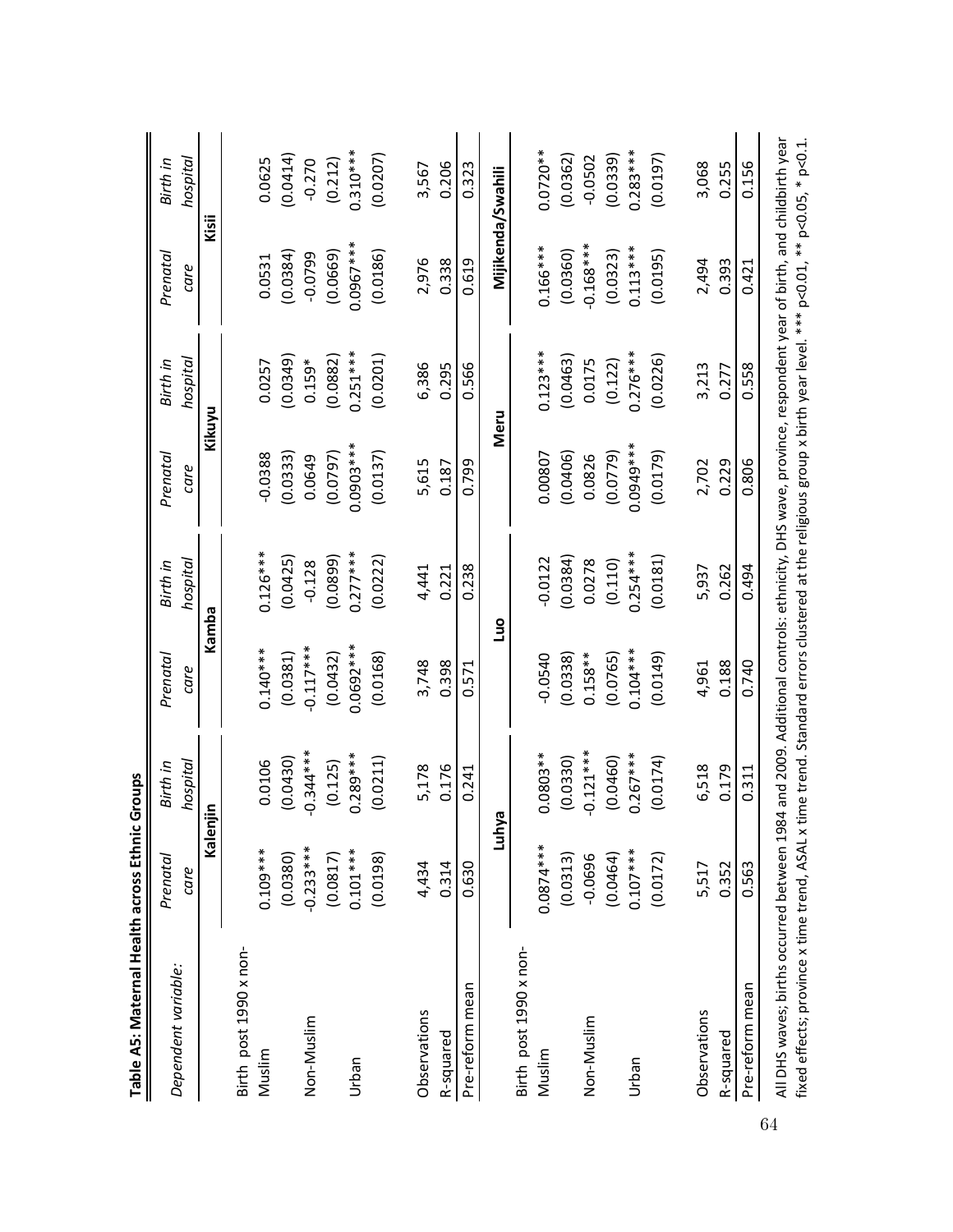| Dependent variable: Mother by age 20                                                                                                                        |                 |                                                                                                       |             |             |             |             |             |             |
|-------------------------------------------------------------------------------------------------------------------------------------------------------------|-----------------|-------------------------------------------------------------------------------------------------------|-------------|-------------|-------------|-------------|-------------|-------------|
|                                                                                                                                                             | $\widehat{\Xi}$ | $\widehat{\circ}$                                                                                     | ⊙           | ₹           | ගු          | ම           | Σ           | $\circledR$ |
|                                                                                                                                                             |                 |                                                                                                       |             |             |             |             |             | Mijikenda/  |
|                                                                                                                                                             | Kalenjin        | Kamba                                                                                                 | Kikuyu      | Kisii       | Luhya       | <u>O</u> n  | Meru        | Swahili     |
| Post 1 x Non-Muslim                                                                                                                                         | $-0.0469$       | $0.141***$                                                                                            | $-0.137***$ | $0.0935***$ | $0.145***$  | $0.0741***$ | $-0.0243$   | $-0.0350$   |
|                                                                                                                                                             | (0.0389)        | (0.0357)                                                                                              | (0.0363)    | (0.0415)    | (0.0409)    | (0.0352)    | (0.0456)    | (0.0421)    |
| Post 1,2 x Non-Muslim                                                                                                                                       | $-0.180**$      | $-0.184***$                                                                                           | $-0.189***$ | $-0.137**$  | $-0.171***$ | $-0.127**$  | $-0.0676$   | $-0.160***$ |
|                                                                                                                                                             | (0.0762)        | (0.0469)                                                                                              | (0.0494)    | (0.0643)    | (0.0527)    | (0.0484)    | (0.0682)    | (0.0459)    |
| Post 2 x Non-Muslim                                                                                                                                         | $-0.277***$     | $-0.288***$                                                                                           | $-0.307***$ | $-0.290***$ | $-0.236***$ | $0.234***$  | $-0.0592$   | $-0.109**$  |
|                                                                                                                                                             | (0.0874)        | (0.0519)                                                                                              | (0.0561)    | (0.0874)    | (0.0659)    | (0.0512)    | (0.0827)    | (0.0494)    |
| Non-Muslim                                                                                                                                                  | 0.185           | $-0.0758$                                                                                             | $-0.0889$   | $-0.388***$ | 0.0587      | 0.219       | $0.509***$  | 0.0413      |
|                                                                                                                                                             | (0.200)         | (0.0663)                                                                                              | (0.0728)    | (0.102)     | (0.0642)    | (0.140)     | (0.0981)    | (0.0302)    |
| Urban                                                                                                                                                       | $-0.122***$     | $-0.0712***$                                                                                          | $-0.135***$ | $-0.117***$ | $-0.131***$ | $0.144***$  | $-0.0601**$ | $-0.109***$ |
|                                                                                                                                                             | (0.0270)        | (0.0258)                                                                                              | (0.0197)    | (0.0268)    | (0.0213)    | (0.0199)    | (0.0261)    | (0.0262)    |
| Observations                                                                                                                                                | 4,030           | 3,598                                                                                                 | 6,610       | 2,895       | 4,766       | 4,241       | 2,868       | 2,232       |
| R-squared                                                                                                                                                   | 0.080           | 0.072                                                                                                 | 0.074       | 0.088       | 0.068       | 0.109       | 0.090       | 0.093       |
| Pre reform mean                                                                                                                                             | 0.625           | 0.624                                                                                                 | 0.586       | 0.635       | 0.672       | 0.741       | 0.534       | 0.610       |
| All DHS waves; females above 22 years of age wit                                                                                                            |                 | h only one union. Post 1, Post 1,2 and Post 2 equal 1 for cohorts born between 1959 and 1968, between |             |             |             |             |             |             |
| 1969 and 1978, and after 1979 respectively. Additional controls: ethnicity, DHS wave, province, and birth year fixed effects; province x time trend, ASAL x |                 |                                                                                                       |             |             |             |             |             |             |
| time trend. Standard errors clustered at the religious group x birth year level. *** p<0.01, ** p<0.05, * p<0.1.                                            |                 |                                                                                                       |             |             |             |             |             |             |

Table A6 : Fertility Timing across Ethnic Groups **Table A6 : Fertility Timing across Ethnic Groups**

65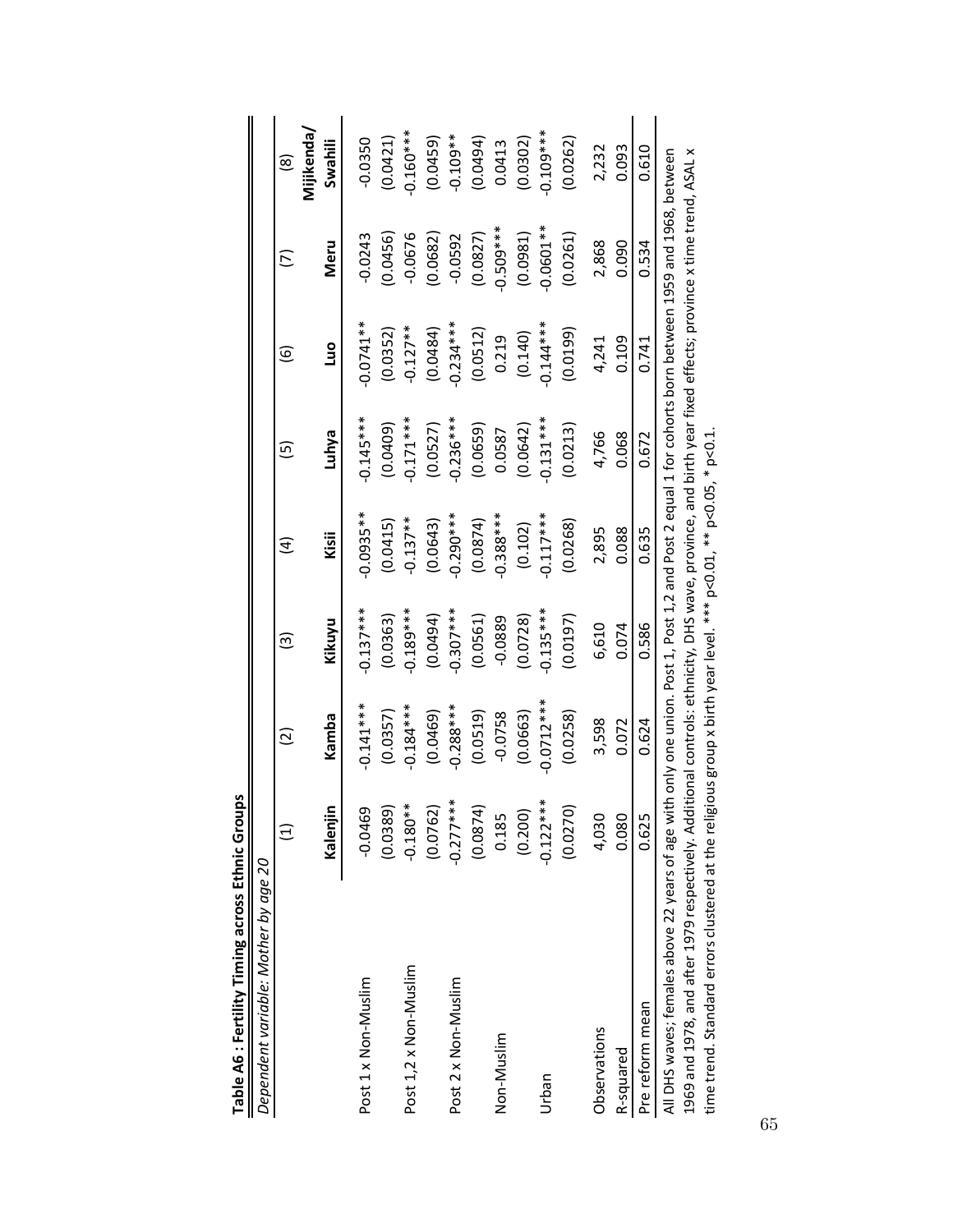|                                                   |                                               |                  | Total |                |                | Muslims |              |                  | Non-Muslims |          |
|---------------------------------------------------|-----------------------------------------------|------------------|-------|----------------|----------------|---------|--------------|------------------|-------------|----------|
|                                                   |                                               | Obs.<br><u>ş</u> | Mean  | Dev.<br>.<br>5 | Obs.<br>è<br>2 | Mean    | Dev.<br>5td. | Obs.<br><u>ó</u> | Mean        | Std. Dev |
|                                                   |                                               |                  |       |                |                |         |              |                  |             |          |
| Husband has final say on spending wife's earnings |                                               | 4442             | 0.072 | 0.259          | 230            | 0.096   | 0.295        | 4212             | 0.071       | 0.257    |
| Husband has final say on wife's health            |                                               | 4442             | 0.208 | 0.406          | 230            | 0.252   | 0.435        | 4212             | 0.206       | 0.404    |
| Husband has final say on large purchases          |                                               | 4442             | 0.292 | 0.455          | 230            | 0.326   | 0.470        | 4212             | 0.290       | 0.454    |
| Husband has final say on daily purchases          |                                               | 4442             | 0.121 | 0.327          | 230            | 0.222   | 0.416        | 4212             | 0.116       | 0.320    |
| Husband has final say on visits to family memb    | pers                                          | 4442             | 0.192 | 0.394          | 230            | 0.300   | 0.459        | 4212             | 0.186       | 0.389    |
| Husband has final say on food to be prepared      |                                               | 4442             | 0.037 | 0.190          | 230            | 0.087   | 0.282        | 4212             | 0.035       | 0.183    |
|                                                   | minor                                         | 6335             | 0.384 | 0.486          | 488            | 0.244   | 0.430        | 5847             | 0.396       | 0.489    |
| Respondent has ever experienced                   | severe                                        | 6335             | 0.127 | 0.333          | 488            | 0.096   | 0.295        | 5847             | 0.130       | 0.336    |
| spousal violence                                  | sexual                                        | 6335             | 0.146 | 0.353          | 488            | 0.088   | 0.284        | 5847             | 0.151       | 0.358    |
|                                                   | with physical consequences                    | 6335             | 0.133 | 0.340          | 488            | 0.096   | 0.295        | 5847             | 0.136       | 0.343    |
|                                                   | father                                        | 6335             | 0.050 | 0.217          | 488            | 0.051   | 0.221        | 5847             | 0.049       | 0.217    |
| Respondent has ever been hurt by                  | brother                                       | 6335             | 0.020 | 0.141          | 488            | 0.031   | 0.173        | 5847             | 0.019       | 0.138    |
|                                                   | father in law                                 | 6335             | 0.001 | 0.028          | 488            | 0.004   | 0.064        | 5847             | 0.001       | 0.023    |
|                                                   | in some cases<br>justified                    | 8914             | 0.551 | 0.497          | 666            | 0.590   | 0.492        | 8248             | 0.548       | 0.498    |
| Attitude towards wife beating (*)                 | nr of reasons for which                       |                  |       |                |                |         |              |                  |             |          |
|                                                   | justified                                     | 8914             | 1.529 | 1.717          | 666            | 1.824   | 1.850        | 8248             | 1.505       | 1.703    |
|                                                   | in some cases<br>justified                    | 4195             | 0.955 | 0.206          | 270            | 0.959   | 0.198        | 3925             | 0.955       | 0.207    |
| Refusing sex with husband (*)                     | nr of reasons for which                       |                  |       |                |                |         |              |                  |             |          |
|                                                   | justified                                     | 4195             | 3.262 | 1.054          | 270            | 3.263   | 1.046        | 3925             | 3.262       | 1.055    |
| DHS waves IV and V; females above 22 years of a   | ge with only one union. (*): only DHS wave V. |                  |       |                |                |         |              |                  |             |          |

Table A7: Summary Statistics, Decision Making, Attitudes and Domestic Violence Sample **Table A7: Summary Statistics, Decision Making, Attitudes and Domestic Violence Sample**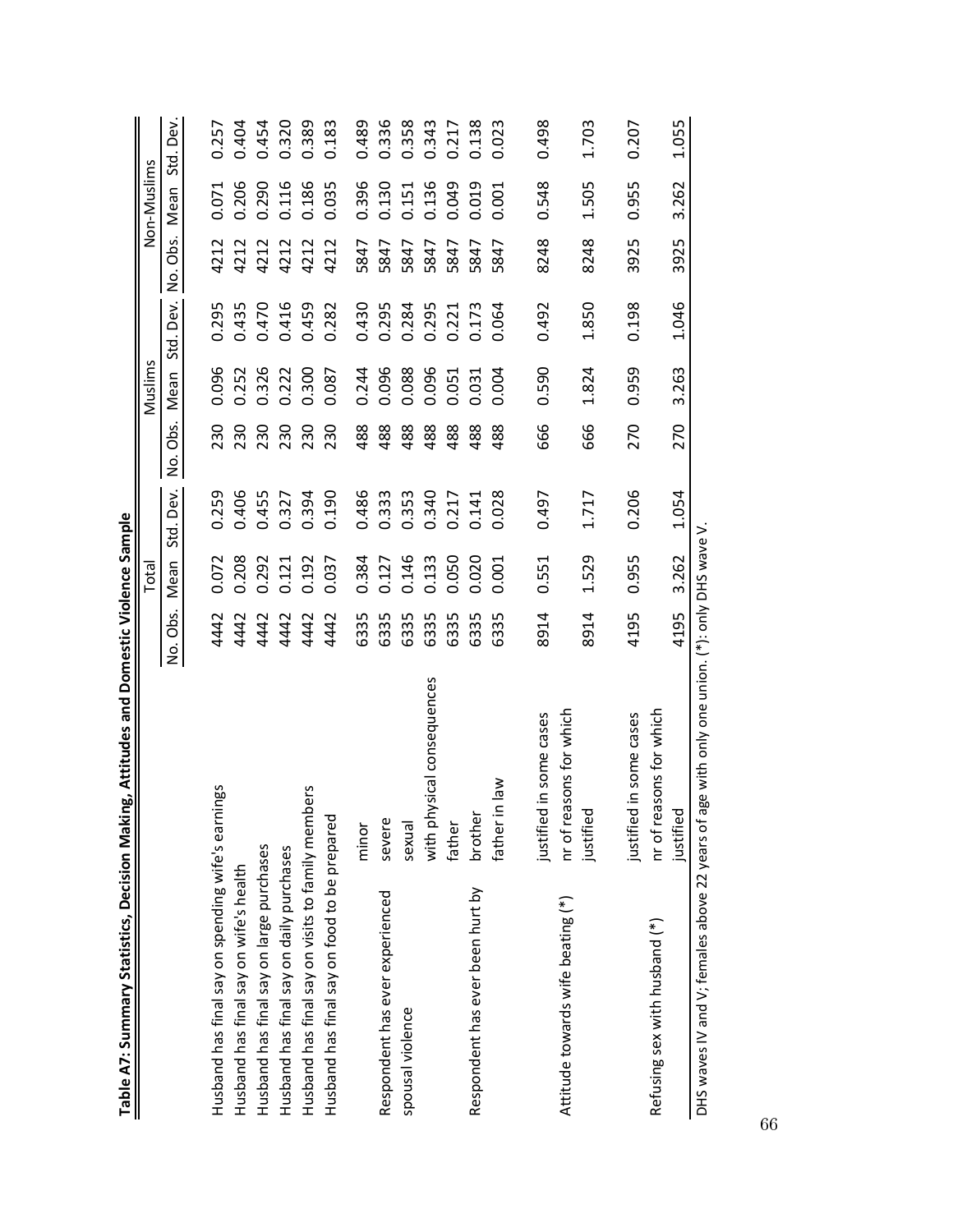| Table A8: Decision Making                                                                                                                                                                                                                                                                                                                                                                                                                                                                                                            |                                |                          |                    |                                 |                                |                    |                                     |
|--------------------------------------------------------------------------------------------------------------------------------------------------------------------------------------------------------------------------------------------------------------------------------------------------------------------------------------------------------------------------------------------------------------------------------------------------------------------------------------------------------------------------------------|--------------------------------|--------------------------|--------------------|---------------------------------|--------------------------------|--------------------|-------------------------------------|
|                                                                                                                                                                                                                                                                                                                                                                                                                                                                                                                                      | $\overline{1}$                 | $\overline{\mathcal{S}}$ | $\bar{\omega}$     | $\widehat{a}$                   | ම                              | $\widehat{\Theta}$ | Ξ                                   |
| Dependent variable:                                                                                                                                                                                                                                                                                                                                                                                                                                                                                                                  |                                |                          |                    | Husband alone has the final say |                                |                    |                                     |
|                                                                                                                                                                                                                                                                                                                                                                                                                                                                                                                                      | spending<br>earnings<br>wife's | wife's health            | purchases<br>large | purchases<br>daily              | members<br>visits to<br>family | food               | summary measure<br>Decision making: |
| Post 1 x Non-Muslim                                                                                                                                                                                                                                                                                                                                                                                                                                                                                                                  | $-0.103**$                     | $0.288***$               | $-0.249**$         | $-0.318***$                     | $-0.231***$                    | $-0.0983**$        | $0.575***$                          |
|                                                                                                                                                                                                                                                                                                                                                                                                                                                                                                                                      | (0.0458)                       | (0.0666)                 | (0.103)            | (0.0667)                        | (0.0458)                       | (0.0438)           | (0.116)                             |
| Post 1,2 x Non-Muslim                                                                                                                                                                                                                                                                                                                                                                                                                                                                                                                | $-0.116***$                    | $-0.263***$              | $-0.278***$        | $-0.263***$                     | $-0.180***$                    | $-0.113***$        | $0.548***$                          |
|                                                                                                                                                                                                                                                                                                                                                                                                                                                                                                                                      | (0.0294)                       | (0.0318)                 | (0.0939)           | (0.0647)                        | (0.0500)                       | (0.0378)           | (0.112)                             |
| Post 2 x Non-Muslim                                                                                                                                                                                                                                                                                                                                                                                                                                                                                                                  | $***$<br>90.091**              | $-0.310***$              | $-0.325***$        | $-0.326***$                     | $-0.186**$                     | $-0.125**$         | $0.614***$                          |
|                                                                                                                                                                                                                                                                                                                                                                                                                                                                                                                                      | (0.0443)                       | (0.0647)                 | (0.103)            | (0.0788)                        | (0.0712)                       | (0.0526)           | (0.144)                             |
| Non-Muslim                                                                                                                                                                                                                                                                                                                                                                                                                                                                                                                           | $0.0893***$                    | $0.295***$               | $0.289***$         | $0.277***$                      | $0.218***$                     | $0.0910***$        | $0.556***$                          |
|                                                                                                                                                                                                                                                                                                                                                                                                                                                                                                                                      | (0.0262)                       | (0.0321)                 | (0.0895)           | (0.0566)                        | (0.0412)                       | (0.0298)           | (0.100)                             |
| Urban                                                                                                                                                                                                                                                                                                                                                                                                                                                                                                                                | $-0.0268***$                   | 0.0899***                | $0.102***$         | $-0.0511***$                    | $-0.0694***$                   | $-0.0187**$        | $0.154***$                          |
|                                                                                                                                                                                                                                                                                                                                                                                                                                                                                                                                      | (0.00702)                      | (0.0169)                 | (0.0184)           | (0.0126)                        | (0.0161)                       | (0.00804)          | (0.0231)                            |
| Observations                                                                                                                                                                                                                                                                                                                                                                                                                                                                                                                         | 4,442                          | 4,442                    | 4,442              | 4,442                           | 4,442                          | 4,442              | 4,442                               |
| R-squared                                                                                                                                                                                                                                                                                                                                                                                                                                                                                                                            | 0.027                          | 0.093                    | 0.081              | 0.059                           | 0.091                          | 0.034              | 0.109                               |
| DHS waves IV and V; females above 22 years of age with only one union. Column (7): summary measure a la Kling, Liebman and Katz (2007). Post 1, Post 1, 2<br>ethnicity, DHS wave, province, and birth year fixed effects; province x time trend, ASAL x time trend. Standard errors clustered at the religious group x birth<br>and Post 2 equal 1 for cohorts born between 1959 and 1968, between 1969 and 1978, and after 1979 respectively. Additional controls: age, age squared;<br>year level. *** p<0.01, ** p<0.05, * p<0.1. |                                |                          |                    |                                 |                                |                    |                                     |
|                                                                                                                                                                                                                                                                                                                                                                                                                                                                                                                                      |                                |                          |                    |                                 |                                |                    |                                     |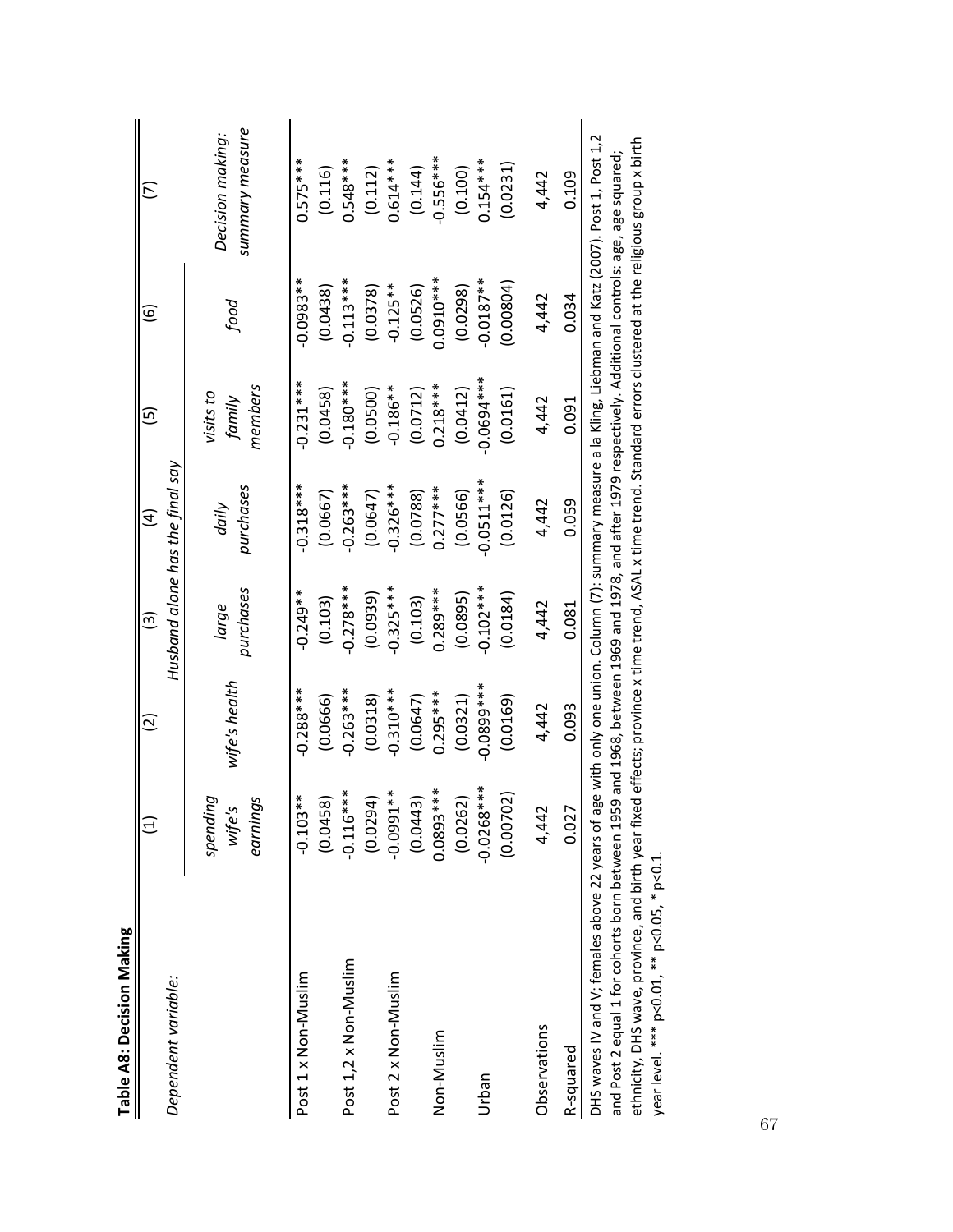|                                                                                                                                                                                                                                                                                                                                                                                                                                                              | $\Xi$                 | ି                                 | ⊙           | €                           | 0            | $\widehat{\circ}$ | E                           | $\circledast$                               |
|--------------------------------------------------------------------------------------------------------------------------------------------------------------------------------------------------------------------------------------------------------------------------------------------------------------------------------------------------------------------------------------------------------------------------------------------------------------|-----------------------|-----------------------------------|-------------|-----------------------------|--------------|-------------------|-----------------------------|---------------------------------------------|
| Dependent variable:                                                                                                                                                                                                                                                                                                                                                                                                                                          |                       | Ever experienced spousal violence |             |                             |              | Ever hurt by      |                             |                                             |
|                                                                                                                                                                                                                                                                                                                                                                                                                                                              | ninor                 | severe                            | sexual      | consequences<br>w. physical | father       | brother           | father in<br>$\overline{a}$ | Domestic<br>summary<br>measure<br>violence: |
| Post 1 x Non-Muslim                                                                                                                                                                                                                                                                                                                                                                                                                                          | 0.175                 | $-0.0147$                         | $0.0888*$   | 0.0771                      | $-0.0406$    | 0.0238            | 0.00796                     | $-0.0332$                                   |
|                                                                                                                                                                                                                                                                                                                                                                                                                                                              | (0.147)               | (0.0303)                          | (0.0450)    | (0.140)                     | (0.0247)     | (0.0159)          | (0.00605)                   | (0.132)                                     |
| Post 1,2 x Non-Muslim                                                                                                                                                                                                                                                                                                                                                                                                                                        | 0.149                 | $-0.0831***$                      | $-0.101**$  | 0.0549                      | $-0.0906***$ | $-0.0240$         | $-0.00274$                  | $-0.106$                                    |
|                                                                                                                                                                                                                                                                                                                                                                                                                                                              | 0.149                 | (0.0297)                          | (0.0415)    | (0.140)                     | (0.0321)     | (0.0165)          | (0.00502)                   | (0.133)                                     |
| Post 2 x Non-Muslim                                                                                                                                                                                                                                                                                                                                                                                                                                          | 0.225                 | $-0.0291$                         | $-0.121***$ | 0.0978                      | $-0.0618*$   | 0.00502           | 0.00107                     | 0.0104                                      |
|                                                                                                                                                                                                                                                                                                                                                                                                                                                              | (0.148)               | (0.0318)                          | (0.0413)    | (0.143)                     | (0.0336)     | (0.0156)          | (0.00467)                   | (0.134)                                     |
| Non-Muslim                                                                                                                                                                                                                                                                                                                                                                                                                                                   | 0.114                 | $0.0672***$                       | $0.119***$  | $-0.0639$                   | $0.0552**$   | 0.0103            | 0.00189                     | 0.0746                                      |
|                                                                                                                                                                                                                                                                                                                                                                                                                                                              | (0.145)               | (0.0272)                          | (0.0381)    | (0.141)                     | (0.0270)     | (0.0156)          | (0.00561)                   | (0.130)                                     |
| Urban                                                                                                                                                                                                                                                                                                                                                                                                                                                        | $3540***$<br>o.<br>P  | $-0.0140$                         | $0.0174*$   | 0.0281                      | 0.00871      | 0.00154           | $-0.000427$                 | $-0.0402*$                                  |
|                                                                                                                                                                                                                                                                                                                                                                                                                                                              | .0173)<br>$\subseteq$ | (0.0126)                          | (0.00998)   | 0.0181                      | 0.00953      | (0.00459)         | 0.000931                    | (0.0215)                                    |
| Observations                                                                                                                                                                                                                                                                                                                                                                                                                                                 | 6,335                 | 6,335                             | 6,335       | 6,335                       | 6,335        | 6,335             | 6,335                       | 6,335                                       |
| R-squared                                                                                                                                                                                                                                                                                                                                                                                                                                                    | 0.082                 | 0.054                             | 0.034       | 0.039                       | 0.030        | 0.018             | 0.011                       | 0.065                                       |
| Post 1,2 and Post 2 equal 1 for cohorts born between 1959 and 1968, between 1969 and 1978, and after 1979 respectively. Additional controls: age,<br>DHS waves IV and V; females above 22 years of age with only one union. Column (8): summary measure a la Kling, Liebman and Katz (2007). Post 1.<br>age squared; ethnicity, DHS wave, province, and birth year fixed effects; province x time trend, ASAL x time trend. Standard errors clustered at the |                       |                                   |             |                             |              |                   |                             |                                             |
| religious group x birth year level. *** p<0.01, ** p<0.05, * p<0.1                                                                                                                                                                                                                                                                                                                                                                                           |                       |                                   |             |                             |              |                   |                             |                                             |

Table A9 : Domestic Violence **Table A9 : Domestic Violence**